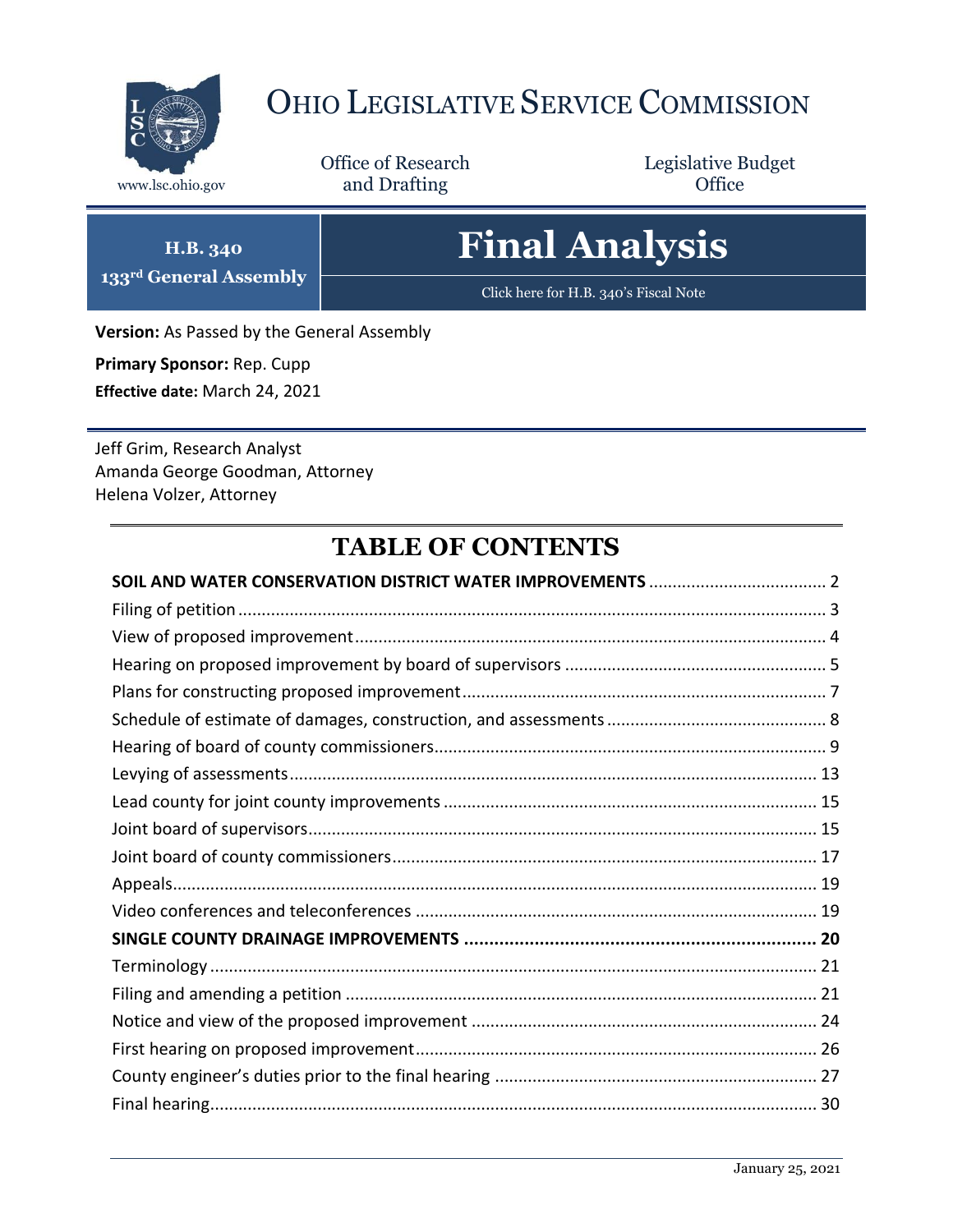# [Drainage equipment and miscellaneous......................................................................................](#page-43-0) 44

#### **SOIL AND WATER CONSERVATION DISTRICT WATER IMPROVEMENTS**

<span id="page-1-0"></span>Under continuing law, as part of its duties and responsibilities, a soil and water conservation district has the power to oversee the construction, maintenance, and operation of improvements for natural resource conservation and development and flood prevention, and the conservation, development, and disposal of water within the district. There is a specific process for proposing and approving an improvement. That process includes:

- 1. The filing of a petition for the improvement by a property owner with the board of supervisors of the district;
- 2. A scheduled view of the proposed improvement;
- 3. The preparation of a preliminary report by a board of supervisors regarding the proposed improvement;
- 4. A hearing by the board of supervisors on the proposed improvement;
- 5. Estimates of the costs of the improvement and benefits to property owners;
- 6. After approval by the board of supervisors, a project survey and design for the improvement;
- 7. A schedule of damages, costs, and assessments;
- 8. A hearing by the board of county commissioners;
- 9. Approval or disapproval by the board of county commissioners; and
- 10. Imposition of assessments and execution of the improvement.<sup>1</sup>

 $\overline{a}$ 

 $<sup>1</sup>$  R.C. Chapter 940.</sup>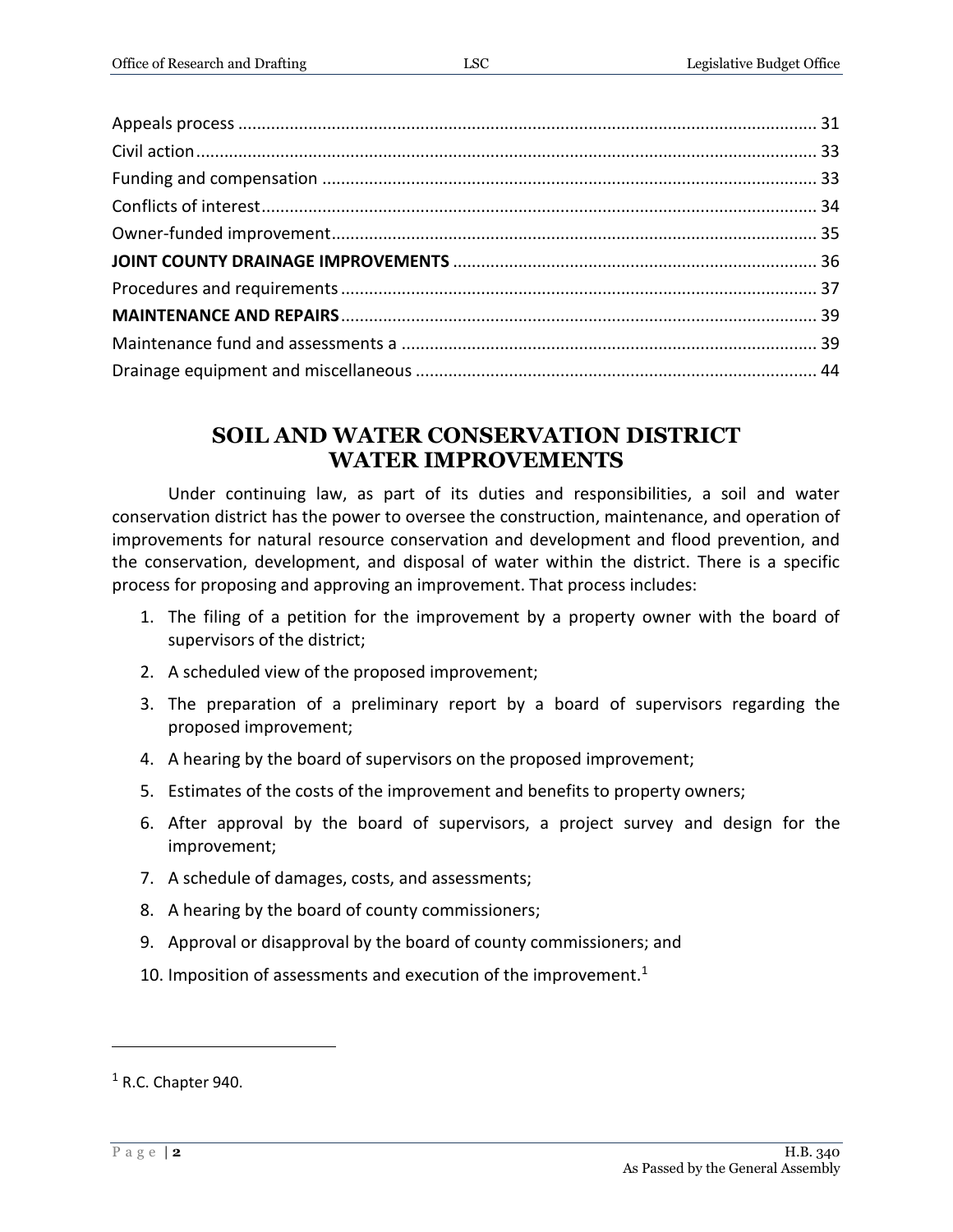The act retains the basic legal structure for approving and implementing an improvement. However, it makes numerous changes to the specific procedures that underlie that structure. Below is a discussion of the act's changes to the procedures and structure.

#### <span id="page-2-0"></span>**Filing of petition**

| <b>Prior law</b>                                                                                                                                                                                                                                                         | H.B. 340                                                                                                                                                                                                                                                                                     |
|--------------------------------------------------------------------------------------------------------------------------------------------------------------------------------------------------------------------------------------------------------------------------|----------------------------------------------------------------------------------------------------------------------------------------------------------------------------------------------------------------------------------------------------------------------------------------------|
| Filing of petition with board of soil and water conservation district                                                                                                                                                                                                    |                                                                                                                                                                                                                                                                                              |
| Authorized an owner of land (hereafter owner)<br>that is located in a soil and water conservation<br>district to file a petition with the board of<br>supervisors of the district requesting the<br>construction of a conservation work of<br>improvement (R.C. 940.19). | Same, but also requires the owner, prior to filing a<br>petition for the improvement (hereafter petition),<br>to consult with the district to discuss the proposed<br>drainage improvement; and to determine the<br>proper forms and procedures for filing the petition<br>(R.C. 940.19(A)). |
| <b>Petition - information included</b>                                                                                                                                                                                                                                   |                                                                                                                                                                                                                                                                                              |
| No provision.                                                                                                                                                                                                                                                            | Requires a petition to include all of the following:                                                                                                                                                                                                                                         |
|                                                                                                                                                                                                                                                                          | 1. A statement of the nature of the work for which<br>the petition is filed, including removing<br>obstructions from a ditch;                                                                                                                                                                |
|                                                                                                                                                                                                                                                                          | 2. A description, including location, of the course<br>and termini of the proposed improvement;                                                                                                                                                                                              |
|                                                                                                                                                                                                                                                                          | 3. A statement that the construction of the<br>improvement is necessary and will benefit the<br>petitioner; and                                                                                                                                                                              |
|                                                                                                                                                                                                                                                                          | 4. A statement that all costs of engineering,<br>construction, and future maintenance will be<br>assessed to the benefiting parcels of land<br>(R.C. 940.19(B)).                                                                                                                             |
| <b>Notification of petition rejection</b>                                                                                                                                                                                                                                |                                                                                                                                                                                                                                                                                              |
| If a board of supervisors rejected a petition,<br>required the board to notify the petitioner of the<br>reasons for the rejection (R.C. 940.19).                                                                                                                         | Same, but requires the board to notify the<br>petitioner in writing (R.C. 940.19(D)(2)).                                                                                                                                                                                                     |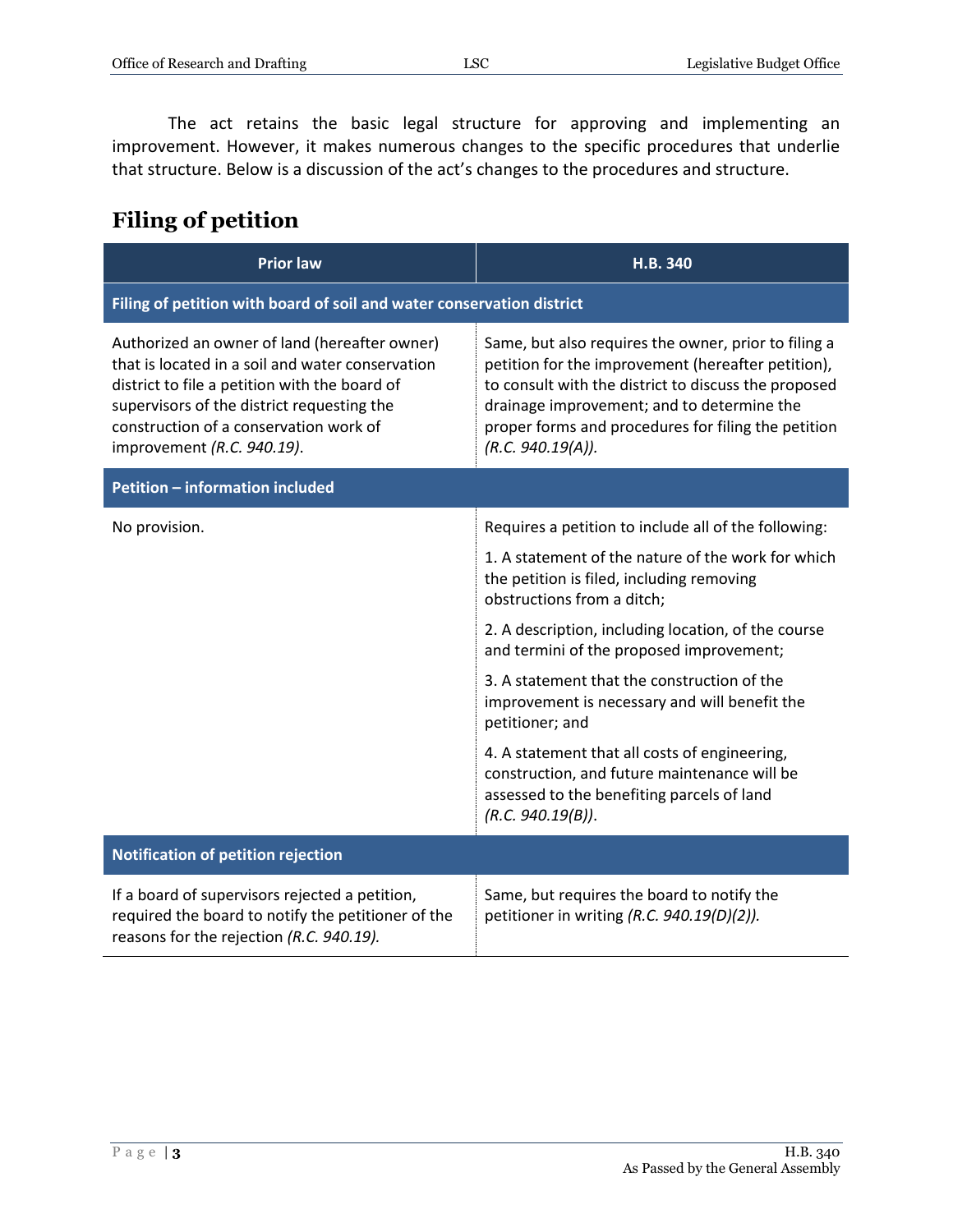## <span id="page-3-0"></span>**View of proposed improvement**

| Instead, requires the date for a view of the<br>proposed improvement to be between 30 and 90<br>days after the date on which the petition was<br>accepted (R.C. 940.19(E)(1)).                                                                                                                                                                                                                                                                                                                                                                                                                                                                                                                                                                                                                                                                                                                                                                                                                                                                                                                                                                                                                                                                                        |
|-----------------------------------------------------------------------------------------------------------------------------------------------------------------------------------------------------------------------------------------------------------------------------------------------------------------------------------------------------------------------------------------------------------------------------------------------------------------------------------------------------------------------------------------------------------------------------------------------------------------------------------------------------------------------------------------------------------------------------------------------------------------------------------------------------------------------------------------------------------------------------------------------------------------------------------------------------------------------------------------------------------------------------------------------------------------------------------------------------------------------------------------------------------------------------------------------------------------------------------------------------------------------|
|                                                                                                                                                                                                                                                                                                                                                                                                                                                                                                                                                                                                                                                                                                                                                                                                                                                                                                                                                                                                                                                                                                                                                                                                                                                                       |
| Instead, requires the board to send the notice 21<br>days prior to the view $(R.C. 940.20(A)).$                                                                                                                                                                                                                                                                                                                                                                                                                                                                                                                                                                                                                                                                                                                                                                                                                                                                                                                                                                                                                                                                                                                                                                       |
|                                                                                                                                                                                                                                                                                                                                                                                                                                                                                                                                                                                                                                                                                                                                                                                                                                                                                                                                                                                                                                                                                                                                                                                                                                                                       |
| Requires the board to ensure that the notice of the<br>view contains all of the following:<br>1. The date, time, and location for the view and<br>the subsequent hearing;<br>2. A description of the proposed improvement and<br>its location as stated in the petition, a map<br>indicating the location of the proposed<br>improvement or information on where to access<br>the map, and an explanation of how to obtain<br>additional information or ask questions about the<br>proposed improvement;<br>3. A statement that all costs of engineering,<br>construction, and future maintenance will be<br>assessed to the benefiting parcels of land;<br>4. A statement that an owner may file, at least 21<br>days after the date of the view, an amendment to<br>the original petition that expands the length of the<br>proposed improvement, provided that the<br>amendment does not expand the area to be<br>benefited by the proposed improvement;<br>5. A statement that any owner receiving the notice<br>may comment on the proposed improvement in<br>writing before or in person at the hearing on the<br>petition (see "Hearing on proposed<br>improvement by board of supervisors,"<br>below); and<br>6. The address at which to file an amendment to |
|                                                                                                                                                                                                                                                                                                                                                                                                                                                                                                                                                                                                                                                                                                                                                                                                                                                                                                                                                                                                                                                                                                                                                                                                                                                                       |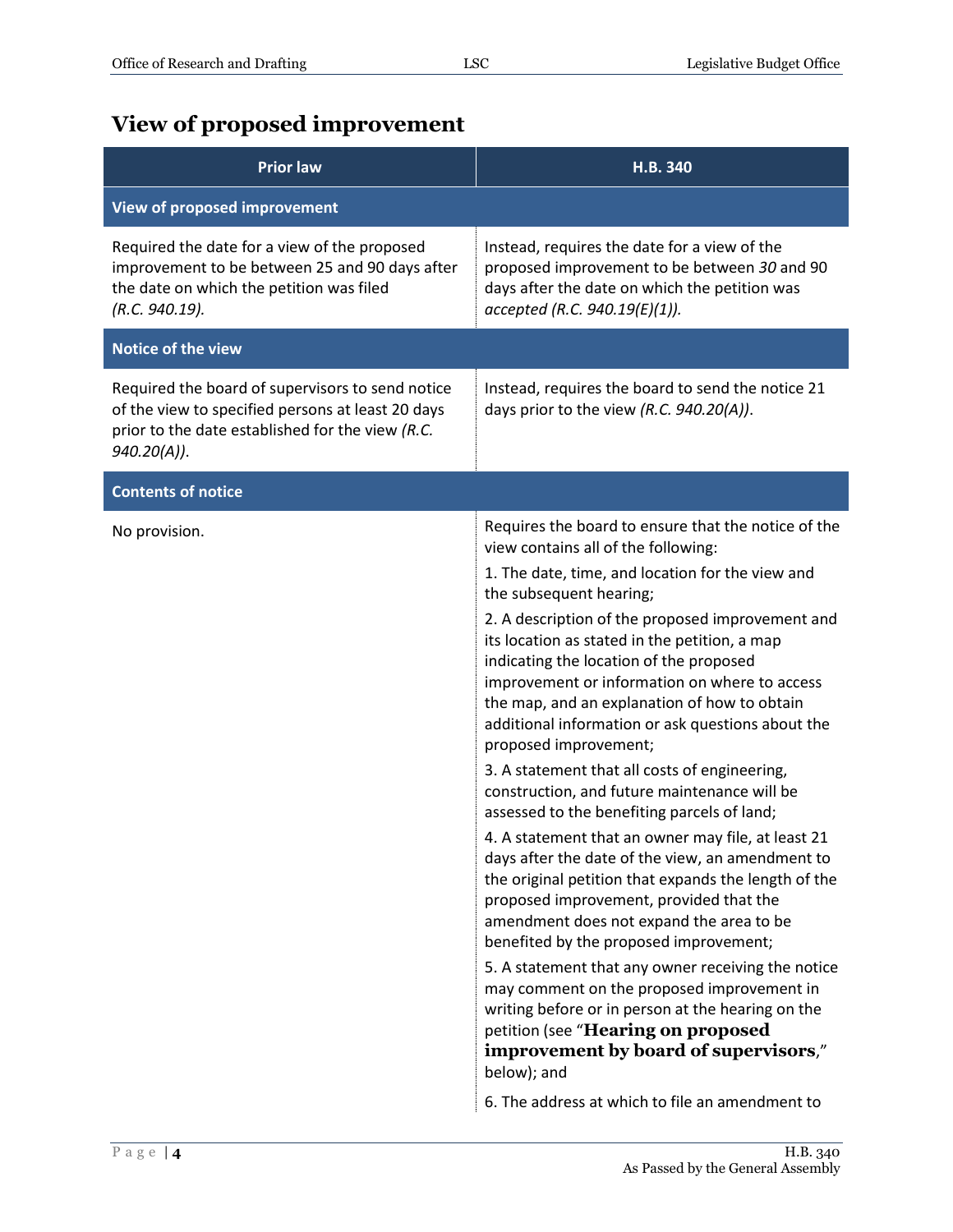| <b>Prior law</b>                                                                                               | H.B. 340                                                                                                                                                                                                                                                                                                                                                                  |
|----------------------------------------------------------------------------------------------------------------|---------------------------------------------------------------------------------------------------------------------------------------------------------------------------------------------------------------------------------------------------------------------------------------------------------------------------------------------------------------------------|
|                                                                                                                | the petition or submit written comments on the<br>proposed improvement (R.C. 940.20(A)).                                                                                                                                                                                                                                                                                  |
| The view                                                                                                       |                                                                                                                                                                                                                                                                                                                                                                           |
| On the date of the view, required the board to do<br>all of the following:                                     | Instead, on the date of the view, requires the<br>board or its designee to do all of the following:                                                                                                                                                                                                                                                                       |
| 1. Meet at a designated location near the<br>proposed improvement;                                             | 1. Present an overview of the proposed<br>improvement;                                                                                                                                                                                                                                                                                                                    |
| 2. Hear proof of the need for the proposed<br>improvement offered by any owner that was<br>affected by it; and | 2. In the presentation, use methods and means<br>that the board determines will adequately inform<br>those attending about the proposed                                                                                                                                                                                                                                   |
| 3. View the area in which the proposed<br>improvement was to be constructed (R.C. 940.21).                     | improvement's location and the drainage issues<br>intended to be addressed by the proposed<br>improvement; and                                                                                                                                                                                                                                                            |
|                                                                                                                | 3. Upon the request made at the view of a board<br>member or of an owner in the area to be<br>benefited by the proposed improvement, recess<br>the view and reconvene at a site along the<br>proposed improvement for the purpose of gaining<br>additional information about the drainage issue<br>intended to be addressed by the proposed<br>improvement (R.C. 940.21.) |

### <span id="page-4-0"></span>**Hearing on proposed improvement by board of supervisors**

| <b>Prior law</b>                                                                                                                                                                    | H.B. 340                                                                                                                     |  |
|-------------------------------------------------------------------------------------------------------------------------------------------------------------------------------------|------------------------------------------------------------------------------------------------------------------------------|--|
| <b>Establishment of hearing of proposed improvement</b>                                                                                                                             |                                                                                                                              |  |
| Required the board of supervisors to hold a<br>hearing on the proposed improvement by 90 days<br>after the date of the view (R.C. 940.19).                                          | Instead, requires the board to hold the hearing<br>between 30 and 90 days after the date of the view<br>(R.C. 940.19(E)(2)). |  |
| Hearing $-$ objections                                                                                                                                                              |                                                                                                                              |  |
| Prior to the hearing on a proposed improvement,<br>authorized owners affected by the proposed<br>improvement to file objections to the<br>improvement with the board (R.C. 940.23). | No provision.                                                                                                                |  |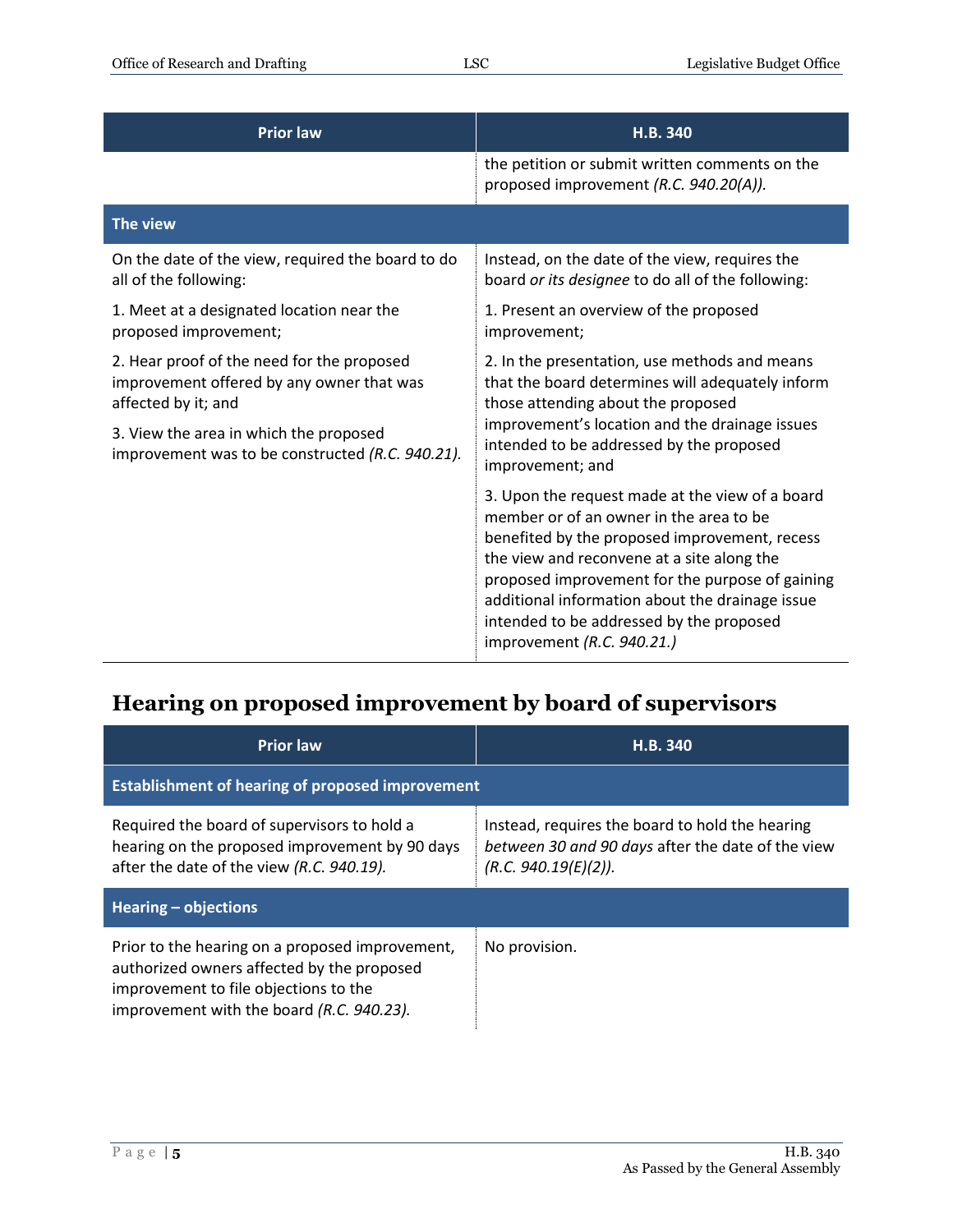| <b>Prior law</b>                                                                                                                                                                                                                                                                                                                          | H.B. 340                                                                                                                                                                                                                                                                                                 |  |
|-------------------------------------------------------------------------------------------------------------------------------------------------------------------------------------------------------------------------------------------------------------------------------------------------------------------------------------------|----------------------------------------------------------------------------------------------------------------------------------------------------------------------------------------------------------------------------------------------------------------------------------------------------------|--|
| Adjournment of hearing - subsequent review                                                                                                                                                                                                                                                                                                |                                                                                                                                                                                                                                                                                                          |  |
| If modifications or alternatives to a proposed<br>improvement were proposed or discussed at the<br>hearing on the improvement, did both of the<br>following:                                                                                                                                                                              | Instead, authorizes the board to recess and<br>continue the hearing on subsequent days as may<br>be reasonable to consider additional information<br>about the proposed improvement, but does not                                                                                                        |  |
| 1. Authorized the board to adjourn the hearing for<br>a period of time that was necessary to conduct a<br>subsequent view of the proposed improvement in<br>light of the proposed changes;                                                                                                                                                | require another view (R.C. 940.23(B)).                                                                                                                                                                                                                                                                   |  |
| 2. If it appeared that a subsequent view was<br>necessary, required the board to establish a date,<br>time, and location for it and to notify, in the same<br>manner, the same persons that were required to<br>be notified of the first view. (R.C. 940.24.)                                                                             |                                                                                                                                                                                                                                                                                                          |  |
| Hearing - vote of the board                                                                                                                                                                                                                                                                                                               |                                                                                                                                                                                                                                                                                                          |  |
| Authorized the board, at the conclusion of the<br>hearing on a proposed improvement, to approve<br>the petition for the improvement (R.C. 940.25,<br>repealed).                                                                                                                                                                           | Same, but specifically requires the board to vote<br>and requires the board, in making its decision, to<br>take into consideration all of the following:                                                                                                                                                 |  |
|                                                                                                                                                                                                                                                                                                                                           | 1. The petition;                                                                                                                                                                                                                                                                                         |  |
|                                                                                                                                                                                                                                                                                                                                           | 2. The preliminary report;                                                                                                                                                                                                                                                                               |  |
|                                                                                                                                                                                                                                                                                                                                           | 3. Comments on the proposed improvement; and                                                                                                                                                                                                                                                             |  |
|                                                                                                                                                                                                                                                                                                                                           | 4. The protection of environmentally significant<br>areas when those areas could be adversely<br>affected by the construction of the proposed<br>improvement and, if necessary, alternative plans<br>providing for that protection and for construction<br>of the proposed improvement (R.C. 940.23(C)). |  |
| Reasons for board to proceed with proposed improvement                                                                                                                                                                                                                                                                                    |                                                                                                                                                                                                                                                                                                          |  |
| Allowed the board to approve the petition if the board<br>finds certain information to be accurate, including that<br>the improvement will:<br>1. Improve water management and development<br>in the county in which the district is located to the<br>advantage of lands located in it; and<br>2. Aid lands in the area by promoting the | Retains the board's authority to approve the<br>petition if the board finds certain information to<br>be accurate, but no longer requires the board to<br>consider (1) and (2) (R.C. 940.23(D)).                                                                                                         |  |
| economical, industrial, environmental, or social<br>development of the area (R.C. 940.25, repealed).                                                                                                                                                                                                                                      |                                                                                                                                                                                                                                                                                                          |  |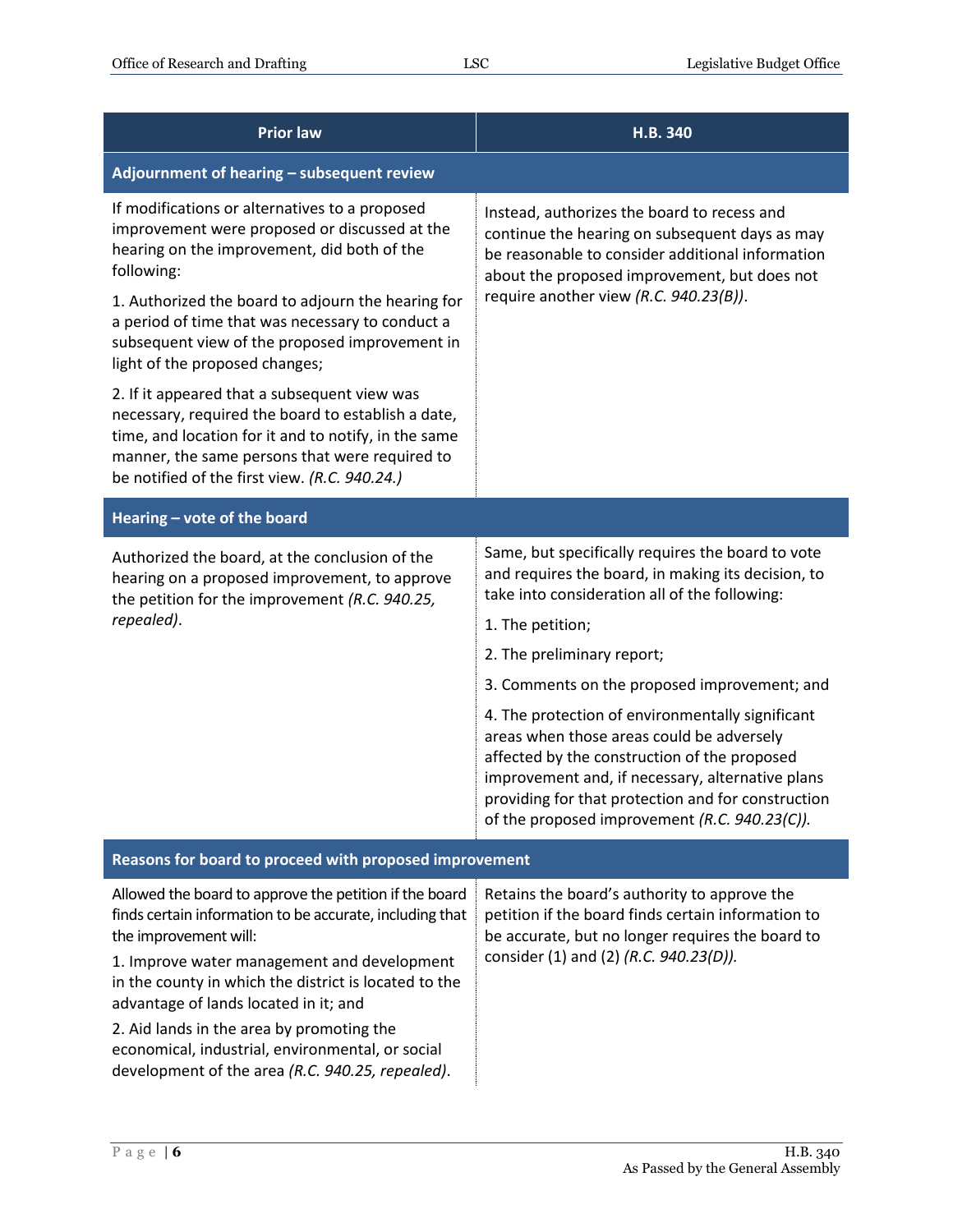| <b>Prior law</b>                                                                                                                                                                                                                                                                                                                                                                                 | H.B. 340      |  |
|--------------------------------------------------------------------------------------------------------------------------------------------------------------------------------------------------------------------------------------------------------------------------------------------------------------------------------------------------------------------------------------------------|---------------|--|
| Establishment of date for completion of plans and specifications                                                                                                                                                                                                                                                                                                                                 |               |  |
| Upon approval of the petition, required the board<br>to establish a date by which the board had to<br>complete plans and specifications for the<br>improvement together with estimates of damages<br>from and costs for it (see "Plans for<br>constructing proposed improvement"<br>and "Schedule of estimate of damages,<br>construction, and assessments," below).<br>(R.C. 940.25, repealed.) | No provision. |  |

### <span id="page-6-0"></span>**Plans for constructing proposed improvement**

| <b>Prior law</b>                                                                                                                                                                                                                                                                              | H.B. 340                                                                                                                                                                                 |  |
|-----------------------------------------------------------------------------------------------------------------------------------------------------------------------------------------------------------------------------------------------------------------------------------------------|------------------------------------------------------------------------------------------------------------------------------------------------------------------------------------------|--|
| Maps of proposed improvement area                                                                                                                                                                                                                                                             |                                                                                                                                                                                          |  |
| Required the board of supervisors or its designee<br>to prepare maps showing the location of the land<br>that was proposed to be assessed by a board of<br>county commissioners (see "Levying of<br>assessments," below) (R.C. 940.26).                                                       | No provision.                                                                                                                                                                            |  |
| Plans – erosion and sediment control                                                                                                                                                                                                                                                          |                                                                                                                                                                                          |  |
| For a proposed improvement that is a ditch or<br>other similar structure for the disposal of water,<br>required the board's plans for constructing the<br>improvement to include erosion and sediment<br>control by a sod or seeded strip, except where<br>suitable vegetative cover existed. | Same, but also allows other erosion and sediment<br>controls, and requires erosion control measures<br>even if suitable vegetative cover is not present.                                 |  |
| Required each sod or seeded strip to be between<br>four and 15 feet wide.                                                                                                                                                                                                                     | Instead, requires the sod or seeded strip to be<br>between ten and 15 feet wide.                                                                                                         |  |
| Required sod or seeded strips in excess of four feet<br>to be removed from the taxable valuation of<br>property. (R.C. 940.26.)                                                                                                                                                               | Instead, requires the county auditor to remove the<br>total acreage of sod or seeded strips or other<br>similar controls from the taxable valuation of<br>property. (R.C. 940.24(C)(2).) |  |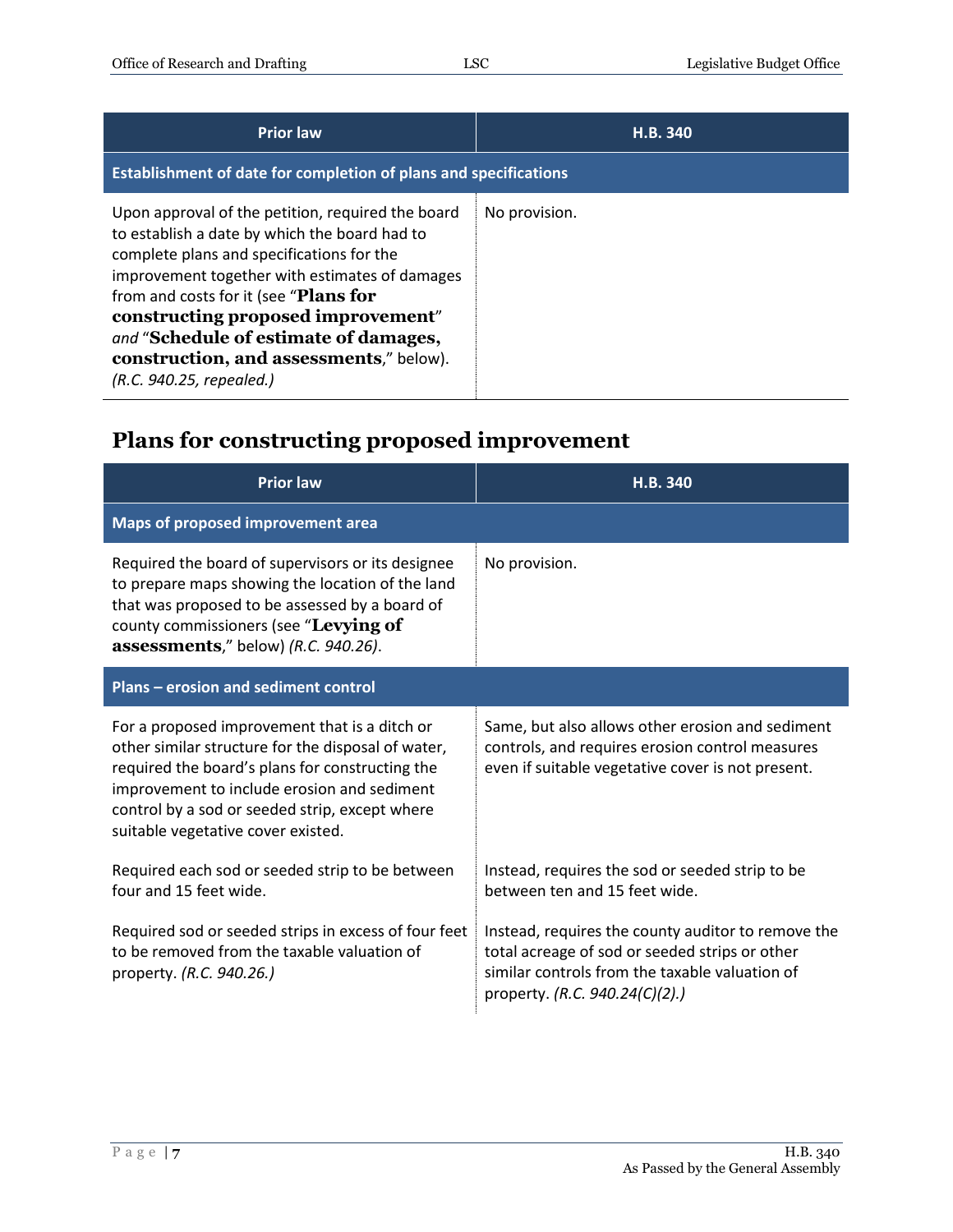| <b>Prior law</b>                                                                                                                                         | H.B. 340                                                                                                                                                                                             |
|----------------------------------------------------------------------------------------------------------------------------------------------------------|------------------------------------------------------------------------------------------------------------------------------------------------------------------------------------------------------|
| Removal or adjustment of structures in construction                                                                                                      |                                                                                                                                                                                                      |
| Required the board or its designee to make note of<br>all structures that would be removed or adjusted<br>in constructing the improvement (R.C. 940.26). | Instead, requires the board or its designee to<br>include in the plans an <i>analysis</i> of all structures<br>that will be removed or adjusted in constructing<br>the improvement (R.C. 940.24(D)). |

#### <span id="page-7-0"></span>**Schedule of estimate of damages, construction, and assessments**

| <b>Prior law</b>                                                                                                                                                                                                                                                                                                                                                                                             | H.B. 340                                                                                                                                                                                                                                           |  |
|--------------------------------------------------------------------------------------------------------------------------------------------------------------------------------------------------------------------------------------------------------------------------------------------------------------------------------------------------------------------------------------------------------------|----------------------------------------------------------------------------------------------------------------------------------------------------------------------------------------------------------------------------------------------------|--|
| <b>Schedule of damages</b>                                                                                                                                                                                                                                                                                                                                                                                   |                                                                                                                                                                                                                                                    |  |
| Allowed the board of supervisors to appoint a<br>designee, as part of the estimate of the total cost<br>of constructing a proposed improvement, to<br>prepare a schedule of damages of the value of<br>land or other property that must be taken and the<br>damages to be sustained by an owner as a result<br>of the construction and subsequent maintenance<br>of the improvement (R.C. 940.27, repealed). | Eliminates the board's authority to appoint a<br>designee to prepare the schedule of damages<br>(R.C. 940.25(A)).                                                                                                                                  |  |
| <b>Total estimate of construction costs</b>                                                                                                                                                                                                                                                                                                                                                                  |                                                                                                                                                                                                                                                    |  |
| Required the board of supervisors or its designee<br>to make an estimate of the total cost of the<br>proposed improvement, including estimated costs<br>of damages to owners and any expenses incurred<br>related to the proposed improvement (R.C. 940.26<br>and 940.28, repealed).                                                                                                                         | Same, but also includes any expenses incurred in<br>consulting services (R.C. 940.26(C)).                                                                                                                                                          |  |
| <b>Schedule of estimated assessments</b>                                                                                                                                                                                                                                                                                                                                                                     |                                                                                                                                                                                                                                                    |  |
| Required a board of county commissioners or its<br>designee, after the board's approval of<br>construction of a proposed improvement, to<br>prepare a schedule of estimated assessments on<br>property within the area that was benefited by the<br>improvement (R.C. 940.30, repealed).                                                                                                                     | Instead, changes the responsible party for the<br>preparation of the schedule of assessments to the<br>board of supervisors of a soil and water<br>conservation district or its designee<br>(R.C. 940.27(A)).                                      |  |
| For purposes of property descriptions that must be<br>included with a schedule of estimated<br>assessments, required the board of county<br>commissioners to obtain the descriptions from the<br>county's tax duplicates (R.C. 940.30, repealed).                                                                                                                                                            | Instead, requires the board of supervisors to<br>obtain the descriptions from the county recorder's<br>office and, for purposes of the description,<br>prohibits the county recorder from requiring a<br>metes and bounds survey (R.C. 940.27(A)). |  |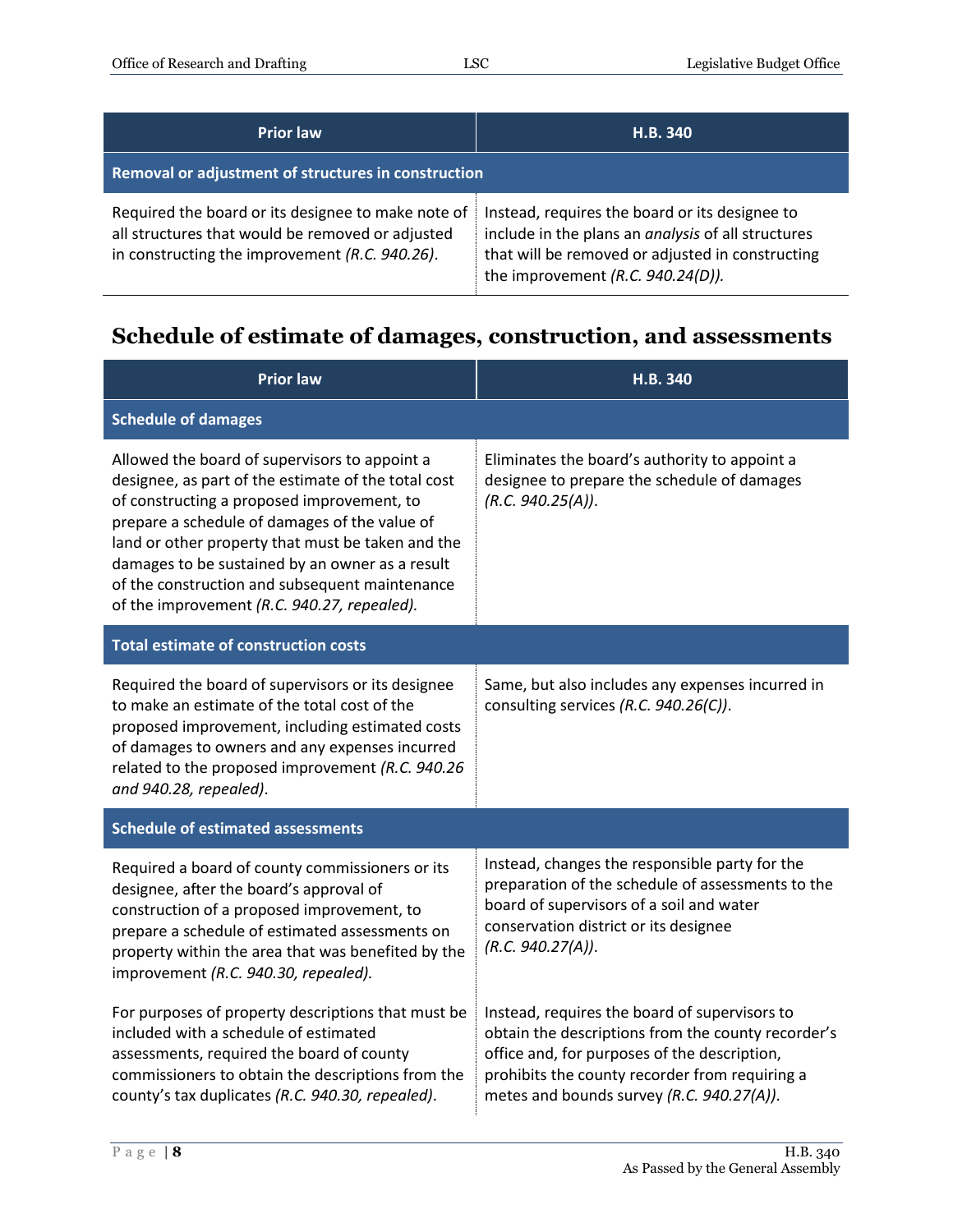| <b>Prior law</b>                                                                                                                                                                                                                                                                               | H.B. 340                                                                                                                                                                                      |
|------------------------------------------------------------------------------------------------------------------------------------------------------------------------------------------------------------------------------------------------------------------------------------------------|-----------------------------------------------------------------------------------------------------------------------------------------------------------------------------------------------|
| Required the board of county commissioners or its<br>designee, in determining the estimated<br>assessment on a parcel of land, to use information<br>concerning the proposed improvement that was<br>submitted to the board of supervisors (the<br>information includes plans for the proposed | Similar, but also requires the board of supervisors<br>or its designee, in determining the estimated<br>assessment, to consider and incorporate the<br>following factors in the calculations: |
|                                                                                                                                                                                                                                                                                                | 1. Acreage of the parcel;                                                                                                                                                                     |
| improvement, schedules of damages, and cost                                                                                                                                                                                                                                                    | 2. Volume of water produced by the parcel;                                                                                                                                                    |
| estimates) (R.C. 940.30, repealed).                                                                                                                                                                                                                                                            | 3. Distance of the parcel from the proposed<br>improvement;                                                                                                                                   |
|                                                                                                                                                                                                                                                                                                | 4. Percentage of the proposed improvement to be<br>used by the parcel;                                                                                                                        |
|                                                                                                                                                                                                                                                                                                | 5. The construction of works that are determined<br>to solely benefit the particular parcel;                                                                                                  |
|                                                                                                                                                                                                                                                                                                | 6. Soil types of the parcel;                                                                                                                                                                  |
|                                                                                                                                                                                                                                                                                                | 7. The county auditor's land value or current<br>agricultural use value, if applicable, of the parcel;                                                                                        |
|                                                                                                                                                                                                                                                                                                | 8. Existing drainage infrastructure that can be<br>incorporated into the proposed improvement and<br>associated cost savings;                                                                 |
|                                                                                                                                                                                                                                                                                                | 9. Any other factors pertinent to the proposed<br>improvement and the watershed that will be<br>affected by the proposed improvement; and                                                     |
|                                                                                                                                                                                                                                                                                                | 10. Any benefits as defined in the law governing<br>single county ditches (R.C. 940.27(B)(2)).                                                                                                |

## <span id="page-8-0"></span>**Hearing of board of county commissioners**

| <b>Prior law</b>                                                                                                                                                                                                                                                                                                               | H.B. 340                                                                                                                                                                                                                                                                      |
|--------------------------------------------------------------------------------------------------------------------------------------------------------------------------------------------------------------------------------------------------------------------------------------------------------------------------------|-------------------------------------------------------------------------------------------------------------------------------------------------------------------------------------------------------------------------------------------------------------------------------|
| Approval by board of county commissioners                                                                                                                                                                                                                                                                                      |                                                                                                                                                                                                                                                                               |
| Required the board of county commissioners, after<br>receiving from the board of supervisors an<br>approved proposed improvement with supporting<br>documentation, to approve or disapprove the<br>improvement (approval or disapproval was<br>required within 60 days of receipt (presumably at<br>a hearing)) (R.C. 940.29). | Same, but specifically requires a hearing, requires<br>the board of county commissioners to establish<br>the date, time, and location of the hearing, and<br>does not specify a deadline for approval or<br>disapproval of the improvement (R.C. 940.29 and<br>$940.31(A)$ ). |
| <b>Notice of hearing</b>                                                                                                                                                                                                                                                                                                       |                                                                                                                                                                                                                                                                               |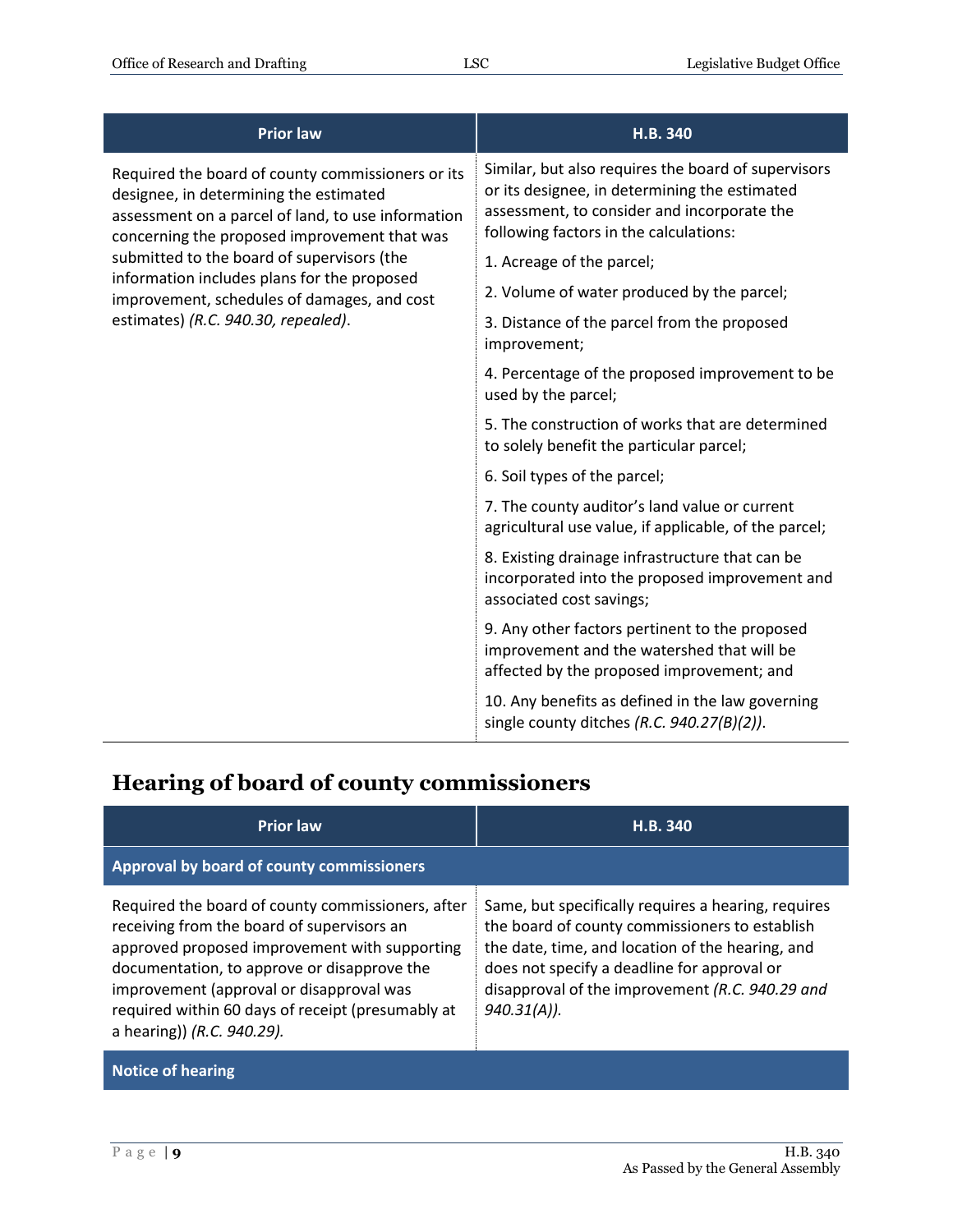| <b>Prior law</b> | H.B. 340                                                                                                                                                                                                                                                    |
|------------------|-------------------------------------------------------------------------------------------------------------------------------------------------------------------------------------------------------------------------------------------------------------|
| No provision.    | Requires the clerk of the board of county<br>commissioners, at least 21 days before the<br>hearing, to do both of the following:                                                                                                                            |
|                  | 1. Send a written notice of the hearing by certified<br>mail to all owners that are adjacent to the<br>proposed improvement; and                                                                                                                            |
|                  | 2. Send the notice by certified or first class mail to<br>all other owners within the area to be benefited by<br>the proposed improvement, the board of<br>supervisors of the appropriate soil and water<br>conservation district, and the county engineer. |
| No provision.    | Requires the clerk to include all of the following in<br>the notice:                                                                                                                                                                                        |
|                  | 1. The date, time, and location of the hearing;                                                                                                                                                                                                             |
|                  | 2. A description of any easement on the owner's<br>property that is necessary for purposes of the<br>improvement;                                                                                                                                           |
|                  | 3. An owner's estimated assessment;                                                                                                                                                                                                                         |
|                  | 4. A statement that an owner may file comments<br>on the proposed improvement and exceptions to<br>the estimated assessment in writing before the<br>hearing or in person at the hearing; and                                                               |
|                  | 5. The address at which to submit written<br>comments on the proposed improvement and<br>exceptions to the estimated assessment<br>(R.C. 940.29(B)).                                                                                                        |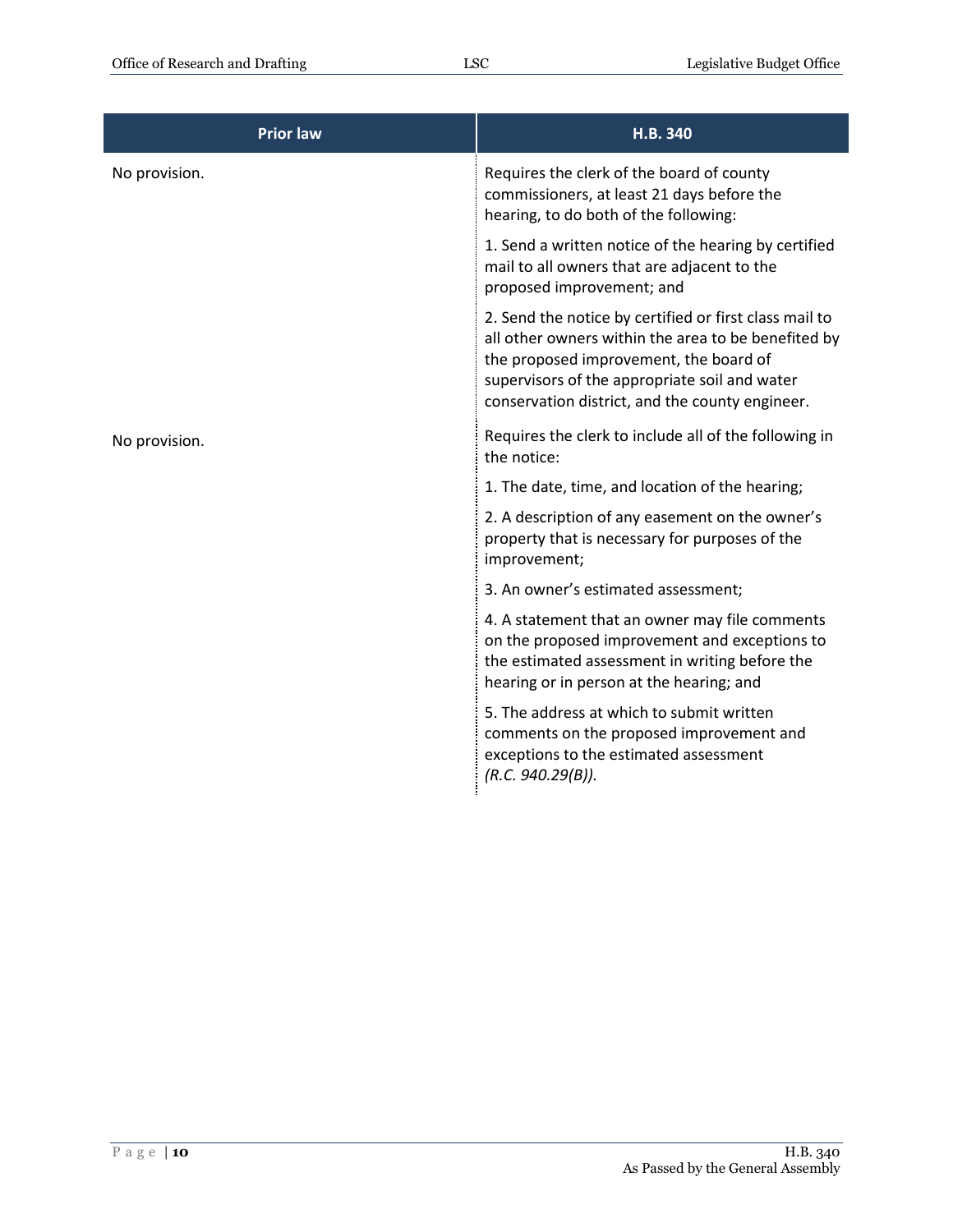| <b>Prior law</b>                                                                                                                                                                                  | H.B. 340                                                                                                                                                                                                                                                          |
|---------------------------------------------------------------------------------------------------------------------------------------------------------------------------------------------------|-------------------------------------------------------------------------------------------------------------------------------------------------------------------------------------------------------------------------------------------------------------------|
| Required elements of hearing and hearing continuation                                                                                                                                             |                                                                                                                                                                                                                                                                   |
| No provision.                                                                                                                                                                                     | Requires the board of county commissioners, on<br>the date established for the hearing, to conduct<br>the hearing by doing both of the following:                                                                                                                 |
|                                                                                                                                                                                                   | 1. Presenting the project design, construction<br>plans, schedule of damages, cost estimates, and<br>estimated assessments for the proposed<br>improvement as submitted by the board of<br>supervisors of the applicable soil and water<br>conservation district; |
|                                                                                                                                                                                                   | 2. Hearing any comments offered by any owner<br>regarding the estimated assessments and<br>proposed improvement (R.C. 940.30(A)).                                                                                                                                 |
| No provision.                                                                                                                                                                                     | Authorizes the board, if necessary, to adjourn and<br>continue the hearing on subsequent days as may<br>be reasonable to:                                                                                                                                         |
|                                                                                                                                                                                                   | 1. Consider additional information about the<br>proposed improvement;                                                                                                                                                                                             |
|                                                                                                                                                                                                   | 2. Make changes that will better accomplish the<br>purpose and object of the proposed improvement; or                                                                                                                                                             |
|                                                                                                                                                                                                   | 3. Allow all interested owners to have an<br>opportunity to comment on the proposed<br>improvement (R.C. 940.30(B)).                                                                                                                                              |
| Board of county commissioners - vote                                                                                                                                                              |                                                                                                                                                                                                                                                                   |
| Required the board, when considering whether to<br>approve or disapprove construction of an<br>improvement, to consider all of the following:<br>1. The cost of location and construction;        | Instead, authorizes the board to approve the<br>petition if the board is reasonably certain that:                                                                                                                                                                 |
|                                                                                                                                                                                                   | 1. The benefits of the proposed improvement<br>outweigh the costs;                                                                                                                                                                                                |
| 2. The compensation for land or other property                                                                                                                                                    | 2. The proposed improvement is necessary;                                                                                                                                                                                                                         |
| that had to be taken;<br>3. The benefits to the public welfare;                                                                                                                                   | 3. The proposed improvement will be conducive to<br>the public welfare;                                                                                                                                                                                           |
| 4. The benefits to land, public corporations, and                                                                                                                                                 | 4. The proposed route and mode of construction                                                                                                                                                                                                                    |
| the state needing the improvement;                                                                                                                                                                | of the improvement will improve water<br>management and development in the county in                                                                                                                                                                              |
| 5. In the case of an improvement involving the<br>drainage of water, the effect on land below the<br>improvement that may have been caused by<br>constructing the improvement and the sufficiency | which the district is located to the advantage of<br>lands located in it; and                                                                                                                                                                                     |
|                                                                                                                                                                                                   | 5. The proposed improvement will aid lands in the                                                                                                                                                                                                                 |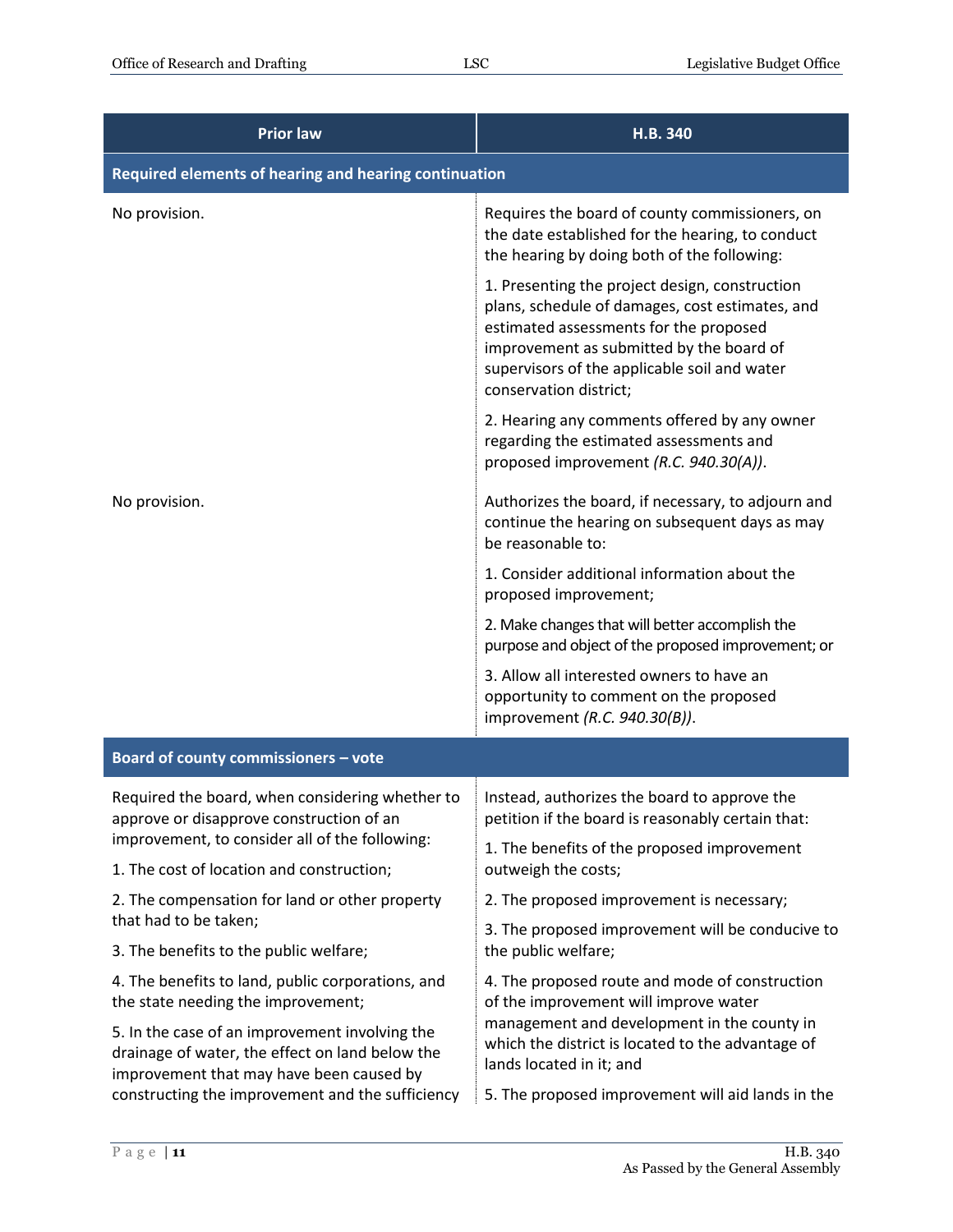| <b>Prior law</b>                                                                                                                                       | H.B. 340                                                                                                                                                                                                                                                                   |
|--------------------------------------------------------------------------------------------------------------------------------------------------------|----------------------------------------------------------------------------------------------------------------------------------------------------------------------------------------------------------------------------------------------------------------------------|
| or insufficiency of the outlet that received flow<br>from the improvement; and                                                                         | area by promoting the economic, environmental,<br>or social development of the area (R.C. 940.31(B)).                                                                                                                                                                      |
| 6. Any other proper matter that would assist the<br>board in approving or disapproving construction of<br>the improvement (R.C. 940.29 (A) to $(F)$ ). |                                                                                                                                                                                                                                                                            |
| Duties of the county engineer                                                                                                                          |                                                                                                                                                                                                                                                                            |
| Required the county engineer, if the board<br>approved construction of an improvement, to file<br>with the county recorder both of the following:      | Instead, requires the county engineer, if the board<br>approves a petition, to file with the county<br>recorder all of the following:                                                                                                                                      |
| 1. A property plat showing the general location of<br>the improvement; and                                                                             | 1. A property plat showing the owners of record<br>and parcel numbers along the improvement;                                                                                                                                                                               |
| 2. A statement describing the dimensions of any<br>permanent easement that was necessary for<br>maintenance of the improvement (R.C. 940.29).          | 2. The location of the improvement;                                                                                                                                                                                                                                        |
|                                                                                                                                                        | 3. The width of any permanent easement that is<br>necessary for maintenance of the improvement; and                                                                                                                                                                        |
|                                                                                                                                                        | 4. An affidavit listing the owners of record,<br>complete property descriptions, and parcel<br>numbers subject to the permanent easement. (The<br>engineer must note the property plat in the<br>affidavit.)                                                               |
| No provision.                                                                                                                                          | Additionally, requires the county engineer to<br>include the permanent easement in the county's<br>geographic information systems or other mapping<br>system, if available. (R.C. 940.31(D).)                                                                              |
| Board of supervisors - revision after disapproval                                                                                                      |                                                                                                                                                                                                                                                                            |
| No provision.                                                                                                                                          | If a board of county commissioners does not<br>approve a petition for a proposed improvement,<br>authorizes the board of supervisors to revise and<br>submit the revision to the board of county<br>commissioners for reconsideration of the petition<br>(R.C. 940.31(F)). |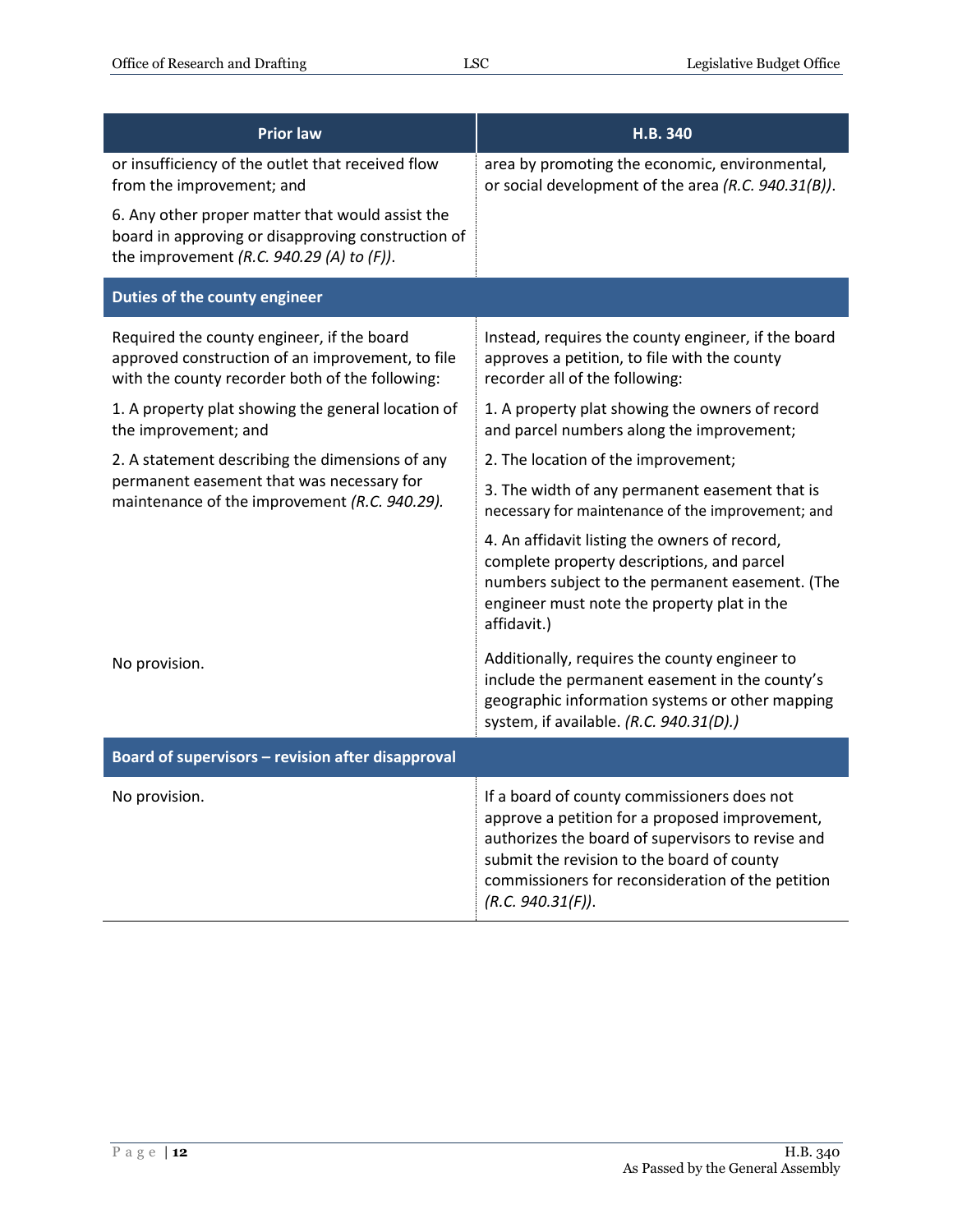### <span id="page-12-0"></span>**Levying of assessments**

| <b>Prior law</b>                                                                                                                                                                                                                                                                                                                                                                                                                                                                                                                                              | H.B. 340                                                                                                                                                                                                |
|---------------------------------------------------------------------------------------------------------------------------------------------------------------------------------------------------------------------------------------------------------------------------------------------------------------------------------------------------------------------------------------------------------------------------------------------------------------------------------------------------------------------------------------------------------------|---------------------------------------------------------------------------------------------------------------------------------------------------------------------------------------------------------|
| Levying of assessments - adoption of resolution                                                                                                                                                                                                                                                                                                                                                                                                                                                                                                               |                                                                                                                                                                                                         |
| Authorized the board of county commissioners,<br>after receiving an approved proposed<br>improvement from the board of supervisors of a<br>soil and water conservation district, to adopt a<br>resolution levying on the property within the area<br>to be benefited by an improvement an assessment<br>(R.C. 940.33(A)).                                                                                                                                                                                                                                     | Instead, requires the board, if the board approves<br>a petition, to levy the assessment.                                                                                                               |
| No provision.                                                                                                                                                                                                                                                                                                                                                                                                                                                                                                                                                 | Requires the board of county commissioners, in<br>adopting a resolution, to take into consideration<br>the estimated assessments prepared by the board<br>of supervisors (see above). (R.C. 940.32(A).) |
| <b>Assessments - consideration</b>                                                                                                                                                                                                                                                                                                                                                                                                                                                                                                                            |                                                                                                                                                                                                         |
| Required the board of county commissioners to<br>direct the person or authority preparing<br>assessments to give:<br>1. Primary consideration, in determining a parcel's<br>estimated assessments relating to the disposal of<br>water, to the potential increase in productivity<br>that the parcel could experience as a result of the<br>improvement; and<br>2. Consideration to the amount of water disposed<br>of, the location of the property relative to the<br>project, the value of the project to the watershed,<br>and benefits (R.C. 940.33(A)). | No provision.                                                                                                                                                                                           |
| <b>Assessments - public entities</b>                                                                                                                                                                                                                                                                                                                                                                                                                                                                                                                          |                                                                                                                                                                                                         |
| Required the part of the assessment that was<br>found to benefit state or political subdivision roads<br>to be assessed against the state or political<br>subdivision, payable from motor vehicle revenues.                                                                                                                                                                                                                                                                                                                                                   | No provision.                                                                                                                                                                                           |
| Required the part of the assessment that was found<br>to benefit property owned by any public corporation,<br>any political subdivision of the state, or the state to<br>be assessed against that entity and payable out of<br>the entity's general funds or motor vehicle revenues,<br>except as otherwise provided by law. (R.C.<br>$940.33(A)$ .)                                                                                                                                                                                                          | No provision.                                                                                                                                                                                           |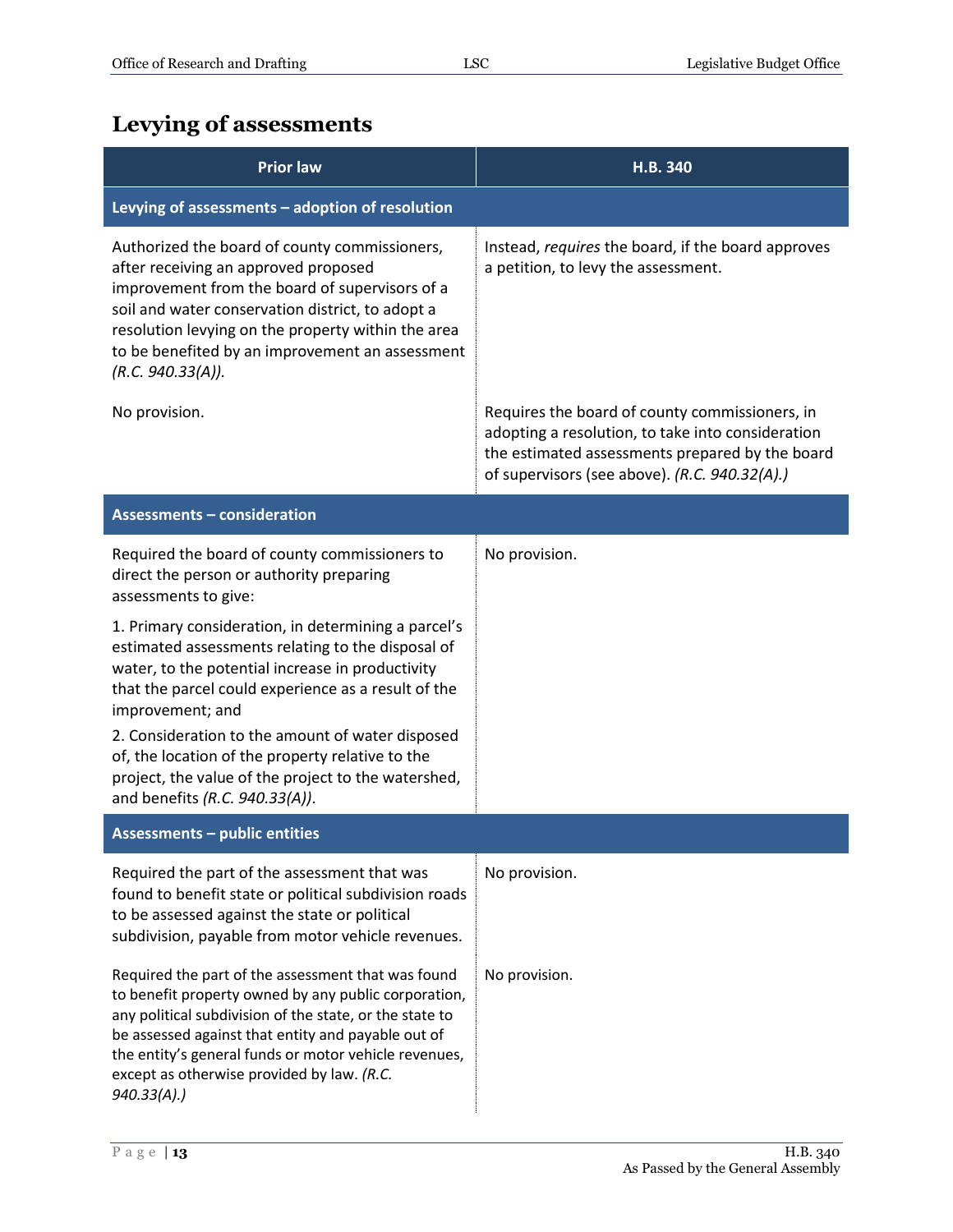| <b>Prior law</b>                                                                                                                                                                                                                                                                                                                                                                                                                                                                                                                                                                                                                                                                 | H.B. 340                                                                                                                                                                                                                                                                                                                                                                                                                   |
|----------------------------------------------------------------------------------------------------------------------------------------------------------------------------------------------------------------------------------------------------------------------------------------------------------------------------------------------------------------------------------------------------------------------------------------------------------------------------------------------------------------------------------------------------------------------------------------------------------------------------------------------------------------------------------|----------------------------------------------------------------------------------------------------------------------------------------------------------------------------------------------------------------------------------------------------------------------------------------------------------------------------------------------------------------------------------------------------------------------------|
| <b>Assessments - exemptions</b>                                                                                                                                                                                                                                                                                                                                                                                                                                                                                                                                                                                                                                                  |                                                                                                                                                                                                                                                                                                                                                                                                                            |
| Stated that any land owned and managed by the<br>Department of Natural Resources for certain<br>purposes was exempt from assessments if the<br>Director of Natural Resources determined that the<br>land derived no benefit from the improvement.                                                                                                                                                                                                                                                                                                                                                                                                                                | No provision, thus it appears that the Department-<br>owned land is not exempt from assessment.                                                                                                                                                                                                                                                                                                                            |
| Established requirements and procedures for:                                                                                                                                                                                                                                                                                                                                                                                                                                                                                                                                                                                                                                     | No provision.                                                                                                                                                                                                                                                                                                                                                                                                              |
| 1. Making a determination by the Director;                                                                                                                                                                                                                                                                                                                                                                                                                                                                                                                                                                                                                                       |                                                                                                                                                                                                                                                                                                                                                                                                                            |
| 2. Notification of the board of county<br>commissioners of that determination; and                                                                                                                                                                                                                                                                                                                                                                                                                                                                                                                                                                                               |                                                                                                                                                                                                                                                                                                                                                                                                                            |
| 3. Appeal by the board of that determination.<br>(R.C.940.33(C).)                                                                                                                                                                                                                                                                                                                                                                                                                                                                                                                                                                                                                |                                                                                                                                                                                                                                                                                                                                                                                                                            |
| Filing of objections - notice                                                                                                                                                                                                                                                                                                                                                                                                                                                                                                                                                                                                                                                    |                                                                                                                                                                                                                                                                                                                                                                                                                            |
| After an owner files an objection to an<br>assessment, required the board to proceed, within<br>30 days of the filing of an objection, to hold a final<br>hearing on the objections by fixing a date and<br>giving notice by first class mail to the objectors at<br>the address provided in filing the objection.<br>If any mailed notice was returned undelivered,<br>required the board to give due notice to the<br>objectors in a newspaper of general circulation in<br>the project area or as provided in the general laws<br>governing notice of publication for political<br>subdivisions, stating the time, place, and purpose<br>of the hearing. (R.C. 940.33(D)(2).) | Same, but also requires the clerk of the board, at<br>least 14 days prior to the hearing date, to notify<br>each owner who filed an exception of the date and<br>time of the owner's exception hearing (hearings<br>may be combined if multiple owners file<br>objections) (R.C. 940.32(D)).<br>No provision, thus it appears the board is no<br>longer required to give notice via a newspaper of<br>general circulation. |
| Final schedule of assessments - notice                                                                                                                                                                                                                                                                                                                                                                                                                                                                                                                                                                                                                                           |                                                                                                                                                                                                                                                                                                                                                                                                                            |
| No provision.                                                                                                                                                                                                                                                                                                                                                                                                                                                                                                                                                                                                                                                                    | If the board amends the final schedule of<br>estimated assessments after hearing exceptions,<br>requires the clerk of the board to send by certified<br>or first class mail a written notice of the revised<br>final schedule of estimated assessments to all<br>owners within the area to be benefited by the<br>improvement.                                                                                             |
| No provision.                                                                                                                                                                                                                                                                                                                                                                                                                                                                                                                                                                                                                                                                    | Requires the notice to contain both of the<br>following:                                                                                                                                                                                                                                                                                                                                                                   |
|                                                                                                                                                                                                                                                                                                                                                                                                                                                                                                                                                                                                                                                                                  | 1. The amount of the final estimated assessment                                                                                                                                                                                                                                                                                                                                                                            |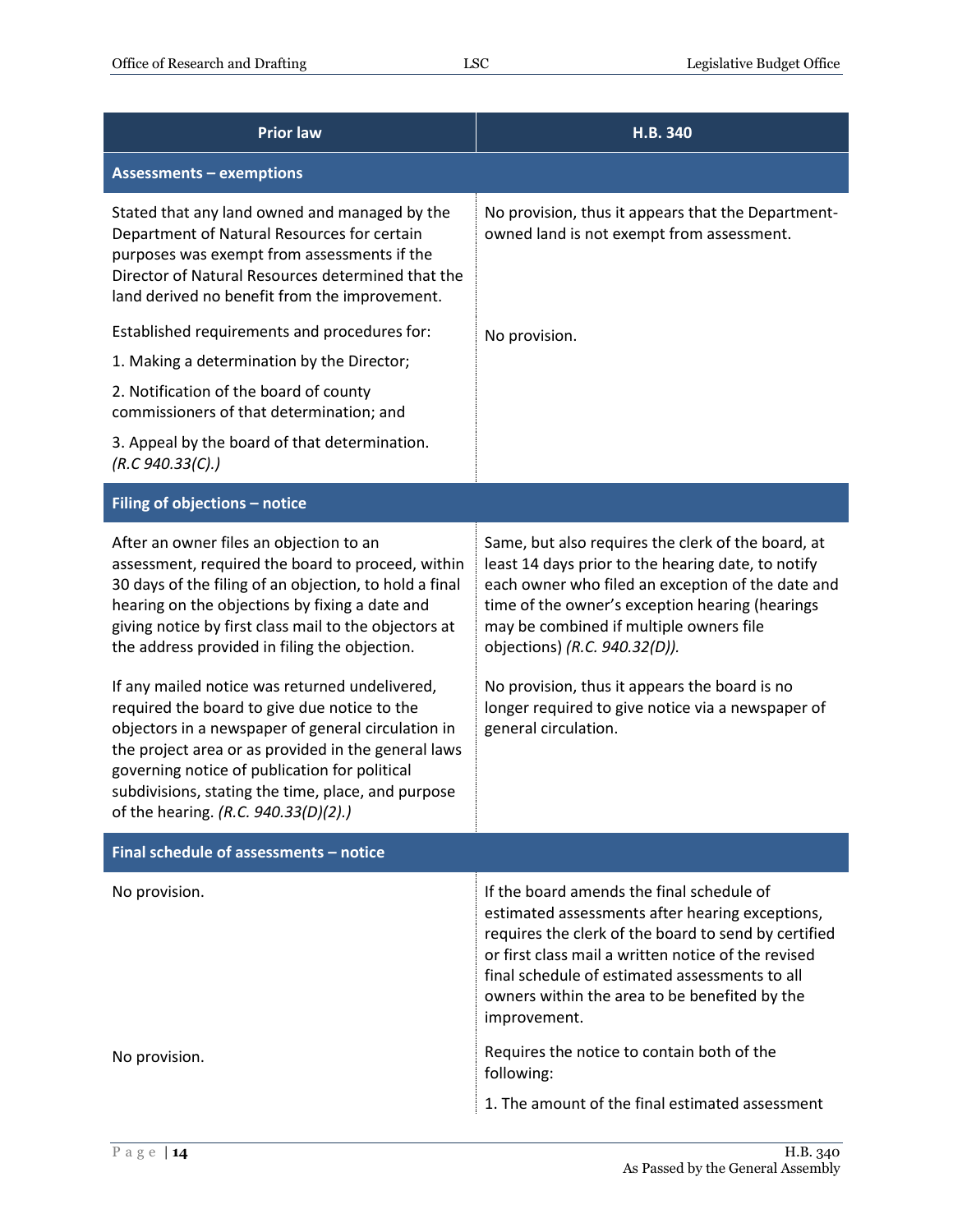| <b>Prior law</b>                                                                                                                                                                                                                                         | H.B. 340                                                                                                                                                                                                           |
|----------------------------------------------------------------------------------------------------------------------------------------------------------------------------------------------------------------------------------------------------------|--------------------------------------------------------------------------------------------------------------------------------------------------------------------------------------------------------------------|
|                                                                                                                                                                                                                                                          | for the owner's property;                                                                                                                                                                                          |
|                                                                                                                                                                                                                                                          | 2. A statement that an owner may appeal the final<br>estimated assessment to the applicable court of<br>common pleas within 21 days of the notice of final<br>estimated assessment. (R.C. $940.32(D)(1)$ and (2).) |
| Assessments - appeal                                                                                                                                                                                                                                     |                                                                                                                                                                                                                    |
| Authorized any owner whose objection was not<br>allowed to appeal to the court of common pleas of<br>the county in which the property is located<br>(required the filing of the appeal to be within 30<br>days of the objection) (R.C. $940.33(D)(3)$ ). | Same, but requires the appeal to be within 21 days<br>of the notice of final estimated assessment<br>(R.C. 940.32(D)(2)).                                                                                          |

## <span id="page-14-0"></span>**Lead county for joint county improvements**

| <b>Prior law</b>   | H.B. 340                                                                                                                                                                                                                                                        |
|--------------------|-----------------------------------------------------------------------------------------------------------------------------------------------------------------------------------------------------------------------------------------------------------------|
| <b>Lead county</b> |                                                                                                                                                                                                                                                                 |
| No provision.      | Defines "lead county" as the county in which the<br>majority of the initial length of a proposed<br>improvement would be located, as set forth in a<br>petition, when the proposed improvement would<br>be located in two or more counties<br>(R.C. 940.01(O)). |

#### <span id="page-14-1"></span>**Joint board of supervisors**

| <b>Prior law</b>                                                                                                                                                                                                                                                                                                                                                                        | H.B. 340                                                                                                                                                                                                                                                                          |
|-----------------------------------------------------------------------------------------------------------------------------------------------------------------------------------------------------------------------------------------------------------------------------------------------------------------------------------------------------------------------------------------|-----------------------------------------------------------------------------------------------------------------------------------------------------------------------------------------------------------------------------------------------------------------------------------|
| <b>Formation</b>                                                                                                                                                                                                                                                                                                                                                                        |                                                                                                                                                                                                                                                                                   |
| Authorized the board of supervisors of two or<br>more adjoining soil and water conservation<br>districts, with approval of the Ohio Soil and Water<br>Conservation Commission, to form a joint board of<br>supervisors for the purpose of construction,<br>maintenance, and operation of a work of<br>improvement located or to be located in the<br>districts (R.C. 940.18, repealed). | Instead, on receiving a petition for a proposed<br>improvement that would be located in two or<br>more adjoining districts, requires the board of<br>supervisors of the adjoining districts, with the<br>approval of the Commission, to create a joint<br>board (R.C. 940.34(A)). |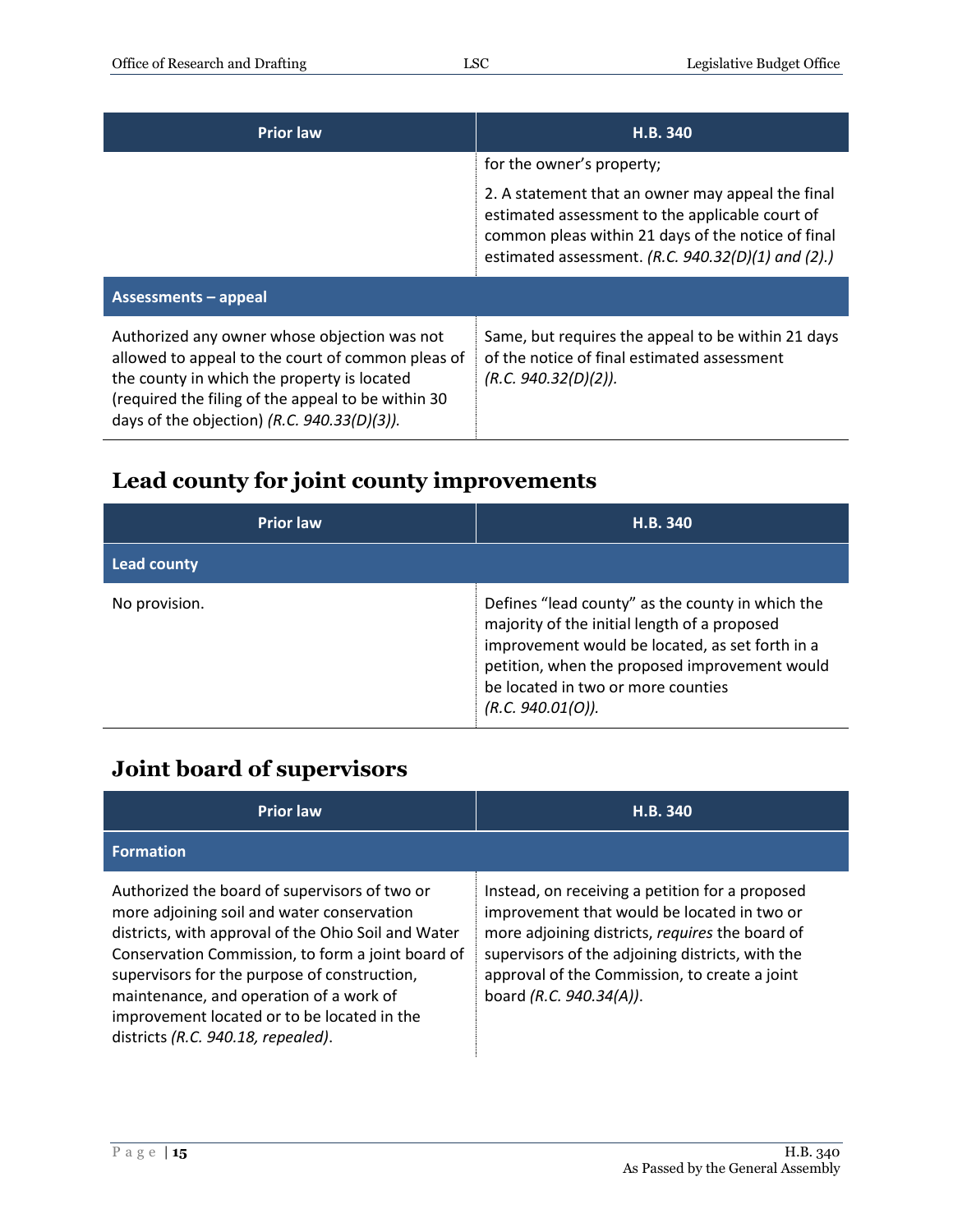| <b>Prior law</b>                                                                                                                                                                                                                                                                                                                                                                                                     | H.B. 340                                                                                                                                                                                                                                                                                                                                     |
|----------------------------------------------------------------------------------------------------------------------------------------------------------------------------------------------------------------------------------------------------------------------------------------------------------------------------------------------------------------------------------------------------------------------|----------------------------------------------------------------------------------------------------------------------------------------------------------------------------------------------------------------------------------------------------------------------------------------------------------------------------------------------|
| If the number of members on a joint board would<br>be even, required an additional supervisor to be<br>designated from the district in which it appears<br>that the highest amount of taxes or assessment for<br>benefits for the improvement was to be made<br>(R.C. 940.18, repealed).                                                                                                                             | Instead, in that situation, requires an additional<br>member to be designated from the lead county<br>(R.C. 940.34(A)).                                                                                                                                                                                                                      |
| <b>Duties and responsibilities</b>                                                                                                                                                                                                                                                                                                                                                                                   |                                                                                                                                                                                                                                                                                                                                              |
| Authorized a joint board of supervisors to exercise<br>the same powers given to a single board of a soil<br>and water conservation district (R.C. 940.18,<br>repealed).                                                                                                                                                                                                                                              | Same, but adds the following conditions to that<br>authority:                                                                                                                                                                                                                                                                                |
|                                                                                                                                                                                                                                                                                                                                                                                                                      | 1. For purposes of making a preliminary<br>determination to accept or reject a petition,<br>requires the joint board to make the<br>determination within 60 days of the approval of<br>the creation of the joint board; and                                                                                                                  |
|                                                                                                                                                                                                                                                                                                                                                                                                                      | 2. For purposes of a petition, requires the joint<br>board to do both of the following:                                                                                                                                                                                                                                                      |
|                                                                                                                                                                                                                                                                                                                                                                                                                      | --Send the petition and accompanying information<br>to the board of county commissioners of the lead<br>county; and                                                                                                                                                                                                                          |
|                                                                                                                                                                                                                                                                                                                                                                                                                      | --Send notification of the need for the creation of a<br>joint board of county commissioners (see below)<br>to the board of county commissioners of each<br>county in the area to be benefited by the proposed<br>improvement (R.C. 940.34(B)).                                                                                              |
| <b>Administrative officers</b>                                                                                                                                                                                                                                                                                                                                                                                       |                                                                                                                                                                                                                                                                                                                                              |
| Required the joint board of supervisors to<br>designate the clerk of courts of one of the counties<br>as clerk of the joint board; and required the county<br>auditor and county treasurer of one of the<br>counties represented by a joint board of county<br>commissioners, as designated by the joint board,<br>to become ex officio fiscal agents of all the<br>participating counties (R.C. 940.31 and 940.32). | On the creation of a joint board of supervisors,<br>requires the elected officials in the lead county,<br>including the engineer, recorder, auditor,<br>prosecutor, treasurer, judges, and clerk of the<br>board of county commissioners, to serve as the<br>administrative officers for the joint board of<br>supervisors (R.C. 940.34(C)). |
| No provision.                                                                                                                                                                                                                                                                                                                                                                                                        | States that the prosecuting attorney of a lead<br>county that is represented on a joint board of<br>supervisors is the legal advisor of the joint board in<br>all civil actions brought by or against the joint<br>board.                                                                                                                    |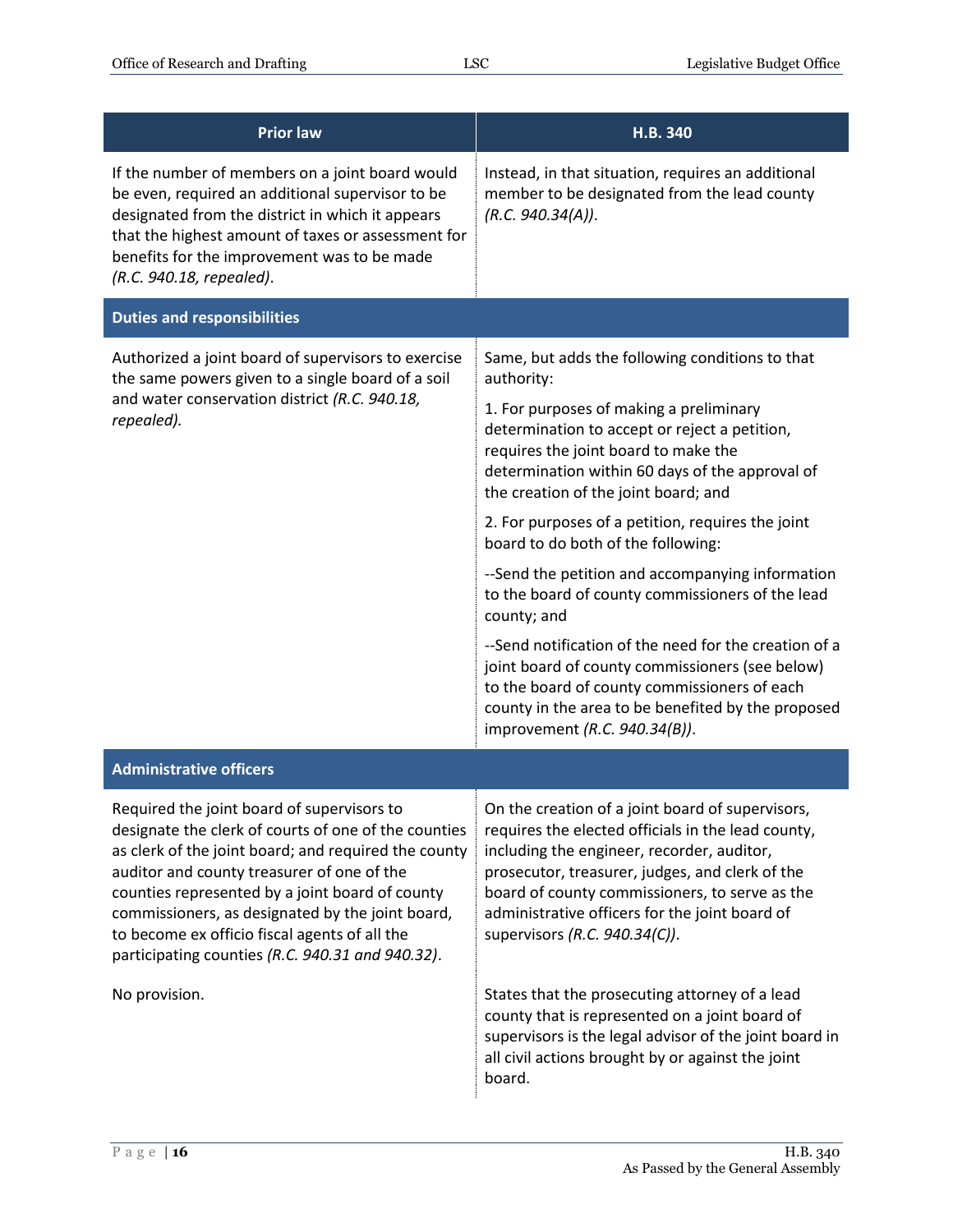| <b>Prior law</b> | H.B. 340                                                                                                                                                                                                                                                                        |
|------------------|---------------------------------------------------------------------------------------------------------------------------------------------------------------------------------------------------------------------------------------------------------------------------------|
| No provision.    | Requires the prosecuting attorney to conduct all<br>those actions in the prosecuting attorney's official<br>capacity and authorizes the joint board to employ<br>other attorneys as may be necessary or desirable<br>in the operations of the joint board.<br>(R.C. 940.13(B)). |

# <span id="page-16-0"></span>**Joint board of county commissioners**

| <b>Prior law</b>                                                                                                                                                                                                                                                                                                                | H.B. 340                                                                                                                                                                                                                                                                                                                                                                                                                                 |
|---------------------------------------------------------------------------------------------------------------------------------------------------------------------------------------------------------------------------------------------------------------------------------------------------------------------------------|------------------------------------------------------------------------------------------------------------------------------------------------------------------------------------------------------------------------------------------------------------------------------------------------------------------------------------------------------------------------------------------------------------------------------------------|
| <b>Formation</b>                                                                                                                                                                                                                                                                                                                |                                                                                                                                                                                                                                                                                                                                                                                                                                          |
| Stated that the boards of county commissioners of<br>all the counties containing any of the territory<br>included in the project area, if all of those boards<br>have approved construction of an improvement,<br>were a joint board of county commissioners<br>(R.C. 940.31).<br>No provision.                                 | Similar, and specifies that if a proposed<br>improvement would affect more than one county,<br>requires the board of county commissioners from<br>each of the counties that would be affected by the<br>proposed improvement to meet on a date fixed by<br>the clerk of the board of county commissioners of<br>the lead county.<br>Requires the boards to meet in the lead county to<br>organize a joint board of county commissioners. |
|                                                                                                                                                                                                                                                                                                                                 | (R.C. 940.35(A))                                                                                                                                                                                                                                                                                                                                                                                                                         |
| <b>Apportionment of costs</b>                                                                                                                                                                                                                                                                                                   |                                                                                                                                                                                                                                                                                                                                                                                                                                          |
| Authorized the joint board of county<br>commissioners to agree to apportion any cost of<br>the improvement, or expenses incurred in<br>connection with the improvement, not paid by<br>assessments or taxes levied for the improvement,<br>or funds other than county funds, among the<br>participating counties (R.C. 940.31). | No provision.                                                                                                                                                                                                                                                                                                                                                                                                                            |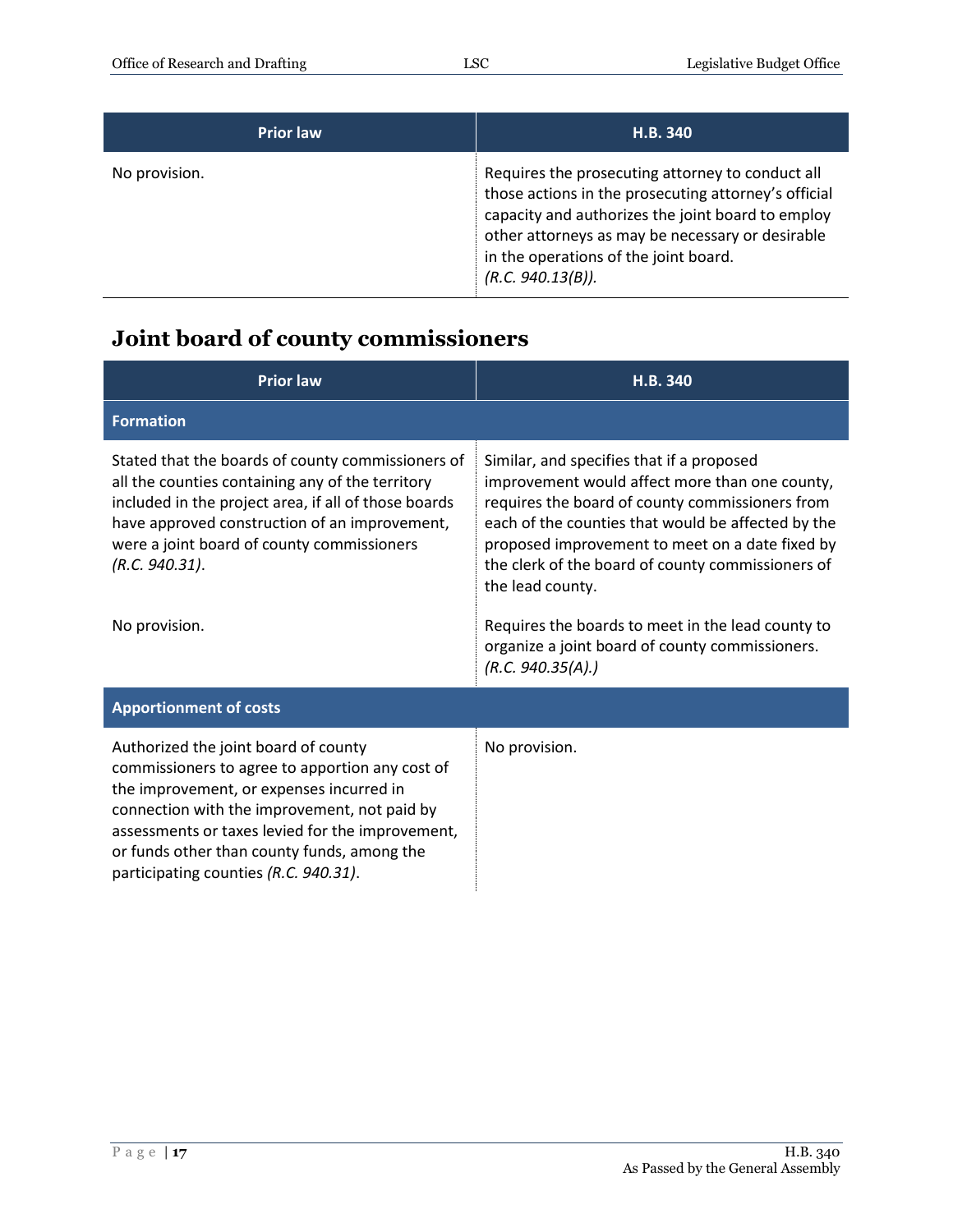| <b>Prior law</b>                                | H.B. 340                                                                                                                                                                                                                                                                                                                                  |
|-------------------------------------------------|-------------------------------------------------------------------------------------------------------------------------------------------------------------------------------------------------------------------------------------------------------------------------------------------------------------------------------------------|
| <b>Responsibilities of the clerk</b>            |                                                                                                                                                                                                                                                                                                                                           |
| No provision.                                   | Requires the clerk of the board of county<br>commissioners of the lead county to do all of the<br>following:                                                                                                                                                                                                                              |
|                                                 | 1. Act as clerk and administrator of the joint board;                                                                                                                                                                                                                                                                                     |
|                                                 | 2. Enter the findings of the joint board in the<br>journal of the board of county commissioners of<br>the lead county;                                                                                                                                                                                                                    |
|                                                 | 3. Make the final record of the improvement in the<br>lead county; and                                                                                                                                                                                                                                                                    |
|                                                 | 4. Provide copies of all proceedings to the clerks of<br>the boards of all affected counties (R.C. 940.35(C)).                                                                                                                                                                                                                            |
| <b>Director of Natural Resources membership</b> |                                                                                                                                                                                                                                                                                                                                           |
| No provision.                                   | Requires the Director of Natural Resources to be<br>an ex officio member of the joint board and<br>authorizes the Director to participate, in person or<br>through a designated representative, in<br>deliberations and proceedings of the joint board.                                                                                   |
|                                                 | Specifies all of the following regarding the<br>Director's participation on the joint board:                                                                                                                                                                                                                                              |
|                                                 | 1. The Director has no vote on any proceedings of<br>the joint board except in the case of a tie for or<br>against an improvement;                                                                                                                                                                                                        |
|                                                 | 2. If the Director or the Director's designee is not<br>present at the proceeding, the Director must<br>review the proceedings and cast the deciding vote<br>within 30 days of the proceeding. (A failure to cast<br>a vote for or against the improvement within 30<br>days constitutes an affirmative vote for the<br>improvement); and |
|                                                 | 3. The clerk must record the final resolution of the<br>tie. (R.C. 940.35(E).)                                                                                                                                                                                                                                                            |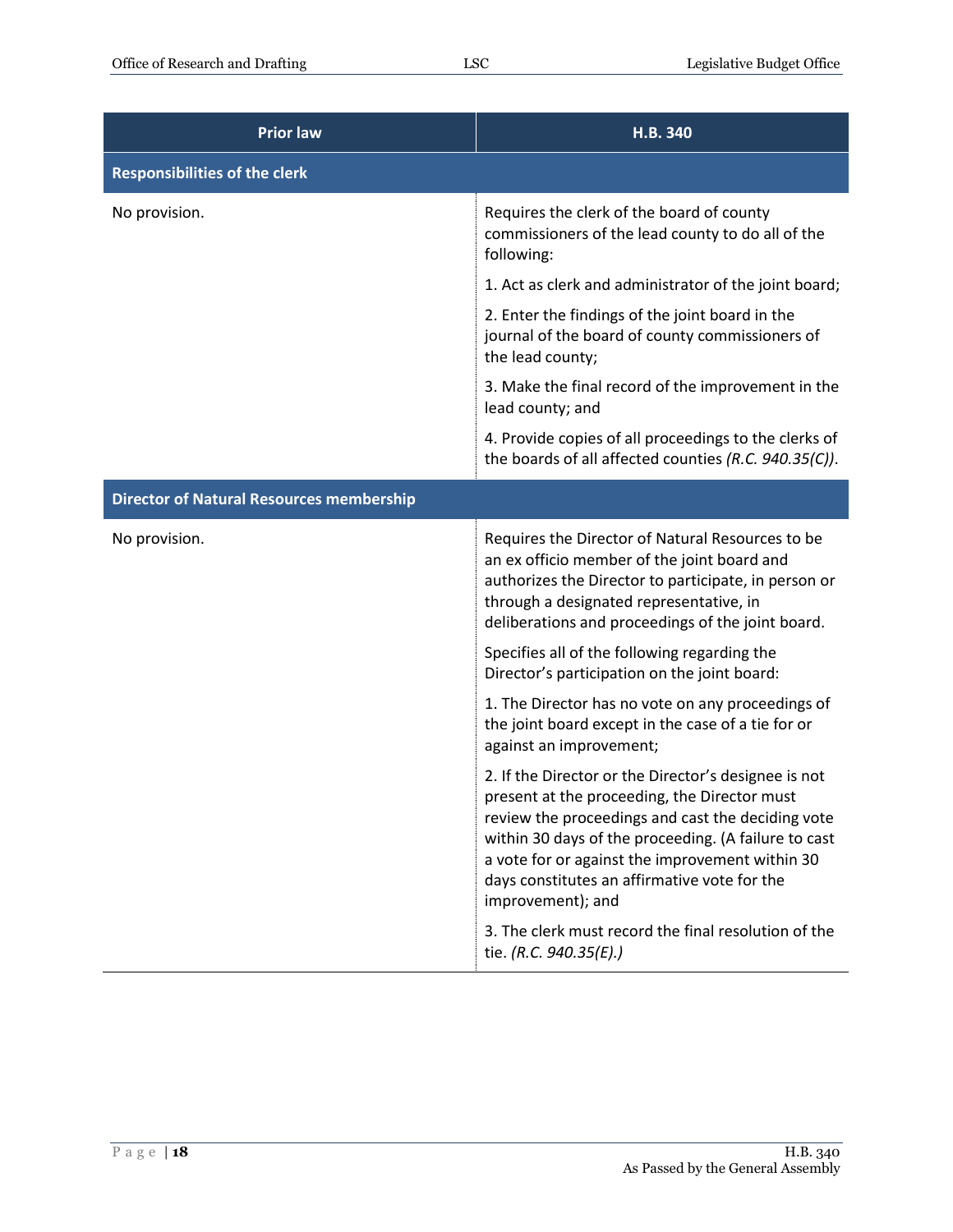## <span id="page-18-0"></span>**Appeals**

| <b>Prior law</b>                                                                                                                                                                                       | H.B. 340                                                                                                                                                                                                                                              |
|--------------------------------------------------------------------------------------------------------------------------------------------------------------------------------------------------------|-------------------------------------------------------------------------------------------------------------------------------------------------------------------------------------------------------------------------------------------------------|
| <b>Appeals</b>                                                                                                                                                                                         |                                                                                                                                                                                                                                                       |
| As stated above, allowed an owner to appeal the<br>amount of an assessment to the court of common<br>pleas of the county in which the property is<br>located (see "Levying of assessments,"<br>above). | Allows any affected owner to appeal to the<br>appropriate court of common pleas any action or<br>determination of a board of supervisors, joint<br>board of supervisors, board of county<br>commissioners, or joint board of county<br>commissioners. |
| No provision.                                                                                                                                                                                          | Requires the affected owner to make the appeal<br>within 30 days of the date of the action or<br>determination and authorizes the appeal to be<br>based on any of the following questions:                                                            |
|                                                                                                                                                                                                        | 1. Is the improvement necessary?                                                                                                                                                                                                                      |
|                                                                                                                                                                                                        | 2. Will the improvement be conducive to the<br>public welfare?                                                                                                                                                                                        |
|                                                                                                                                                                                                        | 3. Is the cost of the improvement greater than the<br>benefits conferred?                                                                                                                                                                             |
|                                                                                                                                                                                                        | 4. Is the route, termini, or mode of construction<br>the best to accomplish the purpose of the<br>improvement?                                                                                                                                        |
|                                                                                                                                                                                                        | 5. Are the assessments levied according to<br>benefits?                                                                                                                                                                                               |
|                                                                                                                                                                                                        | 6. Is the award for compensation or damages just?<br>(R.C. 940.38.)                                                                                                                                                                                   |

## <span id="page-18-1"></span>**Video conferences and teleconferences**

| <b>Prior law</b>                             | H.B. 340                                                                                                                                                                                     |
|----------------------------------------------|----------------------------------------------------------------------------------------------------------------------------------------------------------------------------------------------|
| <b>Video conferences and teleconferences</b> |                                                                                                                                                                                              |
| No provision.                                | Allows a board of supervisors or joint board of<br>supervisors, when practicable, to conduct<br>meetings by video conference or, if video<br>conference is not available, by teleconference. |
| No provision.                                | Requires the board or joint board to make<br>provisions for public attendance at any location<br>involved in a meeting conducted by video<br>conference or teleconference.                   |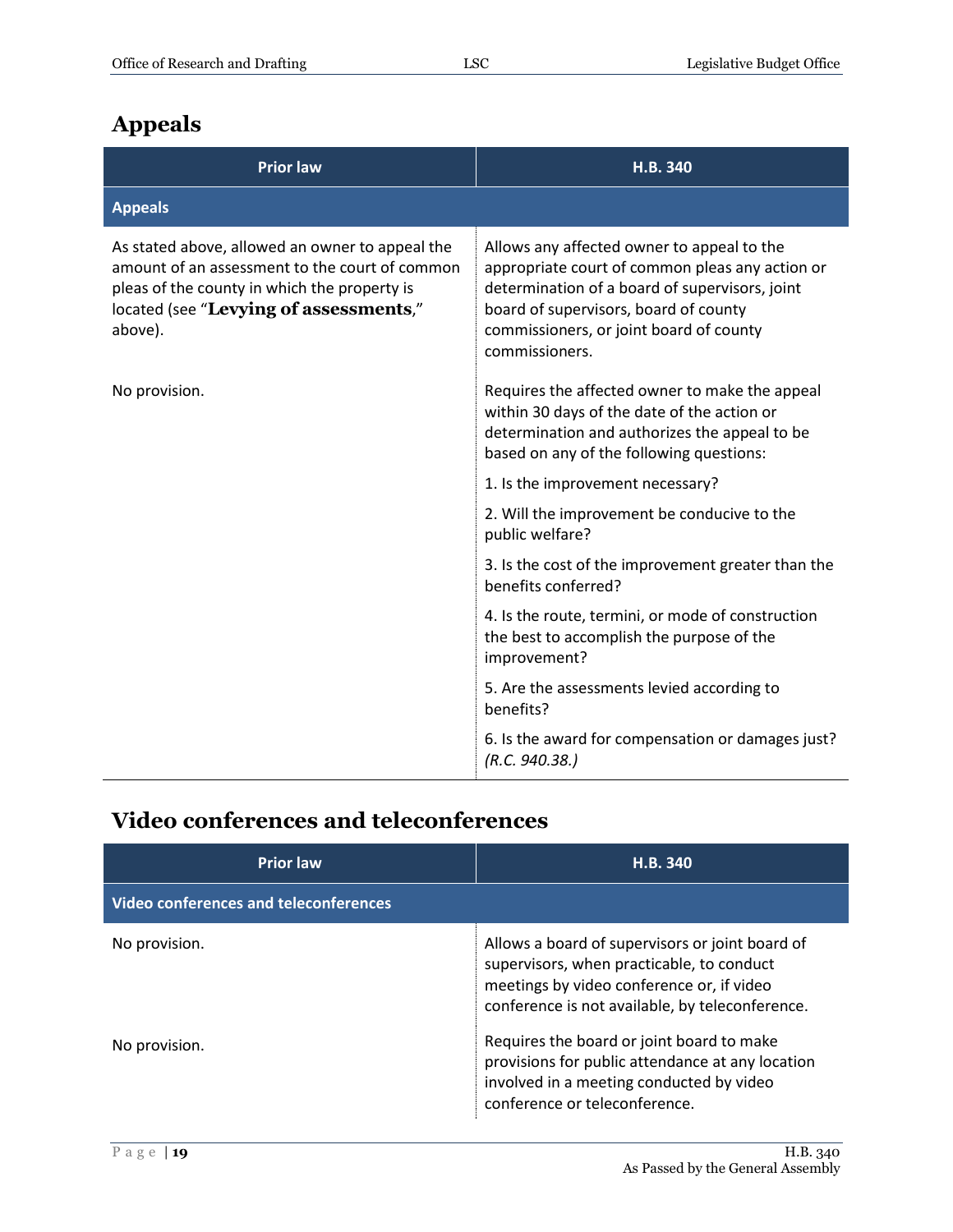| <b>Prior law</b> | H.B. 340                                                                                                                                                                                                            |
|------------------|---------------------------------------------------------------------------------------------------------------------------------------------------------------------------------------------------------------------|
| No provision.    | Specifies that the board's or joint board's main<br>office or board room is the primary meeting<br>location for the video conference or<br>teleconference, and subjects the meetings to the<br>Public Meetings Law. |
| No provision.    | Before convening a meeting, requires designated<br>staff to send a copy of meeting-related documents<br>to each board or joint board member.                                                                        |
| No provision.    | Requires the minutes of each meeting to specify<br>who was in attendance and in what manner the<br>meeting was conducted - teleconference,<br>videoconference, or in-person.                                        |
| No provision.    | Requires any vote taken in a meeting held by<br>teleconference that is not unanimous to be<br>recorded as a roll call vote.                                                                                         |
| No provision.    | States that nothing in the Public Meetings Law<br>prohibits a board or joint board from conducting a<br>meeting in a manner as authorized above.<br>(R.C. 940.39.)                                                  |

#### **SINGLE COUNTY DRAINAGE IMPROVEMENTS**

<span id="page-19-0"></span>Continuing law establishes a process by which a county may allow for the construction of a drainage improvement if a petition is made to the board of county commissioners and the board finds all of the following:

- The proposed improvement is necessary for disposal or removal of surplus water, controlled drainage of any land, irrigation, storage of water to regulate stream flow or preventing the overflow of any land in the county, or water conservation;
- The proposed improvement's construction will be conducive to the public welfare; and
- The cost of the proposed improvement will be less than the benefits conferred by its construction.<sup>2</sup>

The board must make those findings through a process, which includes:

- 1. Accepting petitions filed by landowners for a proposed drainage improvement;
- 2. Ensuring proper recordkeeping regarding the proposed improvement;

 $\overline{a}$ 

<sup>2</sup> R.C. 6131.02.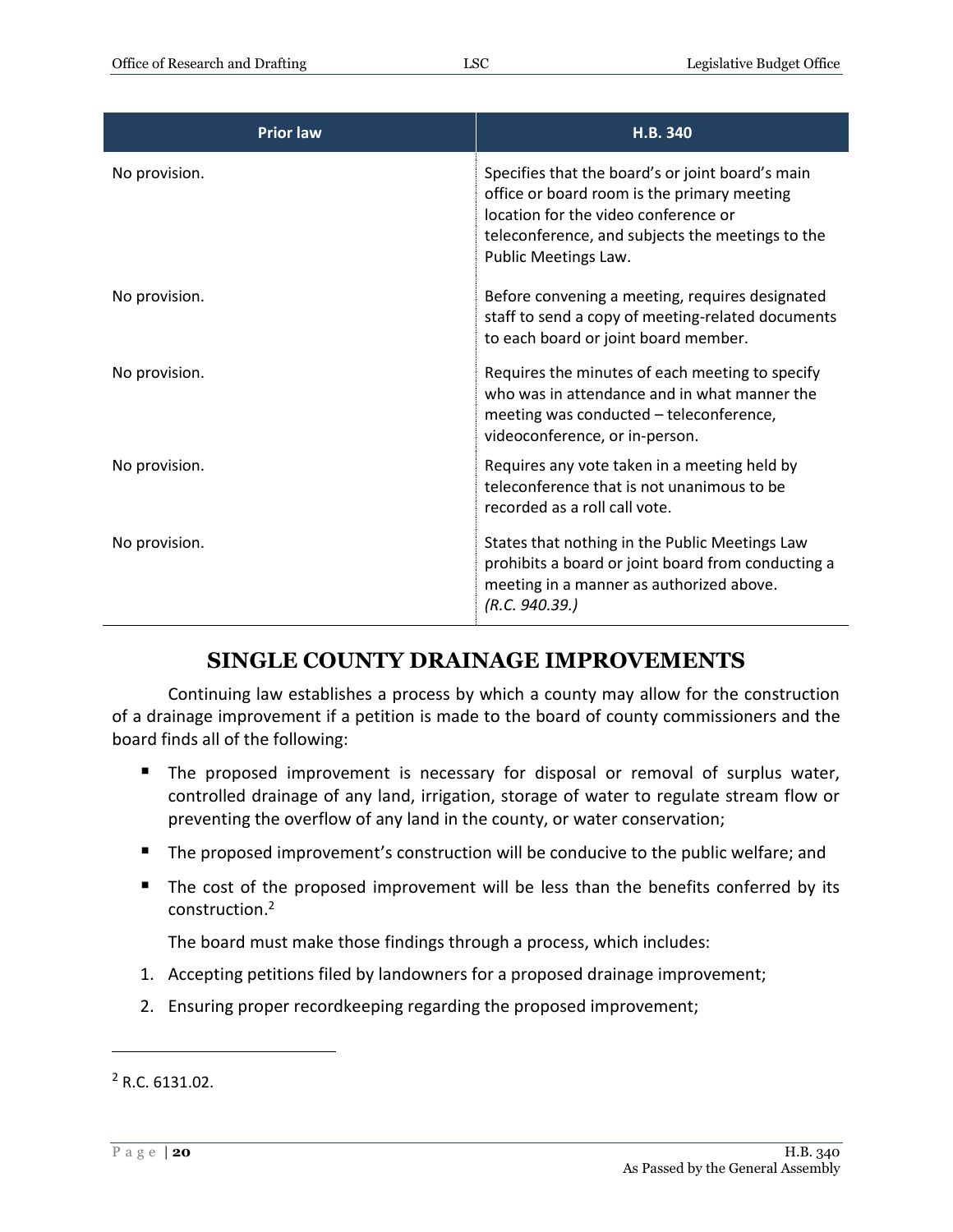- 3. Providing proper notice, and viewing the proposed improvement;
- 4. Holding hearings regarding the proposed improvement;
- 5. Voting on whether to approve the petition;
- 6. Ordering assessments to pay for the improvement; and
- 7. The hearing of appeals regarding the process in the court of common pleas. $3$

The act retains the basic legal structure for approving and implementing a drainage improvement. However, it makes numerous changes to the specific procedures that underlie that structure. Below is a discussion of the act's changes to the procedures and structure.

#### <span id="page-20-0"></span>**Terminology**

| <b>Prior law</b>                                                                 | H.B. 340                                                                                                                               |
|----------------------------------------------------------------------------------|----------------------------------------------------------------------------------------------------------------------------------------|
| <b>Terminology</b>                                                               |                                                                                                                                        |
| Used the term "ditch" to describe a drainage<br>improvement (R.C. Chapter 6131). | Changes the term "ditch" to "drainage<br>improvement" throughout the law governing<br>those drainage improvements (R.C. Chapter 6131). |

#### <span id="page-20-1"></span>**Filing and amending a petition**

| <b>Prior law</b>                                                                                                                                                                                                                                                                     | <b>H.B 340</b>                                                                                                                                                                                                                                                         |  |
|--------------------------------------------------------------------------------------------------------------------------------------------------------------------------------------------------------------------------------------------------------------------------------------|------------------------------------------------------------------------------------------------------------------------------------------------------------------------------------------------------------------------------------------------------------------------|--|
| Filing of petition with board of county commissioners                                                                                                                                                                                                                                |                                                                                                                                                                                                                                                                        |  |
| Authorized an owner to file a petition with the<br>clerk of the board of county commissioners<br>requesting the construction of an improvement<br>(R.C. 6131.04).                                                                                                                    | Same, but also requires the owner, prior to filing a<br>petition, to consult with the appropriate county<br>engineer to discuss the proposed drainage<br>improvement and to determine the proper forms<br>and procedures for filing the petition<br>(R.C. 6131.04(A)). |  |
| Petition - information included                                                                                                                                                                                                                                                      |                                                                                                                                                                                                                                                                        |  |
| Required a petition to include, in part, a list of the<br>names and addresses, where known, of all the<br>owners of the land that the petitioner or the<br>county engineer claims will be benefited or<br>damaged by the construction of the proposed<br>improvement (R.C. 6131.04). | Clarifies that the future benefits or damages<br>resulting from the proposed improvements are<br>determined by the county engineer<br>(R.C. 6131.04(B)(5)).                                                                                                            |  |

 $3$  R.C. Chapter 6131.

 $\overline{a}$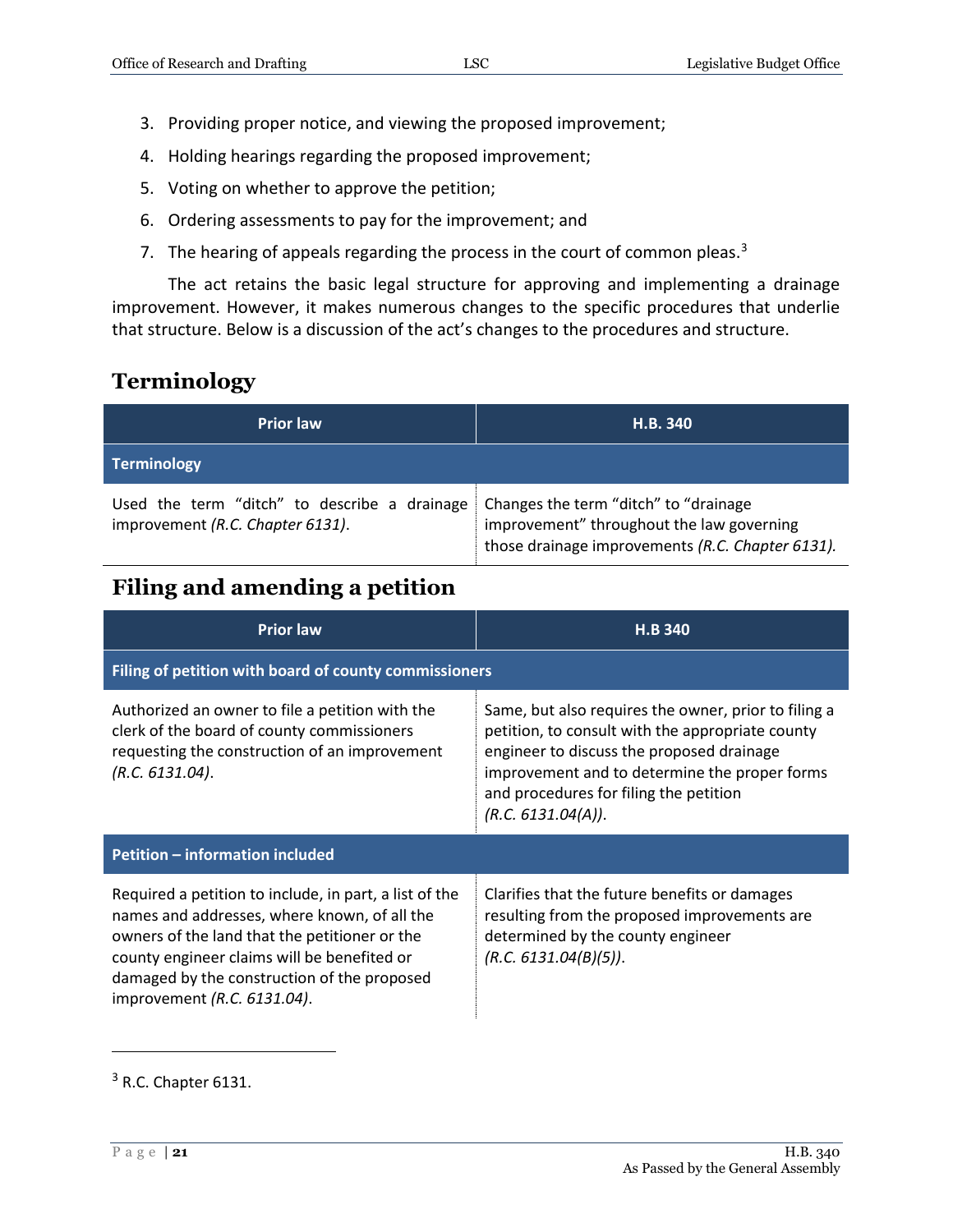| <b>Prior law</b>                                                                                                                                                                                                                                                                                                                                             | H.B 340                                                                                                                                                                                                                                                                                                                         |
|--------------------------------------------------------------------------------------------------------------------------------------------------------------------------------------------------------------------------------------------------------------------------------------------------------------------------------------------------------------|---------------------------------------------------------------------------------------------------------------------------------------------------------------------------------------------------------------------------------------------------------------------------------------------------------------------------------|
| <b>Bonding requirements</b>                                                                                                                                                                                                                                                                                                                                  |                                                                                                                                                                                                                                                                                                                                 |
| Required a petitioner to file, with the petition, a<br>bond of \$500 plus an additional \$2 for each parcel of<br>land in excess of 200 benefited parcels<br>(R.C. 6131.06).                                                                                                                                                                                 | Increases the bond requirement to \$1,500 plus an<br>additional \$5 for each parcel of land in excess of<br>200 benefited parcels (R.C. 6131.06(A)).                                                                                                                                                                            |
| Specified that the bond was credited to the<br>General Drainage Improvement Fund to pay the<br>cost of notices, plus any other incidental expenses,<br>excluding the costs incurred by the county<br>engineer in making the engineer's preliminary<br>reports if the petition is not granted or if the<br>petition is dismissed (R.C. 6131.06).              | Similar, but provides that the bond may also be<br>credited to a special fund created for the proposed<br>improvement, and requires the money to be used<br>to pay for all costs associated in preparing for the<br>view and first hearing if the petition is not granted<br>or if the petition is dismissed (R.C. 6131.06(B)). |
| Specified that if the board of county<br>commissioners, by resolution, found that any land<br>owned by the county or any highway under its<br>supervision was in need of drainage and the<br>drainage would also specially benefit other land,<br>the board did not need to post bond for the<br>improvement in the court of common pleas (R.C.<br>6131.62). | No provision (repealed).                                                                                                                                                                                                                                                                                                        |
| <b>Amending a petition</b>                                                                                                                                                                                                                                                                                                                                   |                                                                                                                                                                                                                                                                                                                                 |
| Allowed a benefiting owner to file a written<br>application for an amendment to a petition,<br>provided the board of county commissioners<br>allows the amendment application (R.C. 6131.05).                                                                                                                                                                | States that a benefiting owner may file an<br>amendment to a petition only with regard to<br>expanding the length of the proposed<br>improvement, provided that the amendment does<br>not expand the area to be benefited by the<br>proposed improvement (R.C. 6131.05(A)).                                                     |
| No provision.                                                                                                                                                                                                                                                                                                                                                | States that if a benefiting owner seeks to expand<br>the area to be benefited or the number of parcels<br>to be benefited, the owner must file a new<br>petition (R.C. 6131.05(A)).                                                                                                                                             |
| No provision.                                                                                                                                                                                                                                                                                                                                                | Requires a benefiting owner to file an amendment<br>within 21 days after the date of the view<br>(R.C. 6131.05(A)).                                                                                                                                                                                                             |
| Permitted a benefiting owner to also amend a<br>petition while the proceedings were pending on<br>appeal in the court of common pleas<br>(R.C. 6131.05).                                                                                                                                                                                                     | No provision.                                                                                                                                                                                                                                                                                                                   |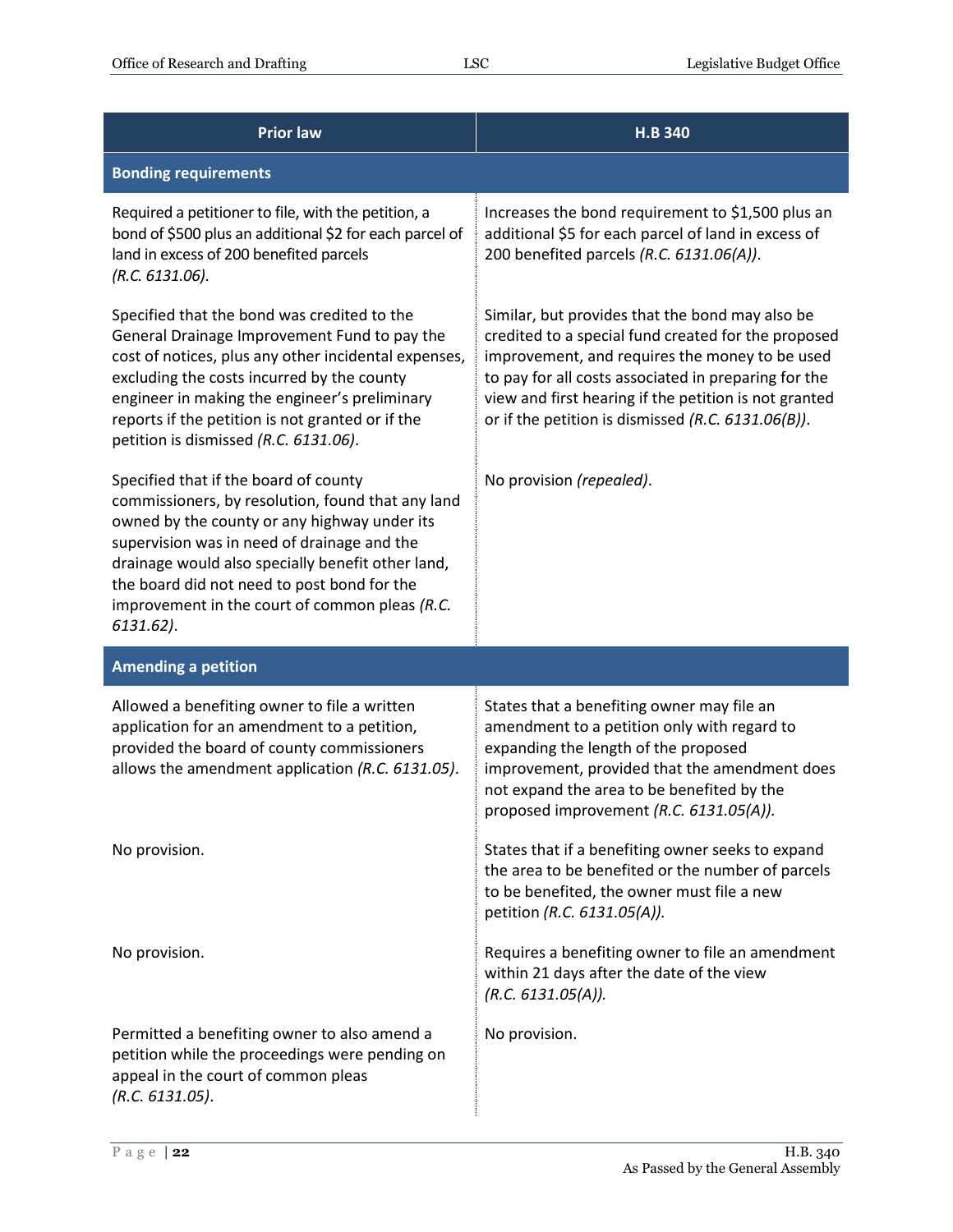| <b>Prior law</b>                                                                                                                                                                                                                                                                          | <b>H.B 340</b>                                                                                                                                                                                              |
|-------------------------------------------------------------------------------------------------------------------------------------------------------------------------------------------------------------------------------------------------------------------------------------------|-------------------------------------------------------------------------------------------------------------------------------------------------------------------------------------------------------------|
| <b>Comments to petition</b>                                                                                                                                                                                                                                                               |                                                                                                                                                                                                             |
| Allowed an owner who had not joined in the<br>petition and who was in favor of the petition to file<br>an application with the board of county<br>commissioners requesting that the improvement<br>be granted, and to include with the application the<br>owner's reasons (R.C. 6131.08). | Instead, allows such an owner to comment on the<br>petition with the board (R.C. 6131.08).                                                                                                                  |
| Allowed an owner who had not joined in a petition<br>and who was not in favor of the petition to file<br>remonstrances against the granting of the<br>improvement, and to include with the application<br>reasons for not wanting the petition to be granted<br>(R.C. 6131.08).           | Same as above.                                                                                                                                                                                              |
| No provision.                                                                                                                                                                                                                                                                             | Specifies that comments may be made in person at<br>the public hearings on the petition or filed in<br>writing with the clerk of the board of county<br>commissioners (R.C. 6131.08).                       |
| <b>Proposed improvement recordkeeping</b>                                                                                                                                                                                                                                                 |                                                                                                                                                                                                             |
| Required the board of county commissioners to<br>maintain a permanent file containing a record of<br>the petition that included all of the following:<br>1. Applications and remonstrances filed;<br>2. Orders made by the board;<br>3. Preliminary estimates and preliminary report of   | Instead, requires the clerk of the board to<br>maintain a file for the proposed improvement<br>containing a record of the petition that includes all<br>of the following:<br>1. Amendments;<br>2. Comments; |
| the county engineer;                                                                                                                                                                                                                                                                      | 3. Notices;                                                                                                                                                                                                 |
| 4. Reports of review by the Director of Natural<br>Resources, the Director of Transportation, and the<br>directors of any conservancy district;                                                                                                                                           | 4. Proceedings;<br>5. Resolutions;                                                                                                                                                                          |
| 5. Reports of the engineer as to the construction<br>of the improvement; and                                                                                                                                                                                                              | 6. Orders; and<br>7. Any other record regarding the proposed                                                                                                                                                |
| 6. Any other matter that is proper for the record<br>(R.C. 6131.57).                                                                                                                                                                                                                      | improvement that is filed with the board<br>(R.C. 6131.061(A)).                                                                                                                                             |
| Also, required the county engineer to maintain a<br>permanent file for the proposed improvement<br>containing all records described above<br>(R.C. 6131.57).                                                                                                                              | Requires the county engineer to maintain a file for<br>the improvement that contains all of the following:<br>1. A record of the petition;<br>2. Amendments to the petition;                                |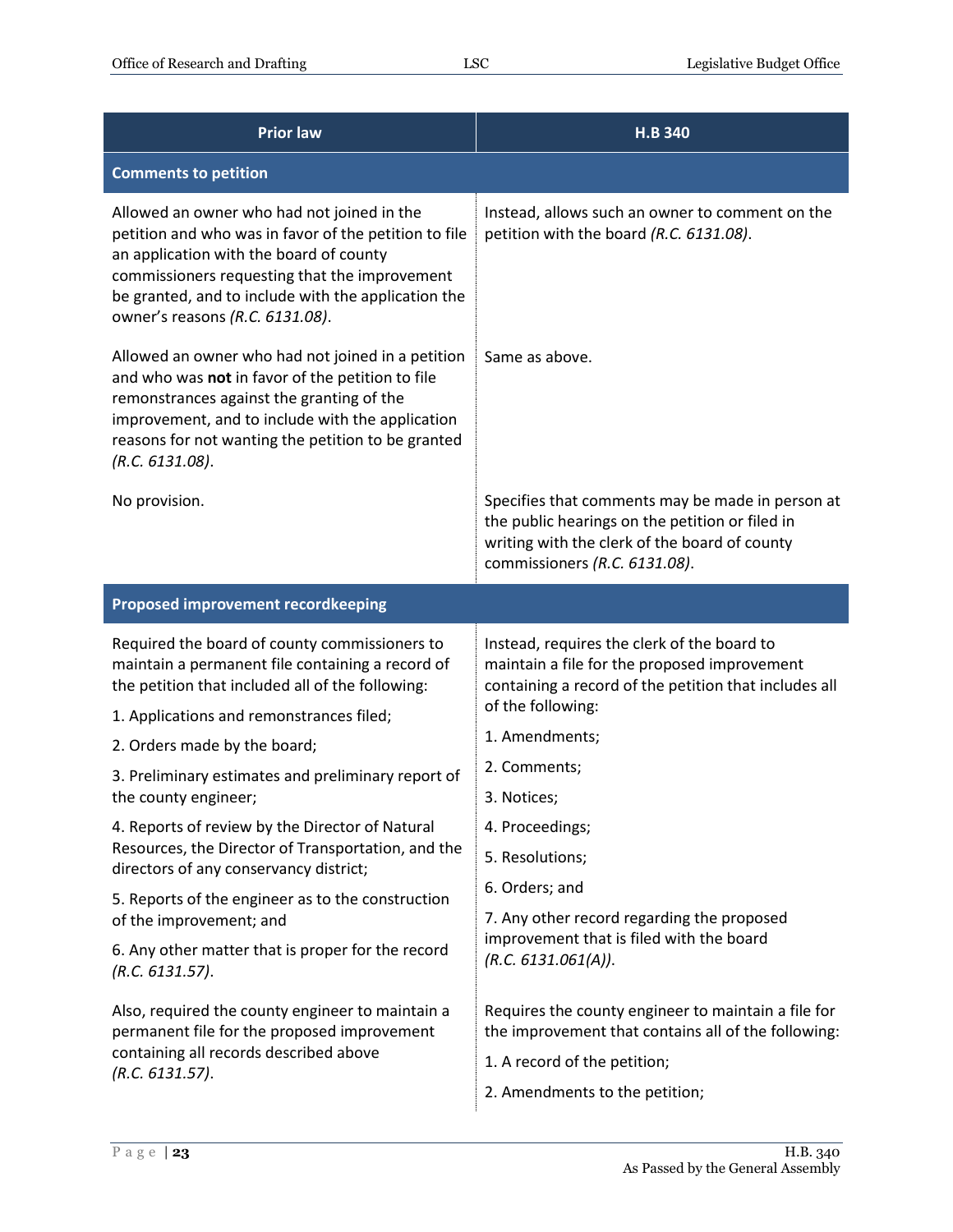| <b>Prior law</b>                                                                                                                                                                                                                                                                                                                                                                           | H.B 340                                                                                                                                                                                                                                                                                                                                            |
|--------------------------------------------------------------------------------------------------------------------------------------------------------------------------------------------------------------------------------------------------------------------------------------------------------------------------------------------------------------------------------------------|----------------------------------------------------------------------------------------------------------------------------------------------------------------------------------------------------------------------------------------------------------------------------------------------------------------------------------------------------|
|                                                                                                                                                                                                                                                                                                                                                                                            | 3. All reports, estimates, surveys, maps, plans,<br>drawings, schedules, and other documents<br>prepared for the proposed improvement by the<br>engineer or the engineer's designee; and                                                                                                                                                           |
|                                                                                                                                                                                                                                                                                                                                                                                            | 4. Any reports of the Director of Natural<br>Resources, the Director of Transportation, and<br>directors of any conservancy districts<br>(R.C. 6131.061(B)).                                                                                                                                                                                       |
| Required the county engineer to prepare a<br>preliminary estimate of the cost of the proposed<br>improvement and file that estimate at the first<br>hearing on the improvement, as a guide to the<br>board of county commissioners and the<br>petitioners (R.C. 6131.09).                                                                                                                  | Similar, but requires the county engineer to<br>prepare the preliminary report on the proposed<br>improvement on receipt of notice of the<br>filing of the improvement from the board<br>(R.C. 6131.09(A)).                                                                                                                                        |
| Required the clerk of the board of county<br>commissioners, after the final hearing on the<br>petition, or after the final judgment, order, or<br>decree has been rendered after any appeal, to file<br>with the county engineer all maps, profiles, and<br>plans of the improvement, which was to be filed<br>together with an annual record of maintenance<br>and repair (R.C. 6131.57). | Requires the clerk of the board of county<br>commissioners to instead file or transfer the<br>records required to be kept (see above) to the<br>county engineer, which the county engineer must<br>maintain as a permanent project file, together<br>with an annual record of maintenance and repairs<br>for the improvement $(R.C. 6131.061(C)).$ |

# <span id="page-23-0"></span>**Notice and view of the proposed improvement**

| <b>Prior law</b>                                                                                                                                                                 | H.B. 340                                                                                                            |  |
|----------------------------------------------------------------------------------------------------------------------------------------------------------------------------------|---------------------------------------------------------------------------------------------------------------------|--|
| <b>Establishing view date</b>                                                                                                                                                    |                                                                                                                     |  |
| Required the date for a view of the proposed<br>improvement to take place between 25 and 90<br>days after the date on which the petition was filed<br>(R.C. 6131.07).            | Instead, requires the view to occur between<br>30 and 120 days after the petition's filing<br>(R.C. 6131.07(B)(2)). |  |
| <b>Notice of improvement</b>                                                                                                                                                     |                                                                                                                     |  |
| Required the clerk of the board of county<br>commissioners to send a written notice to the<br>owners named in the petition at least 20 days prior<br>to the view (R.C. 6131.07). | Similar, but requires the clerk to send the notice<br>21 days prior to the view (R.C. 6131.07(C)).                  |  |
| Required the clerk to include all of the following in<br>the notice:                                                                                                             | Similar, but eliminates the requirement to include<br>the pendency, substance, and prayer of the                    |  |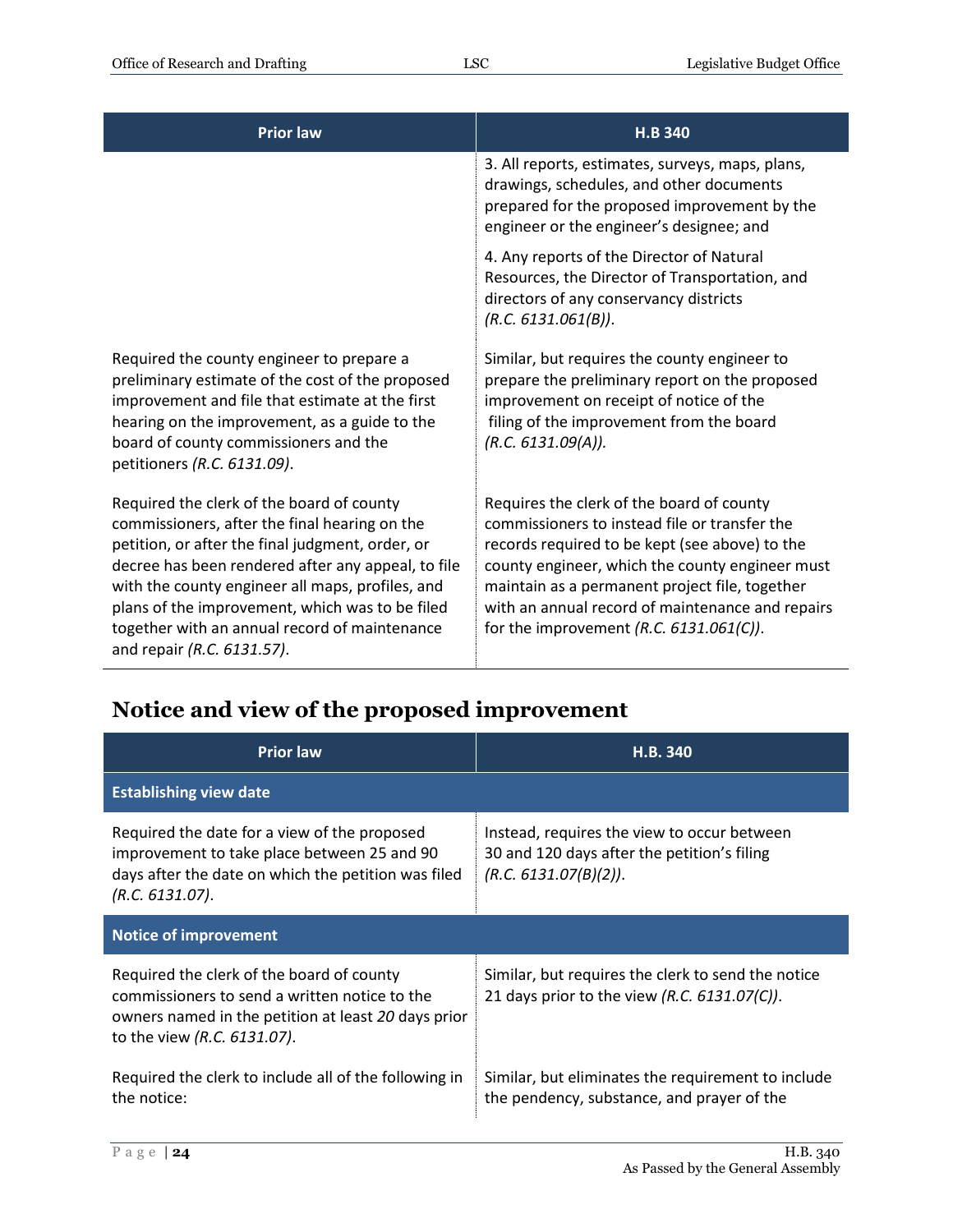| <b>Prior law</b>                                                                                                                                                                                                                                                                                                            | H.B. 340                                                                                                                                                                                                                                                                                                                    |
|-----------------------------------------------------------------------------------------------------------------------------------------------------------------------------------------------------------------------------------------------------------------------------------------------------------------------------|-----------------------------------------------------------------------------------------------------------------------------------------------------------------------------------------------------------------------------------------------------------------------------------------------------------------------------|
| 1. The pendency, substance, and prayer of the<br>petition;                                                                                                                                                                                                                                                                  | petition and also requires the clerk to include the<br>following in the notice:                                                                                                                                                                                                                                             |
| 2. A statement that all costs of engineering,<br>construction, and future maintenance will be<br>assessed to the benefiting parcels of land; and<br>3. The date, time, and location for the view and<br>first hearing (R.C. 6131.07).                                                                                       | 1. A description of the proposed improvement and<br>its location as stated in the petition, a map<br>indicating the location of the proposed<br>improvement or information on where to access<br>the map, and an explanation of how to access<br>additional information or ask questions about the<br>proposed improvement; |
|                                                                                                                                                                                                                                                                                                                             | 2. A statement that the owner may file, up to 21<br>days after the view date, an amendment to the<br>petition that expands the length of the proposed<br>improvement, provided that the amendment does<br>not expand the area to be benefited by the<br>proposed improvement;                                               |
|                                                                                                                                                                                                                                                                                                                             | 3. A statement that an owner receiving the notice<br>may comment on the proposed improvement in<br>writing before or in person at the public hearings<br>on the petition; and                                                                                                                                               |
|                                                                                                                                                                                                                                                                                                                             | 4. The address at which to file an amendment to<br>the petition or submit written comments on the<br>proposed amendment or the petition<br>$(R.C. 6131.07(C)(2)$ to (6)).                                                                                                                                                   |
| Required the clerk to send notice by first class mail<br>or certified mail, return receipt requested to all<br>owners (R.C. 6137.07).                                                                                                                                                                                       | Instead, requires the clerk to send notice by<br>certified mail to all owners that are adjacent to the<br>proposed improvement, and to all other owners<br>by first class or certified mail (R.C. 6137.07(D)).                                                                                                              |
| The view                                                                                                                                                                                                                                                                                                                    |                                                                                                                                                                                                                                                                                                                             |
| On the date of the view, required the board and<br>the county engineer to do both of the following:<br>1. Meet at the designated place near the proposed<br>improvement; and<br>2. Go over and along the line of the proposed<br>improvement and each branch, lateral, or spur<br>mentioned in the petition (R.C. 6131.10). | Instead, on the date of the view, requires the<br>county engineer or a designated representative to<br>do both of the following:                                                                                                                                                                                            |
|                                                                                                                                                                                                                                                                                                                             | 1. Present an overview of the proposed                                                                                                                                                                                                                                                                                      |
|                                                                                                                                                                                                                                                                                                                             | improvement; and<br>2. In that presentation, use methods and means<br>that the board determines will adequately inform<br>those attending the view about the proposed<br>improvement's location and the drainage issues<br>intended to be addressed by the proposed<br>improvement (R.C. 6131.10(A)).                       |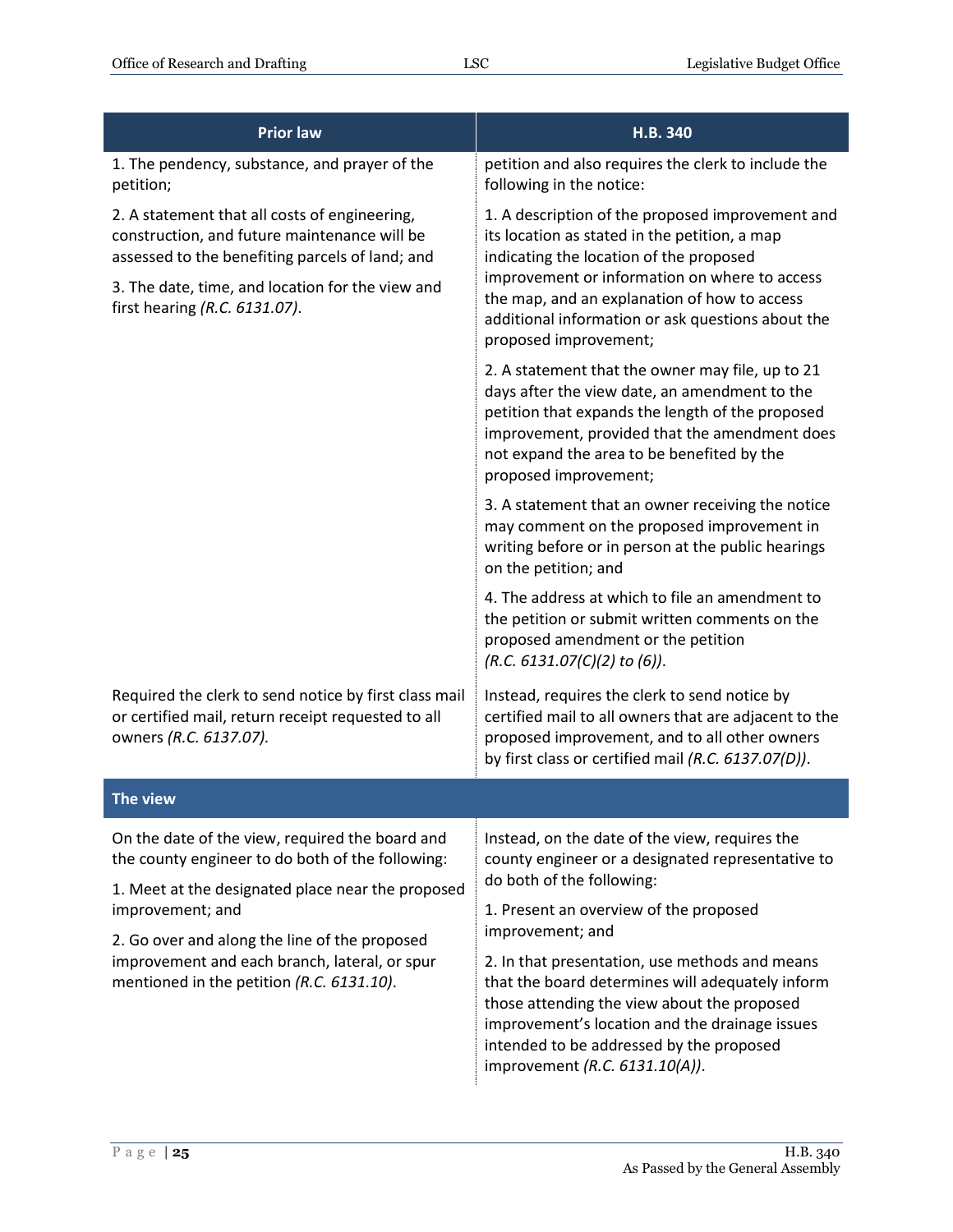| <b>Prior law</b>                                                                                                                          | H.B. 340                                                                                                                                                                                                                                                                                                                                                                                                                                                                                                                                                                   |
|-------------------------------------------------------------------------------------------------------------------------------------------|----------------------------------------------------------------------------------------------------------------------------------------------------------------------------------------------------------------------------------------------------------------------------------------------------------------------------------------------------------------------------------------------------------------------------------------------------------------------------------------------------------------------------------------------------------------------------|
| Authorized the county engineer to adjourn the<br>view from day to day, or a longer period, until the<br>view was complete (R.C. 6131.10). | Instead, specifies that the board of county<br>commissioners may adjourn from day to day, or a<br>longer period, until the view is completed, and<br>specifies that when a request is made by a<br>commissioner or an owner in the area to be<br>benefited by the proposed improvement, the<br>board of county commissioners must recess the<br>view and reconvene at a site along the proposed<br>improvement for the purpose of gaining additional<br>information about the drainage issue intended to<br>be addressed by the proposed improvement<br>(R.C. 6131.10(B)). |
| Allowed additional views regarding proposed<br>changes to routes, branches, or spurs<br>(R.C. 6131.10).                                   | No provision.                                                                                                                                                                                                                                                                                                                                                                                                                                                                                                                                                              |

# <span id="page-25-0"></span>**First hearing on proposed improvement**

| <b>Prior law</b>                                                                                                                                                                               | H.B. 340                                                                                                          |  |
|------------------------------------------------------------------------------------------------------------------------------------------------------------------------------------------------|-------------------------------------------------------------------------------------------------------------------|--|
| <b>Establishment of hearing of proposed improvement</b>                                                                                                                                        |                                                                                                                   |  |
| Required the board of county commissioners to<br>hold the first hearing on the proposed<br>improvement between 10 and 90 days after the<br>date of the view (R.C. 6131.07).                    | Instead, requires the first hearing to occur<br>between 30 and 90 days after the view (R.C.<br>$6131.07(B)(2)$ ). |  |
| <b>First hearing</b>                                                                                                                                                                           |                                                                                                                   |  |
| At the first hearing, required the board of county<br>commissioners to:                                                                                                                        | Same, but also allows the board to adjourn to<br>consider additional information (R.C. 6131.101(A)                |  |
| 1. Hear the preliminary report;                                                                                                                                                                | and $(B)$ ).                                                                                                      |  |
| 2. Hear evidence for or against the granting of the<br>improvement, or for or against any laterals,<br>branches, spurs, or change of route, course,<br>termini, or manner of construction; and |                                                                                                                   |  |
| 3. Adjourn the hearing from day to day, or for a<br>longer time so all interested owners could be<br>heard (R.C. 6131.10).                                                                     |                                                                                                                   |  |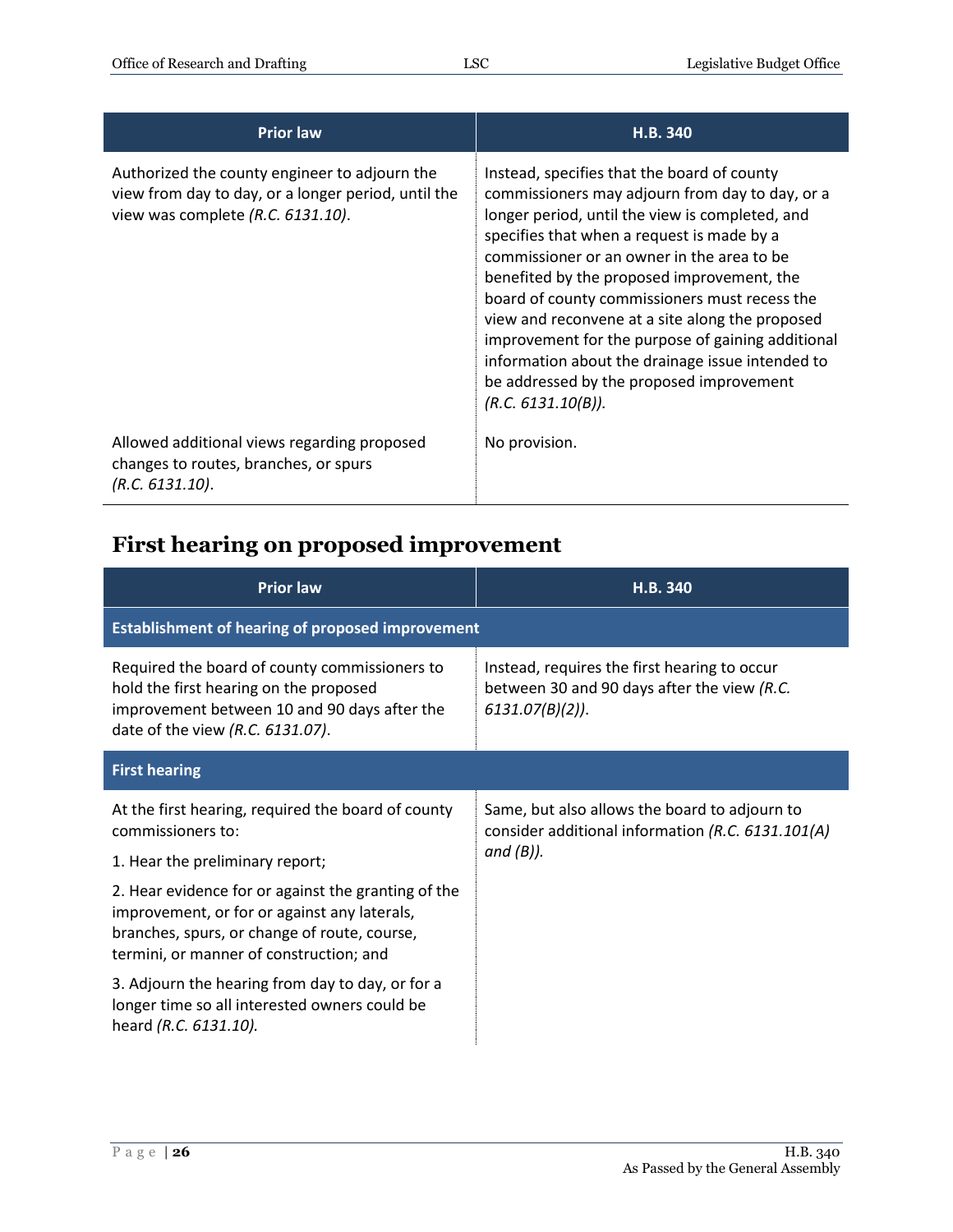| <b>Prior law</b>                                                                                                                                                                                                                                                                                  | H.B. 340                                                                                                                                                                                                                                                                                                                           |
|---------------------------------------------------------------------------------------------------------------------------------------------------------------------------------------------------------------------------------------------------------------------------------------------------|------------------------------------------------------------------------------------------------------------------------------------------------------------------------------------------------------------------------------------------------------------------------------------------------------------------------------------|
| First hearing - vote                                                                                                                                                                                                                                                                              |                                                                                                                                                                                                                                                                                                                                    |
| Authorized the board of county commissioners to<br>approve the petition if the board found all of the<br>following:                                                                                                                                                                               | Generally the same, but requires the board to take<br>into consideration the petition, the preliminary<br>report, and comments on the proposed                                                                                                                                                                                     |
| 1. That a proposed improvement was necessary;                                                                                                                                                                                                                                                     | improvement (R.C. 6131.101(C) and 6131.12(A)).                                                                                                                                                                                                                                                                                     |
| 2. That the proposed improvement was conducive<br>to the public welfare; and                                                                                                                                                                                                                      |                                                                                                                                                                                                                                                                                                                                    |
| 3. That it was reasonably certain the cost will be<br>less than the benefits (R.C. 6131.12).                                                                                                                                                                                                      |                                                                                                                                                                                                                                                                                                                                    |
| In granting the petition, required the board to<br>ensure that the route of the improvement be<br>located so as to avoid running the improvement<br>diagonally across property and, where practicable,<br>followed property lines, section lines, and lines of<br>public highways (R.C. 6131.12). | Instead, requires the county engineer, as part of<br>the survey and design of the improvement, to<br>prepare specifications for the improvement's<br>route that avoids running the improvement<br>diagonally across property and to follow property<br>lines, section lines, and lines of public highways<br>(R.C. 6131.14(E)(1)). |

## <span id="page-26-0"></span>**County engineer's duties prior to the final hearing**

| <b>Prior law</b>                                                                                                                                                                  | H.B. 340                                                                                                                                                                                                       |
|-----------------------------------------------------------------------------------------------------------------------------------------------------------------------------------|----------------------------------------------------------------------------------------------------------------------------------------------------------------------------------------------------------------|
| County engineer's duties - general                                                                                                                                                |                                                                                                                                                                                                                |
| Required the county engineer, when preparing for<br>the improvement, to perform certain duties,<br>including making profiles showing the cuttings and<br>gradient (R.C. 6131.14). | Similar, but requires the county engineer to<br>prepare construction drawings of the<br>improvement and removes the requirement to<br>make profiles showing the cuttings and gradient<br>(R.C. 6131.14(B)(4)). |
| Required the engineer to recommend the<br>maintenance district in which the improvement<br>was to be placed $(R.C. 6131.14)$ .                                                    | Instead, authorizes the engineer to recommend<br>the maintenance district (R.C. $6131.14(B)(5)$ ).                                                                                                             |
| No provision.                                                                                                                                                                     | Requires the engineer to prepare a schedule of<br>damages that includes both of the following:                                                                                                                 |
|                                                                                                                                                                                   | 1. An estimate of the value of land or other<br>property necessary to be acquired through<br>purchase or voluntary transfer or appropriated,<br>and a description of that land or other property;<br>and       |
|                                                                                                                                                                                   | 2. An estimate of the total damages to be                                                                                                                                                                      |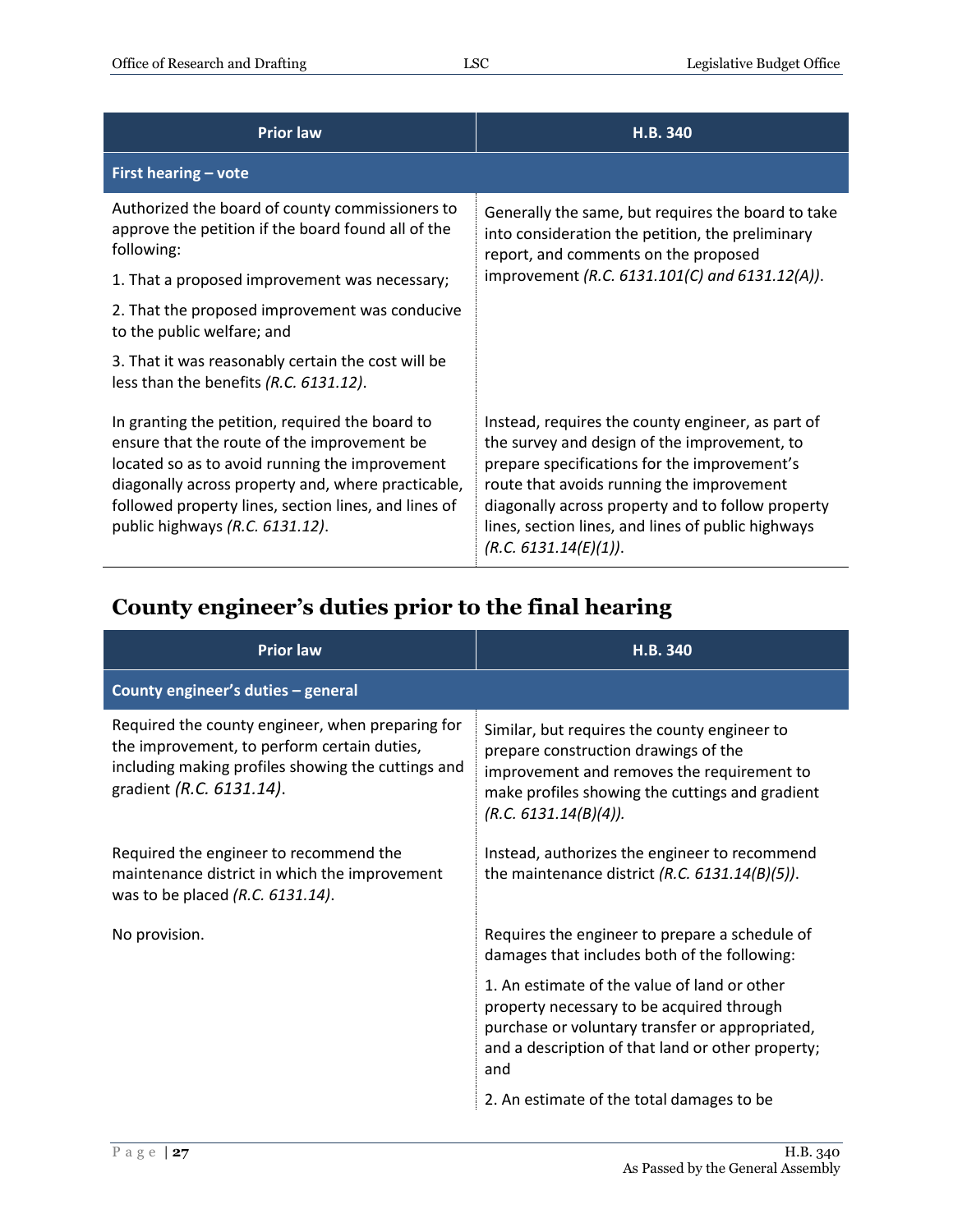| <b>Prior law</b>                                                                                                                                                                                                                                                                          | H.B. 340                                                                                                                                                                                                                                                                                                               |
|-------------------------------------------------------------------------------------------------------------------------------------------------------------------------------------------------------------------------------------------------------------------------------------------|------------------------------------------------------------------------------------------------------------------------------------------------------------------------------------------------------------------------------------------------------------------------------------------------------------------------|
|                                                                                                                                                                                                                                                                                           | sustained by owners as a result of the construction<br>and subsequent maintenance of a proposed<br>improvement, along with the name and address of<br>each owner that is alleged to be damaged, the<br>amount of each owner's estimated damages, and<br>an explanation of each owner's injury<br>(R.C. 6131.14(B)(6)). |
| Required the engineer to specify a width of<br>temporary easement for construction purposes<br>that included spreading and leveling of spoil banks<br>(R.C. 6131.14).                                                                                                                     | Same, but adds that the temporary easement<br>cannot be more than 75 feet from the top of the<br>bank (R.C. 6131.14(E)(2)).                                                                                                                                                                                            |
| Required the engineer to do all of the following:                                                                                                                                                                                                                                         | Removes these specific provisions, but retains                                                                                                                                                                                                                                                                         |
| 1. Set proper construction stakes and note the<br>intersection of the line of the improvement with<br>the apparent land boundaries of separate owners,<br>township and county lines, natural landmarks,<br>road crossings, or other lines or marks;                                       | language that requires the engineer to make a<br>plan of the work proposed to be done that shows<br>the grade, the depth, the excavating to be done,<br>the location of the permanent bench marks and<br>their actual elevation based on the most recent<br>U.S. Geological Survey data above or below the             |
| 2. Take and note any necessary levels off the line<br>of the improvement to determine the area of the<br>land subject to drainage; and                                                                                                                                                    | base elevation used, and any other data that the<br>engineer believes will aid in retracing lines, levels,<br>or other features of the improvement                                                                                                                                                                     |
| 3. Establish, at intervals of not less than one in<br>each mile, in the most practicable permanent<br>form, and in locations where destruction or<br>disturbance was improbable, bench marks from<br>which the original levels of the improvement could<br>be established (R.C. 6131.14). | (R.C. 6131.14(C)).                                                                                                                                                                                                                                                                                                     |
| Required the sod or seeded strip that provided<br>erosion and sediment control for the improvement<br>to be between four and 15 feet wide (R.C.<br>6131.14).                                                                                                                              | Same, but requires the sod or seeded strip width<br>to be between ten and 15 feet wide<br>(R.C. 6131.14(E)(3)).                                                                                                                                                                                                        |
| Required the engineer to make estimates of the<br>cost of excavating and of the cost of material and<br>authorized the engineer to divide the construction<br>of the improvement into construction areas as<br>considered expedient (R.C. 6131.14).                                       | Removes this requirement (R.C. 6131.14(F)).                                                                                                                                                                                                                                                                            |
| Required the county engineer, if the board agreed<br>with the project survey and design on a proposed<br>improvement, to file with the county recorder the<br>location of the improvement and a statement<br>describing the width of the permanent easement                               | Same, and adds that the county engineer must file<br>with the county recorder an affidavit listing the<br>owners of record, complete property descriptions,<br>and parcel numbers subject to the permanent<br>easement. (The engineer must note the property                                                           |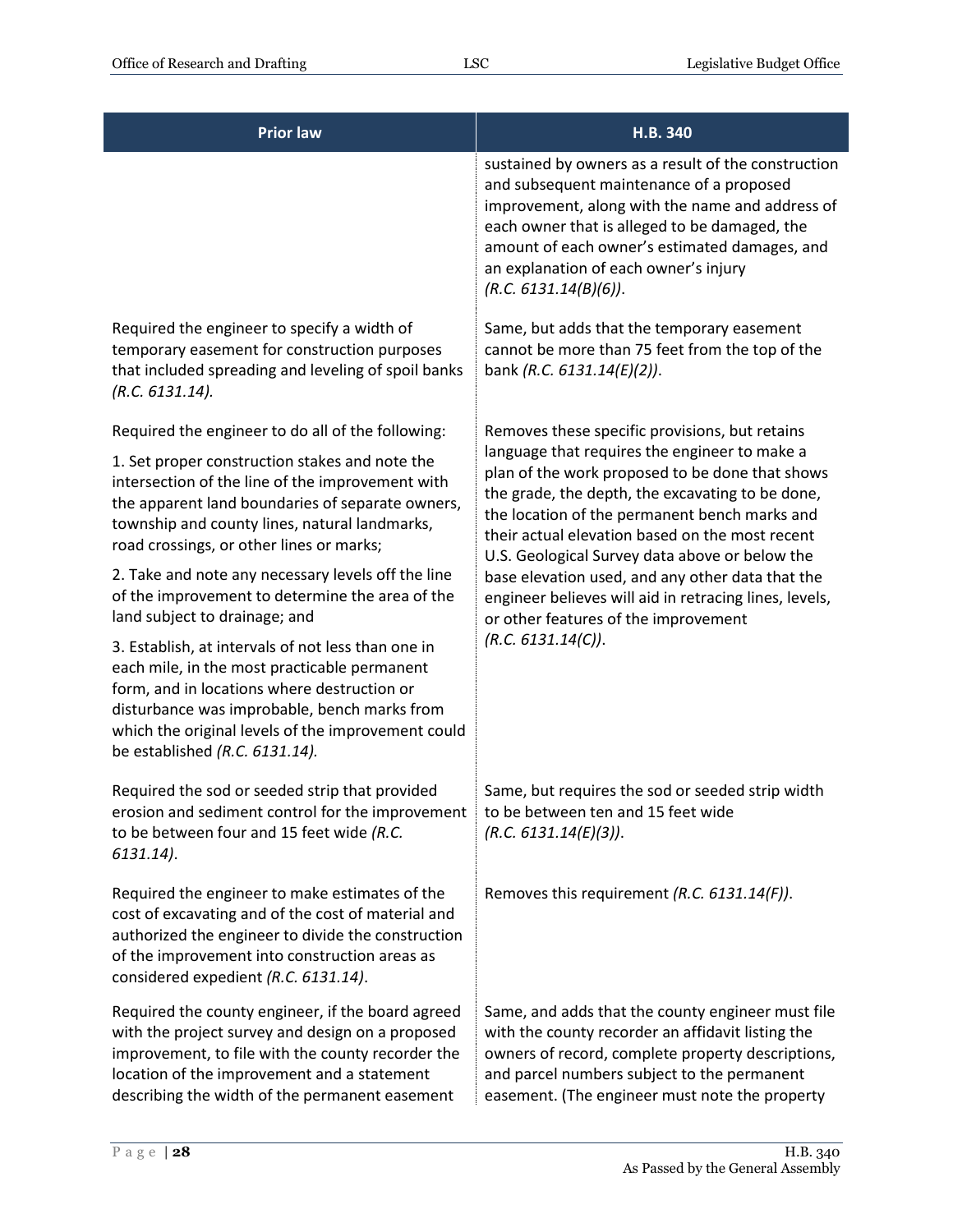| <b>Prior law</b>                                                                                                                                                                                                                                                                                   | H.B. 340                                                                                                                                                                                                                                                    |
|----------------------------------------------------------------------------------------------------------------------------------------------------------------------------------------------------------------------------------------------------------------------------------------------------|-------------------------------------------------------------------------------------------------------------------------------------------------------------------------------------------------------------------------------------------------------------|
| that is necessary for maintenance of the<br>improvement.                                                                                                                                                                                                                                           | plat in the affidavit.)                                                                                                                                                                                                                                     |
| Required the county engineer also to file a<br>property plat showing the general location of the<br>improvement. (R.C. 6131.14.)                                                                                                                                                                   | Instead, requires the county engineer to file a<br>property plat showing the owners of record and<br>parcel numbers along the improvement.                                                                                                                  |
| No provision.                                                                                                                                                                                                                                                                                      | Additionally, requires the county engineer to<br>include the permanent easement in the county's<br>geographic information systems or other mapping<br>system, if available. (R.C. 6131.14(J).)                                                              |
| County engineer's duties - assessments                                                                                                                                                                                                                                                             |                                                                                                                                                                                                                                                             |
| Required the county engineer, when preparing a<br>schedule of assessments and determining the<br>estimated drainage assessments for a parcel, to<br>give primary consideration to the potential<br>increase in productivity that the parcel could<br>experience as a result of the improvement and | Instead, requires the county engineer, when<br>calculating each estimated assessment, to use the<br>information compiled in the engineer's estimate of<br>the cost of the improvement and the schedule of<br>damages and to consider the following factors: |
| give consideration to the quantity of drainage                                                                                                                                                                                                                                                     | 1. Acreage of a parcel;<br>2. Volume of water produced by a parcel;                                                                                                                                                                                         |
| contributed, the relative location of the property<br>to the project, the portion of the project through                                                                                                                                                                                           | 3. Remoteness of the parcel to the improvement;                                                                                                                                                                                                             |
| which the drainage from the parcel flowed, the<br>value of the project to the watershed, and benefits<br>of the improvement (R.C. 6131.15).                                                                                                                                                        | 4. Percentage of the improvement used by the<br>parcel;                                                                                                                                                                                                     |
|                                                                                                                                                                                                                                                                                                    | 5. Work determined to benefit that particular<br>parcel only and not the remainder of the parcels in<br>the watershed;                                                                                                                                      |
|                                                                                                                                                                                                                                                                                                    | 6. Soils;                                                                                                                                                                                                                                                   |
|                                                                                                                                                                                                                                                                                                    | 7. County auditor's land value or current<br>agricultural use value;                                                                                                                                                                                        |
|                                                                                                                                                                                                                                                                                                    | 8. Existing drainage infrastructure that can be<br>incorporated into the improvement and associated<br>cost savings;                                                                                                                                        |
|                                                                                                                                                                                                                                                                                                    | 9. Any other factors pertinent to that particular<br>petition and watershed; and                                                                                                                                                                            |
|                                                                                                                                                                                                                                                                                                    | 10. Any benefits of the improvement<br>(R.C. 6131.15(B)).                                                                                                                                                                                                   |
| Required the county engineer to do both of the                                                                                                                                                                                                                                                     | Similar, but does all of the following:                                                                                                                                                                                                                     |
| following:<br>1. Include with the schedule of assessments, the                                                                                                                                                                                                                                     | 1. Requires the county engineer to obtain the<br>owner's address from the county's tax duplicates;                                                                                                                                                          |
| name and address of each owner and a description                                                                                                                                                                                                                                                   | 2. Requires the engineer to obtain the description                                                                                                                                                                                                          |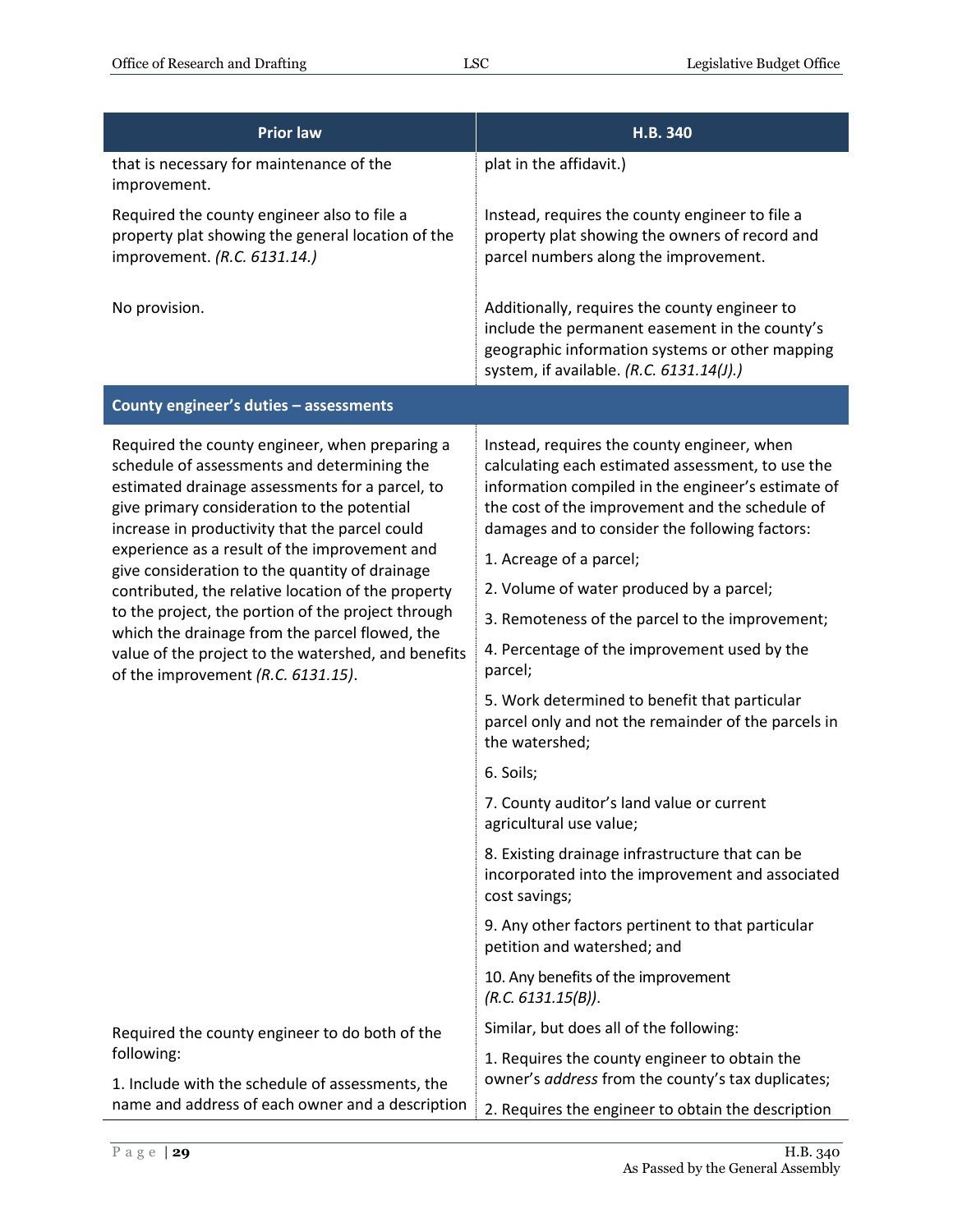| <b>Prior law</b>                                  | H.B. 340                                          |
|---------------------------------------------------|---------------------------------------------------|
| of the land believed to benefit from the proposed | from the county recorder's office; and            |
| improvement; and                                  | 3. For purposes of the description, prohibits the |
| 2. Obtain the name and description from county's  | county recorder from requiring a metes and        |
| tax duplicates $(R.C. 6131.15)$ .                 | bounds survey (R.C. 6131.15(A).)                  |

## <span id="page-29-0"></span>**Final hearing**

| <b>Prior law</b>                                                                                                                                                                                                                                                                                                                                                     | <b>H.B 340</b>                                                                                                                                                                                                                                                                                                        |
|----------------------------------------------------------------------------------------------------------------------------------------------------------------------------------------------------------------------------------------------------------------------------------------------------------------------------------------------------------------------|-----------------------------------------------------------------------------------------------------------------------------------------------------------------------------------------------------------------------------------------------------------------------------------------------------------------------|
| <b>Notice of final hearing</b>                                                                                                                                                                                                                                                                                                                                       |                                                                                                                                                                                                                                                                                                                       |
| Required the clerk of the board of county<br>commissioners to immediately give notice, by<br>certified mail, return receipt requested, or by first                                                                                                                                                                                                                   | Instead, requires the clerk to provide notice, at<br>least 21 days prior to the final hearing, by:<br>1. Certified mail to all owners who are adjacent to                                                                                                                                                             |
| class mail to all owners whose names appeared in<br>the county engineer's schedules of assessments<br>and damages (R.C. 6131.16).                                                                                                                                                                                                                                    | the proposed improvement; and<br>2. Certified or first class mail, to all others in the                                                                                                                                                                                                                               |
|                                                                                                                                                                                                                                                                                                                                                                      | area to be benefited (R.C. 6131.16(B)).                                                                                                                                                                                                                                                                               |
| <b>Filing damages prior to hearing</b>                                                                                                                                                                                                                                                                                                                               |                                                                                                                                                                                                                                                                                                                       |
| Required an owner, who filed an exception to the<br>county engineer's schedule of assessments or a<br>claim for damages or compensation, to do so on or<br>before the date of the final hearing in the<br>proceedings to construct the improvement (R.C.<br>$6131.17$ ).                                                                                             | Instead, requires the owner to file the exception<br>not less than five days before the final hearing<br>(R.C. 6131.17).                                                                                                                                                                                              |
| <b>Compensation and damages</b>                                                                                                                                                                                                                                                                                                                                      |                                                                                                                                                                                                                                                                                                                       |
| Specified that when the board of county<br>commissioners determined damages at the final<br>hearing, the board had to determine the fair value<br>of any land or any other property to be taken for<br>the proposed improvement (R.C. 6131.19).                                                                                                                      | Similar, but requires the board to determine the<br>value (not fair value) of land or other property<br>taken for the proposed improvement<br>(R.C. 6131.19(B)).                                                                                                                                                      |
| Required the board of county commissioners,<br>when determining the amount of damages that an<br>owner was entitled, to enter its findings in its<br>journal and authorized the county auditor to issue<br>warrants upon the county treasurer to claimants<br>for the appropriate amounts before any work on<br>the proposed improvement was done (R.C.<br>6131.19). | Instead, specifies that if the board awards<br>additional compensation to any owner at the final<br>hearing, the board must order the county engineer<br>to prepare new assessments for the proposed<br>improvement and the clerk of the board must<br>notify all owners of the new assessments<br>(R.C. 6131.19(C)). |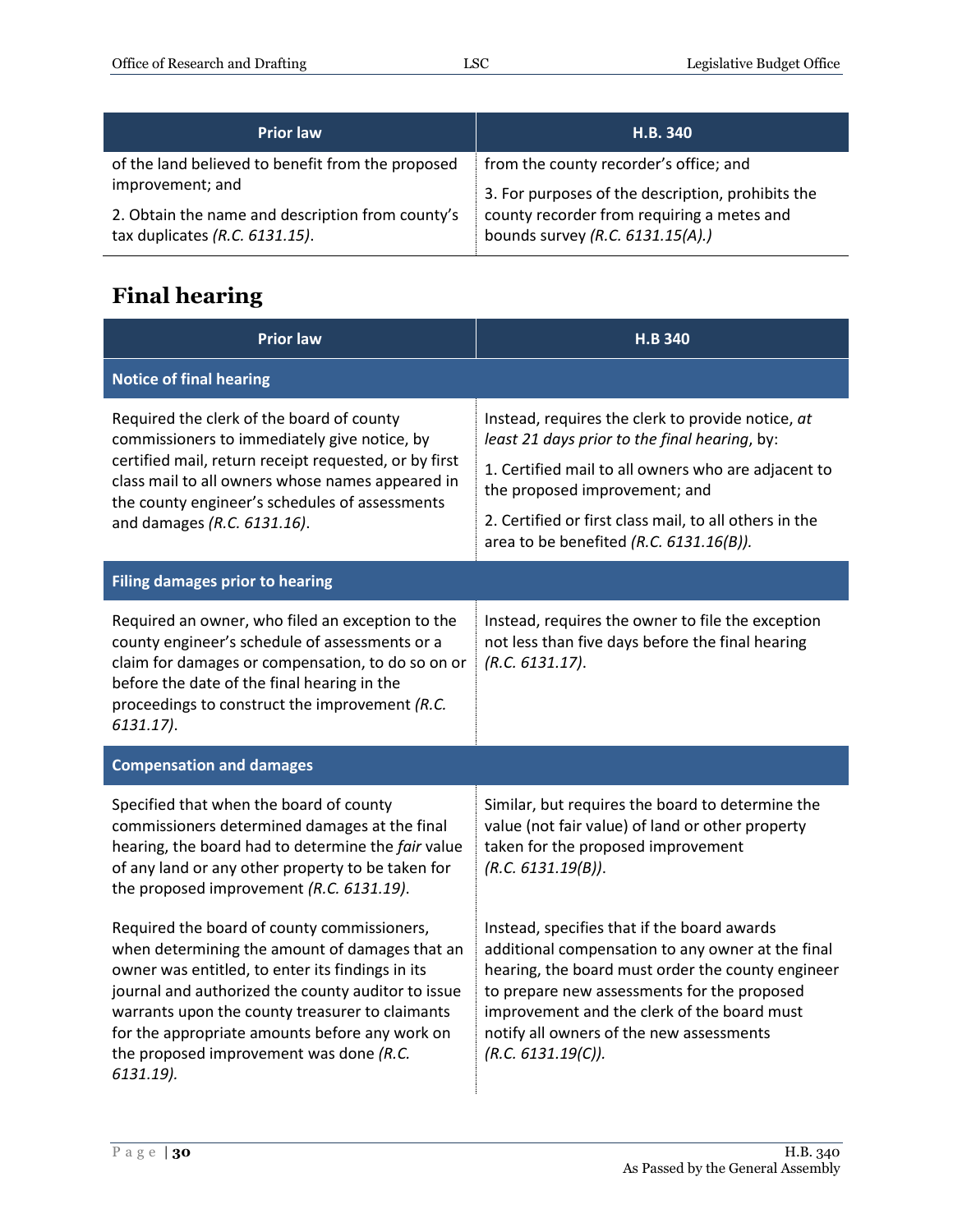| <b>Prior law</b>                                                                                                                                                                                                                                                                                                                                                | H.B 340                                                                                                                                                                                                               |
|-----------------------------------------------------------------------------------------------------------------------------------------------------------------------------------------------------------------------------------------------------------------------------------------------------------------------------------------------------------------|-----------------------------------------------------------------------------------------------------------------------------------------------------------------------------------------------------------------------|
| Specified the following in regards to claims for<br>compensation or damages:<br>1. In all matters where the rights of the county<br>were affected, the prosecuting attorney<br>represented the county; and<br>2. In all matters where the rights of the state of<br>Ohio were affected, the Attorney General<br>represented the state (R.C. 6131.18, repealed). | Repeals these provisions (however, Ohio law<br>dictates that the prosecuting attorney represent<br>the county and the Attorney General represent the<br>state in these types of claims) (R.C. 109.361 and<br>309.09). |
| <b>Ordering assessments</b>                                                                                                                                                                                                                                                                                                                                     |                                                                                                                                                                                                                       |
| Regarding the board of county commissioners'<br>order to the county engineer to request bids for<br>the construction of a proposed improvement<br>(after the board approves the assessment),<br>required the county engineer to request the bids<br>within 25 days after receiving the order $(R.C.$<br>6131.22).                                               | Increases the time from 25 days to 30 days by<br>which the county engineer must receive bids<br>(R.C. 6131.22(C)(1)).                                                                                                 |

# <span id="page-30-0"></span>**Appeals process**

| <b>Prior law</b>                                                                                                                                                                                                                                                        | H.B. 340                                                                                                                                                |  |
|-------------------------------------------------------------------------------------------------------------------------------------------------------------------------------------------------------------------------------------------------------------------------|---------------------------------------------------------------------------------------------------------------------------------------------------------|--|
| Appealing board's order to court                                                                                                                                                                                                                                        |                                                                                                                                                         |  |
| Regarding the time that an affected owner may<br>appeal to the court of common pleas any order<br>that was issued by the board of county<br>commissioners for an improvement, required the<br>owner to appeal within 21 days of the date of an<br>order (R.C. 6131.25). | Increases the time that an affected owner has to<br>appeal the board's order to 30 days from the date<br>that the order was issued $(R.C. 6131.25(A)).$ |  |
| <b>Appeal proceedings style</b>                                                                                                                                                                                                                                         |                                                                                                                                                         |  |
| Required the proceedings on appeal in the court of<br>common pleas to be styled as follows:                                                                                                                                                                             | No provision. (R.C. 6131.27).                                                                                                                           |  |
| "In the matter of the appeal in county ditch or<br>improvement No , petitioned for by."<br>(R.C. 6131.27).                                                                                                                                                              |                                                                                                                                                         |  |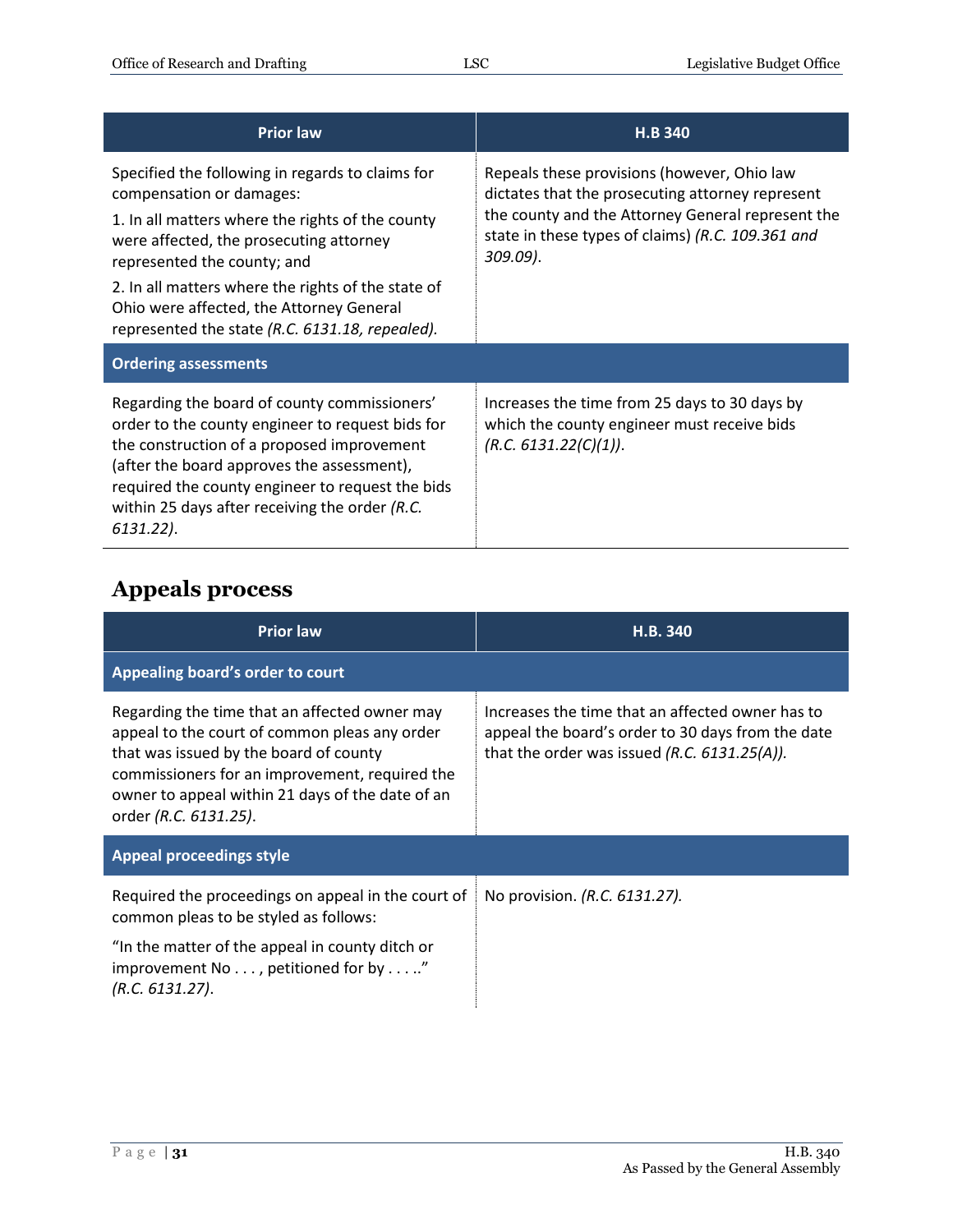| <b>Prior law</b>                                                                                                                                                             | H.B. 340                                                                                                                                                                                     |
|------------------------------------------------------------------------------------------------------------------------------------------------------------------------------|----------------------------------------------------------------------------------------------------------------------------------------------------------------------------------------------|
| <b>Bonding</b>                                                                                                                                                               |                                                                                                                                                                                              |
| Required a landowner to do all of the following<br>when appealing a drainage improvement hearing<br>decision:                                                                | No provision (repealed).                                                                                                                                                                     |
| 1. File an appeal bond of at least \$500, plus the<br>sum of \$2 for each parcel of land in excess of 200<br>benefited parcels;                                              |                                                                                                                                                                                              |
| 2. Pay all costs on appeal if the hearing decision<br>was sustained;                                                                                                         |                                                                                                                                                                                              |
| 3. File a statement of the decision or order<br>appealed from and of the claims of the owner in<br>ordinary and concise language; and                                        |                                                                                                                                                                                              |
| 4. Pay all necessary filing fees and other related<br>documents as the court could require<br>(R.C. 6131.26).                                                                |                                                                                                                                                                                              |
| Separate filings by multiple owners                                                                                                                                          |                                                                                                                                                                                              |
| Authorized several owners who appeal the orders<br>in the same improvement to file separate bonds<br>and separate statements stating the matters<br>appealed (R.C. 6131.28). | Same, but removes the requirement that the<br>owners file separate bonds and separate<br>statements stating the matters appealed<br>(R.C. 6131.28).                                          |
| <b>Appeals hearing</b>                                                                                                                                                       |                                                                                                                                                                                              |
| Specified that the appeals hearing was conducted<br>in the same manner as were other civil hearings<br>(R.C. 6131.30).                                                       | Removes this specification (however, the appeals<br>process will still be conducted in accordance with<br>Ohio law and Ohio Rules of Civil Procedure).                                       |
| <b>Board of arbitrators</b>                                                                                                                                                  |                                                                                                                                                                                              |
| Authorized the court of common pleas to appoint<br>a board of arbitrators to assume the duties of the<br>judge in the appeals hearing (R.C. 6131.30).                        | No provision.                                                                                                                                                                                |
| <b>Jury trial</b>                                                                                                                                                            |                                                                                                                                                                                              |
| Included specific procedures regarding a trial by<br>jury (R.C. 6131.32, 6131.33, and 6131.34).                                                                              | Removes the specific procedures; retains the right<br>to a jury trial and Ohio Rules of Civil Procedure, as<br>well as relevant provisions of Ohio law, apply<br>(R.C. 6131.32 and 6131.33). |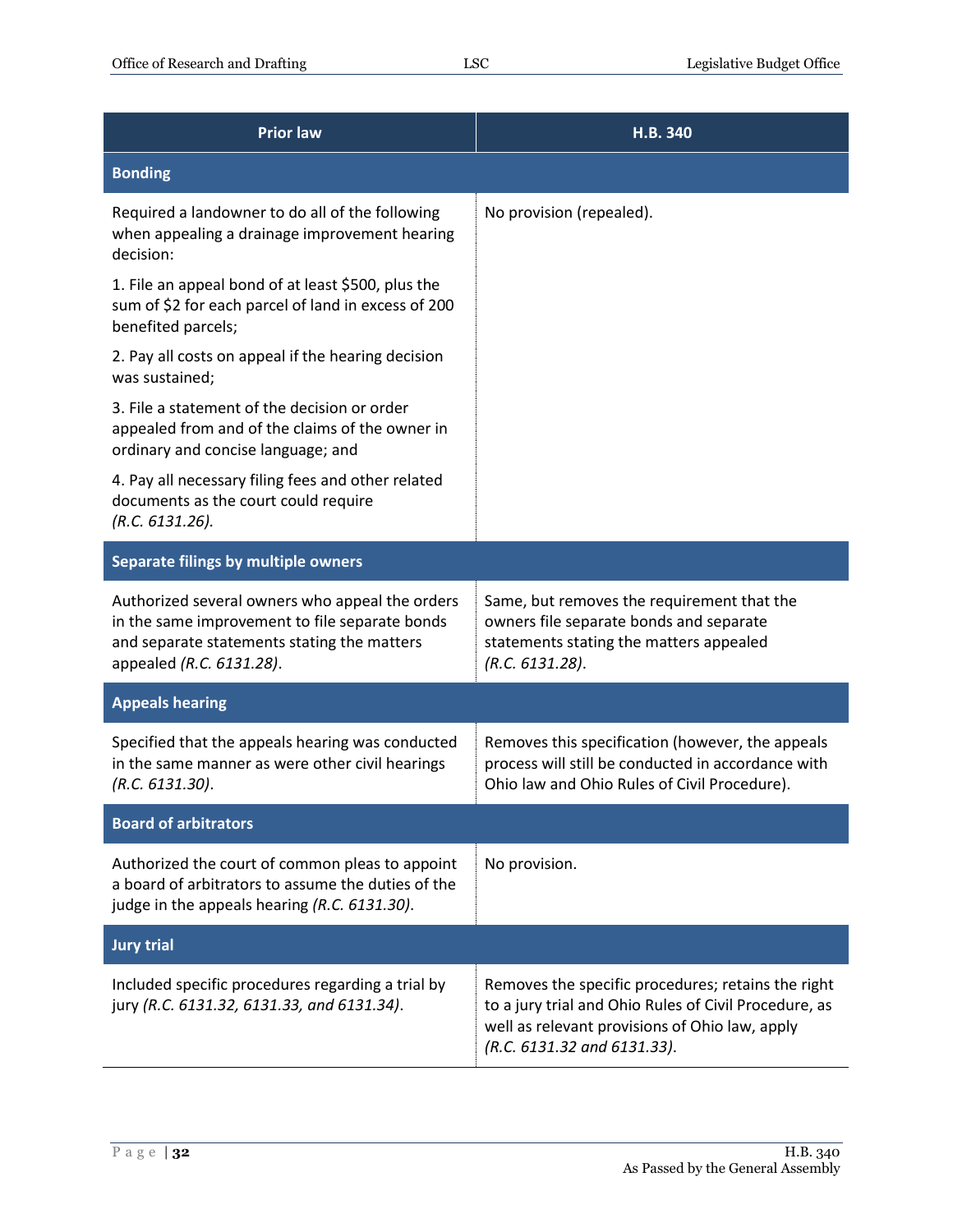#### <span id="page-32-0"></span>**Civil action**

| <b>Prior law</b>                                                                                                                                                                                                                                                                                                                                                                                                                | <b>H.B 340</b>                                                                                                                                                      |  |
|---------------------------------------------------------------------------------------------------------------------------------------------------------------------------------------------------------------------------------------------------------------------------------------------------------------------------------------------------------------------------------------------------------------------------------|---------------------------------------------------------------------------------------------------------------------------------------------------------------------|--|
| <b>Contractor failing to complete contract</b>                                                                                                                                                                                                                                                                                                                                                                                  |                                                                                                                                                                     |  |
| If a contractor was not performing or completing<br>improvement work according to the contract,<br>required the board of county commissioners to<br>give the contractor notice in writing of a hearing<br>on the matter at least ten days before that hearing<br>and, if after the hearing the contractor was found<br>to have breached the contract, allowed the county<br>engineer to replace that contractor (R.C. 6131.44). | Repeals these procedures; however, Ohio law still<br>provides for remedies for breach of contract<br>(R.C. Chapters 1301 and 1302).                                 |  |
| <b>Civil action to recover damages</b>                                                                                                                                                                                                                                                                                                                                                                                          |                                                                                                                                                                     |  |
| Allowed an owner who had suffered any loss or<br>damage by reason of the failure of a contractor to<br>perform in accordance with the contract, or by the<br>contractor's negligence in performing the contract<br>to bring suit against the contractor and the<br>contractor's bondsmen to recover damages that<br>were sustained (R.C. 6131.42).                                                                              | Removes this specific provision; however, Ohio law<br>provides a process for bringing a civil action for an<br>owner who suffers damages caused by a<br>contractor. |  |
| <b>Joinder</b>                                                                                                                                                                                                                                                                                                                                                                                                                  |                                                                                                                                                                     |  |
| Allowed two or more owners who were assessed<br>for the construction of the improvement to bring<br>one civil suit against the contractor and the<br>contractor's bondsmen to recover damages and<br>for the jury to award damages in one verdict<br>(R.C. 6131.42).                                                                                                                                                            | Removes this specific provision; however, the Ohio<br>Rules of Civil Procedure governs joinder of parties.                                                          |  |

## <span id="page-32-1"></span>**Funding and compensation**

| <b>Prior law</b>                                                                                                                                                                                                          | H.B. 340                                                                                                                                                                                                                                                                                                                                                        |
|---------------------------------------------------------------------------------------------------------------------------------------------------------------------------------------------------------------------------|-----------------------------------------------------------------------------------------------------------------------------------------------------------------------------------------------------------------------------------------------------------------------------------------------------------------------------------------------------------------|
| <b>General Drainage Improvement Fund</b>                                                                                                                                                                                  |                                                                                                                                                                                                                                                                                                                                                                 |
| Required the board of county commissioners of<br>each county to provide and establish the "General<br>Drainage Improvement Fund" to be used as a<br>sinking fund for all bonds issued for improvements<br>(R.C. 6131.50). | Authorizes, instead of requires, each county to<br>have a General Drainage Improvement Fund. As a<br>result, allows each county to establish other<br>special funds to deposit money to be used for<br>improvements and other costs (R.C. 6131.50) and<br>makes conforming changes (R.C. 6131.06, 6131.12,<br>6131.19, 6131.30, 6131.51, 6131.52, and 6131.60). |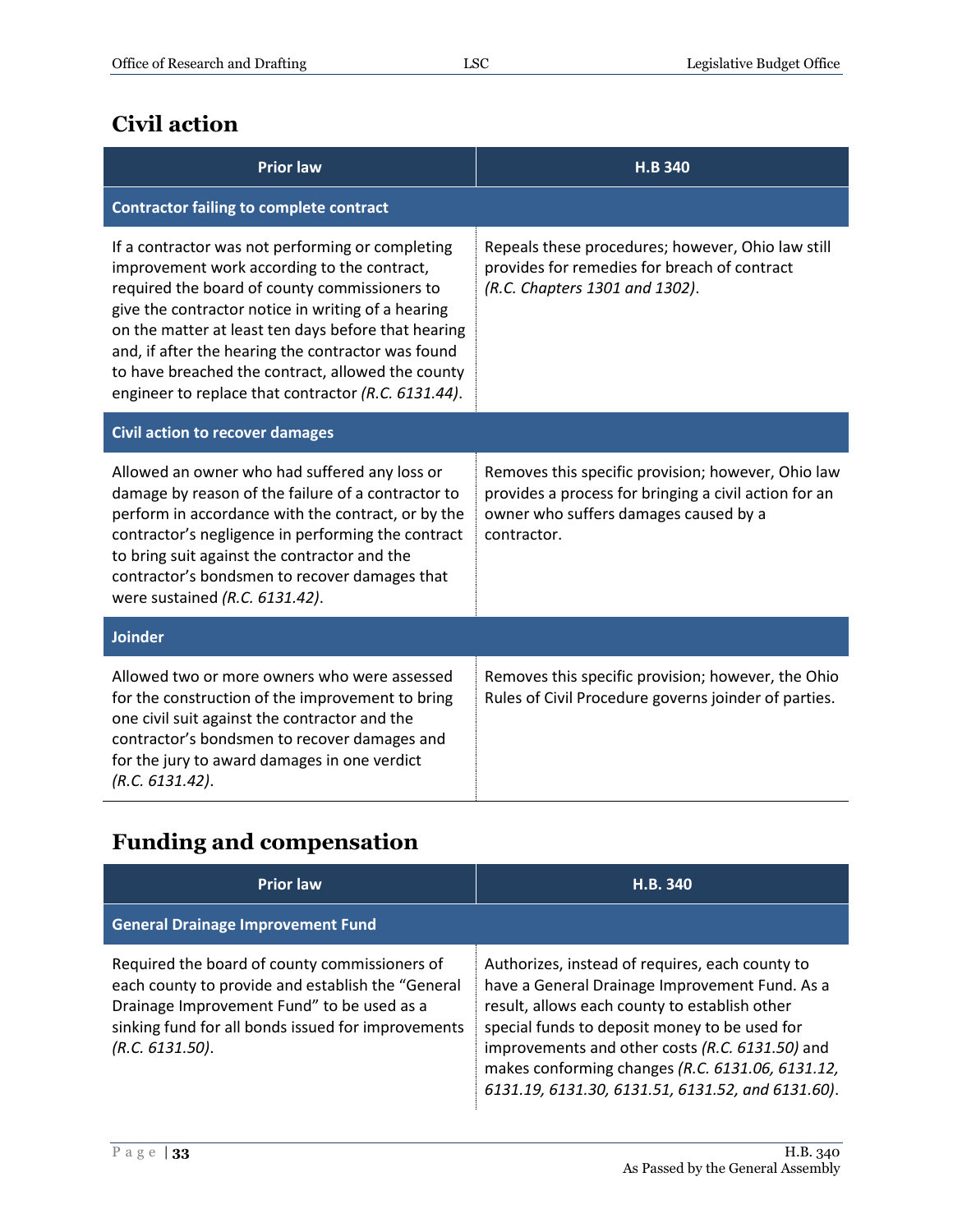| <b>Prior law</b>                                                                                                                                                                                              | H.B. 340                                                                                                                                  |
|---------------------------------------------------------------------------------------------------------------------------------------------------------------------------------------------------------------|-------------------------------------------------------------------------------------------------------------------------------------------|
| <b>Warrants</b>                                                                                                                                                                                               |                                                                                                                                           |
| Prohibited warrants from being drawn to be paid<br>from the fund unless the fund contained a<br>sufficient amount not otherwise specifically<br>appropriated to pay them (R.C. 6131.51).                      | Removes this prohibition.                                                                                                                 |
| <b>Extra compensation for contractors</b>                                                                                                                                                                     |                                                                                                                                           |
| Authorized the board of county commissioners to<br>order extra compensation for nonbid work to be<br>done by a contractor, under the supervision of the<br>county engineer, if one of the following occurred: | No provision (repealed).                                                                                                                  |
| 1. In the progress of the work on any<br>improvement, there occurred bed rock, flowing<br>sand, or other items not noted in the engineer's<br>report that had to be removed or controlled; or                 |                                                                                                                                           |
| 2. In the progress of the work, nonbid material or<br>labor, or both, was needed.                                                                                                                             |                                                                                                                                           |
| Allowed for pro rata reductions if the costs were<br>less than anticipated. (R.C. 6131.48, repealed.)                                                                                                         | No provision (repealed).                                                                                                                  |
| Installment payments to contractor                                                                                                                                                                            |                                                                                                                                           |
| Provided for installment payments to be paid to<br>the contractor as work on the improvement<br>progressed (R.C. 6131.49, repealed).                                                                          | Repeals this provision (however Ohio law -<br>R.C. 151.13, 153.12, and 153.14 - still allows for<br>installment payments to contractors). |

## <span id="page-33-0"></span>**Conflicts of interest**

| <b>Prior law</b>                                                                                                                                                                                                                                                                                                                                   | H.B. 340             |
|----------------------------------------------------------------------------------------------------------------------------------------------------------------------------------------------------------------------------------------------------------------------------------------------------------------------------------------------------|----------------------|
| <b>Procedures in case of conflict</b>                                                                                                                                                                                                                                                                                                              |                      |
| Specified that if one or more members of a board<br>of county commissioners were petitioners for an<br>improvement, the clerk of the board had to notify<br>the court of common pleas judge who then<br>appointed disinterested owners of property in the<br>county to take the place of the board members<br>who were petitioners (R.C. 6131.60). | Same (R.C. 6131.60). |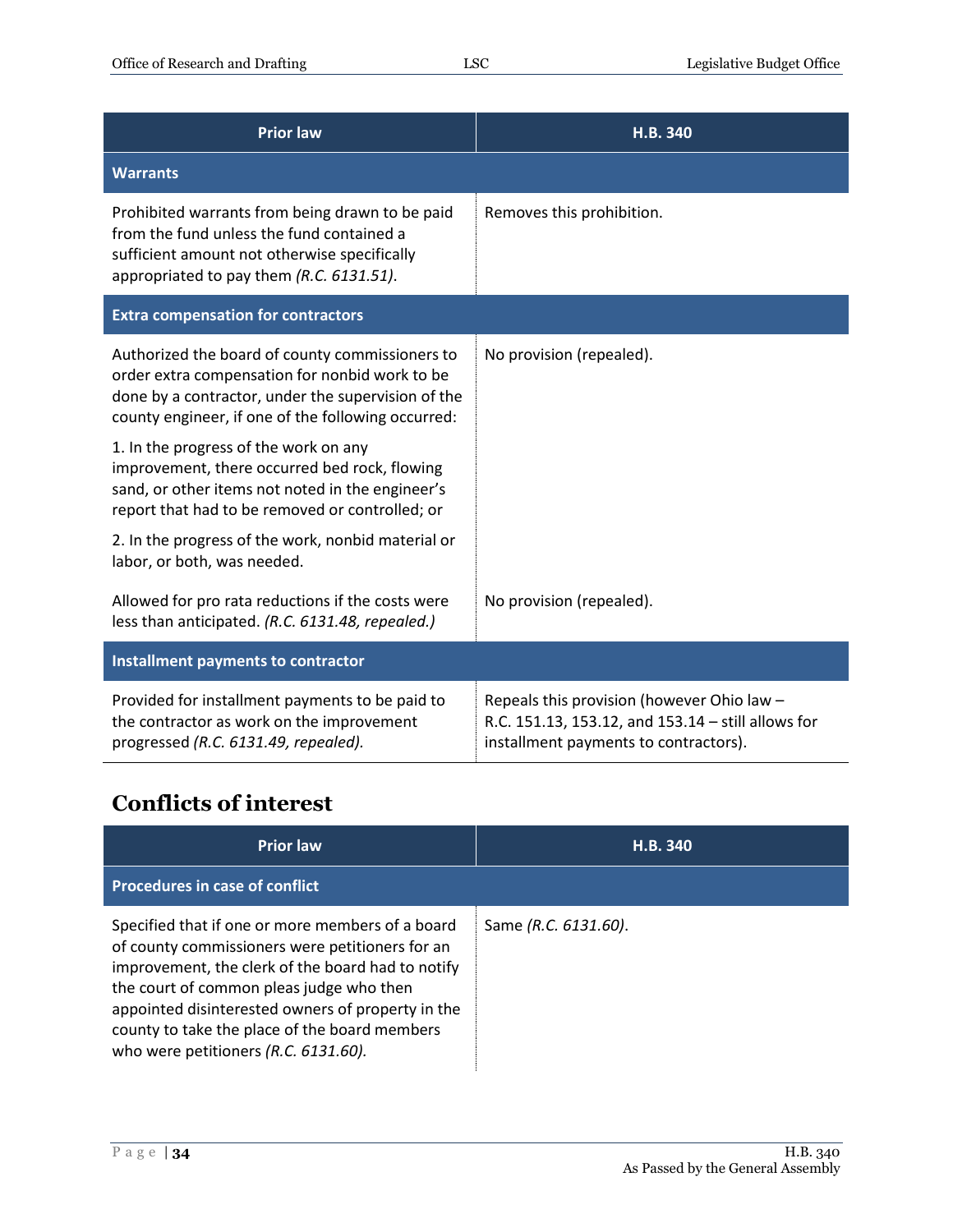| <b>Prior law</b>                                                                                                           | H.B. 340                                                                                                                                     |
|----------------------------------------------------------------------------------------------------------------------------|----------------------------------------------------------------------------------------------------------------------------------------------|
| However, prohibited the appointees from being<br>related by blood or affinity to the interested<br>members (R.C. 6131.60). | No provision.                                                                                                                                |
| Required the appointees to take an oath<br>(R.C. 6131.60).                                                                 | No provision.                                                                                                                                |
| Required the appointees to receive the same per<br>diem rate that the disqualified member received<br>(R.C. 6131.60).      | Authorizes, instead of requires, the appointee to<br>receive the same per diem rate that the<br>disqualified member receives (R.C. 6131.60). |

# <span id="page-34-0"></span>**Owner-funded improvement**

| <b>Prior law</b>                                                                                                                                                                                                                                                                                | <b>H.B. 340</b>                                                    |
|-------------------------------------------------------------------------------------------------------------------------------------------------------------------------------------------------------------------------------------------------------------------------------------------------|--------------------------------------------------------------------|
| <b>Exception to owner-funded improvement</b>                                                                                                                                                                                                                                                    |                                                                    |
| Allowed one or more owners who were willing to<br>construct and pay the costs of a drainage<br>improvement to enter into a written agreement<br>for the construction of the improvement.                                                                                                        | Same.                                                              |
| Excluded from the above allowance an owner<br>whose land was used for agricultural purposes<br>who desired to install tile by extending or adding<br>to the owner's own laterals or desires to expel<br>water into an open ditch on the owner's land in<br>the same watershed $(R.C. 6131.63.)$ | Removes the agricultural land owner exception<br>(R.C. 6131.63(A)) |
| <b>Professional engineer approval</b>                                                                                                                                                                                                                                                           |                                                                    |
| Required the plan for an owner-funded drainage<br>improvement to be approved by a professional<br>engineer (R.C. 6131.63).                                                                                                                                                                      | No provision.                                                      |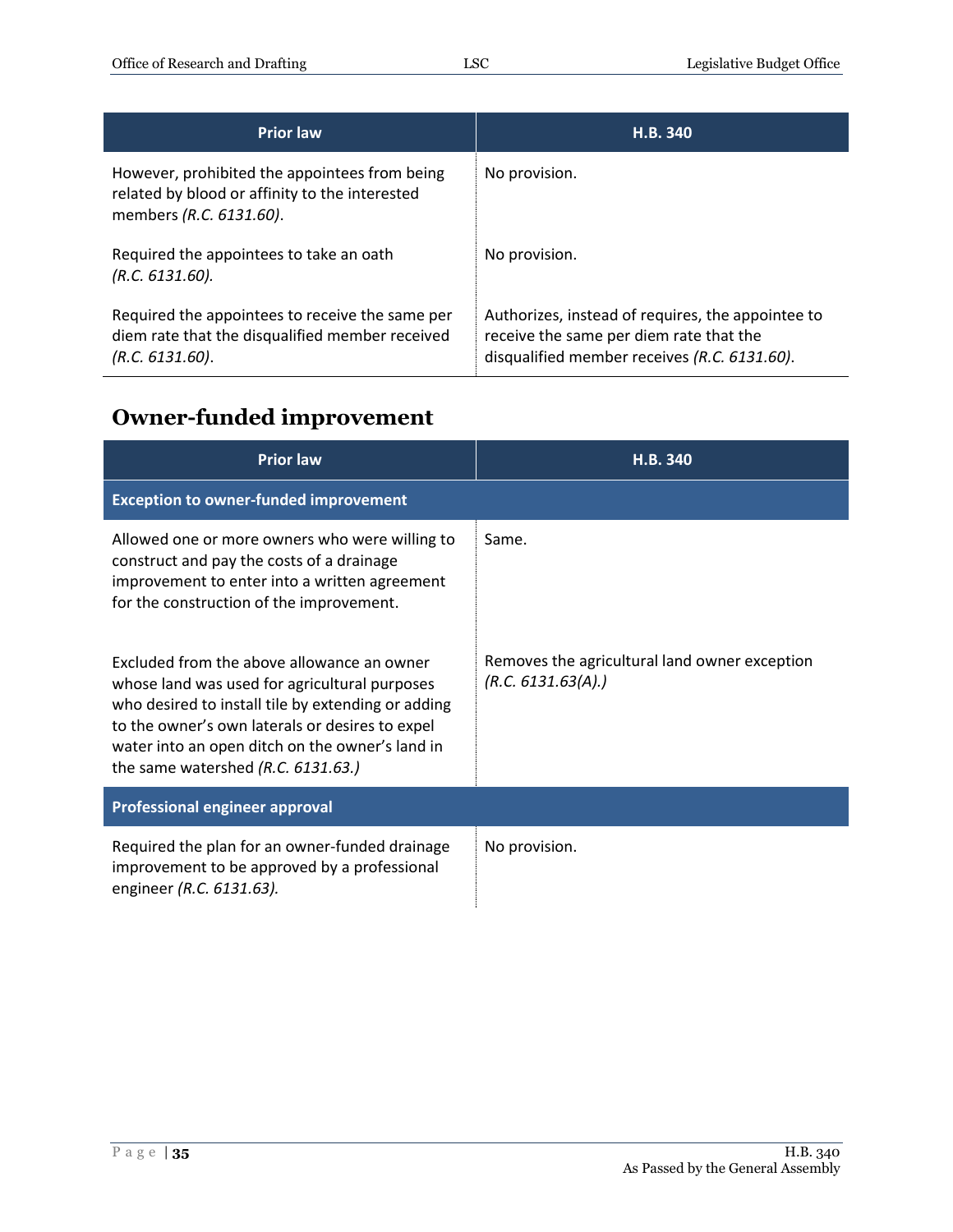| <b>Prior law</b>                                                                                                                                                                                                                                                                                                                                 | H.B. 340                                                                                                                                        |
|--------------------------------------------------------------------------------------------------------------------------------------------------------------------------------------------------------------------------------------------------------------------------------------------------------------------------------------------------|-------------------------------------------------------------------------------------------------------------------------------------------------|
| <b>County engineer's review</b>                                                                                                                                                                                                                                                                                                                  |                                                                                                                                                 |
| Required the county engineer to file with the clerk<br>of the board of county commissioners, within 60<br>days, a report of the engineer's review with<br>recommendations for change, amendment, or<br>alteration of the agreement, plan, and schedules<br>that the engineer determined were necessary in<br>the public interest (R.C. 6131.63). | Similar, but eliminates the requirement that the<br>engineer determine that recommendations are in<br>the public interest (R.C. $6131.63(E)$ ). |

#### **JOINT COUNTY DRAINAGE IMPROVEMENTS**

<span id="page-35-0"></span>Continuing law establishes a process by which multiple counties may construct a drainage improvement after a petition is made to a joint board of county commissioners. The joint county process is similar to the process used for constructing a single county drainage improvement and includes the following:

- 1. Requiring the joint board to meet regarding the proposed drainage improvement;
- 2. Accepting petitions filed by landowners for a proposed improvement;
- 3. Ensuring proper recordkeeping regarding the proposed improvement;
- 4. Providing proper notice, and viewing the proposed improvement;
- 5. Holding hearings regarding the proposed improvement;
- 6. Voting on whether to approve the petition;
- 7. Ordering assessments to pay for the improvement;
- 8. Designating which county engineer will conduct the field work, make the survey, plans, and estimates and file required reports; and
- 9. The hearing of appeals regarding the process in the court of common pleas.<sup>4</sup>

Continuing law also establishes permanent maintenance assessment requirements and repair standards regarding joint county drainage improvements.<sup>5</sup>

The act retains the basic process structure for approving and implementing a joint county drainage improvement, as well as the maintenance assessment requirements and repair standards. However, it makes numerous changes to the specifics of that process and those requirements and standards. Below is a discussion of the act's changes to the process, requirements, and standards.

 $\overline{a}$ 

 $4$  R.C. Chapter 6133.

<sup>5</sup> R.C. Chapter 6137.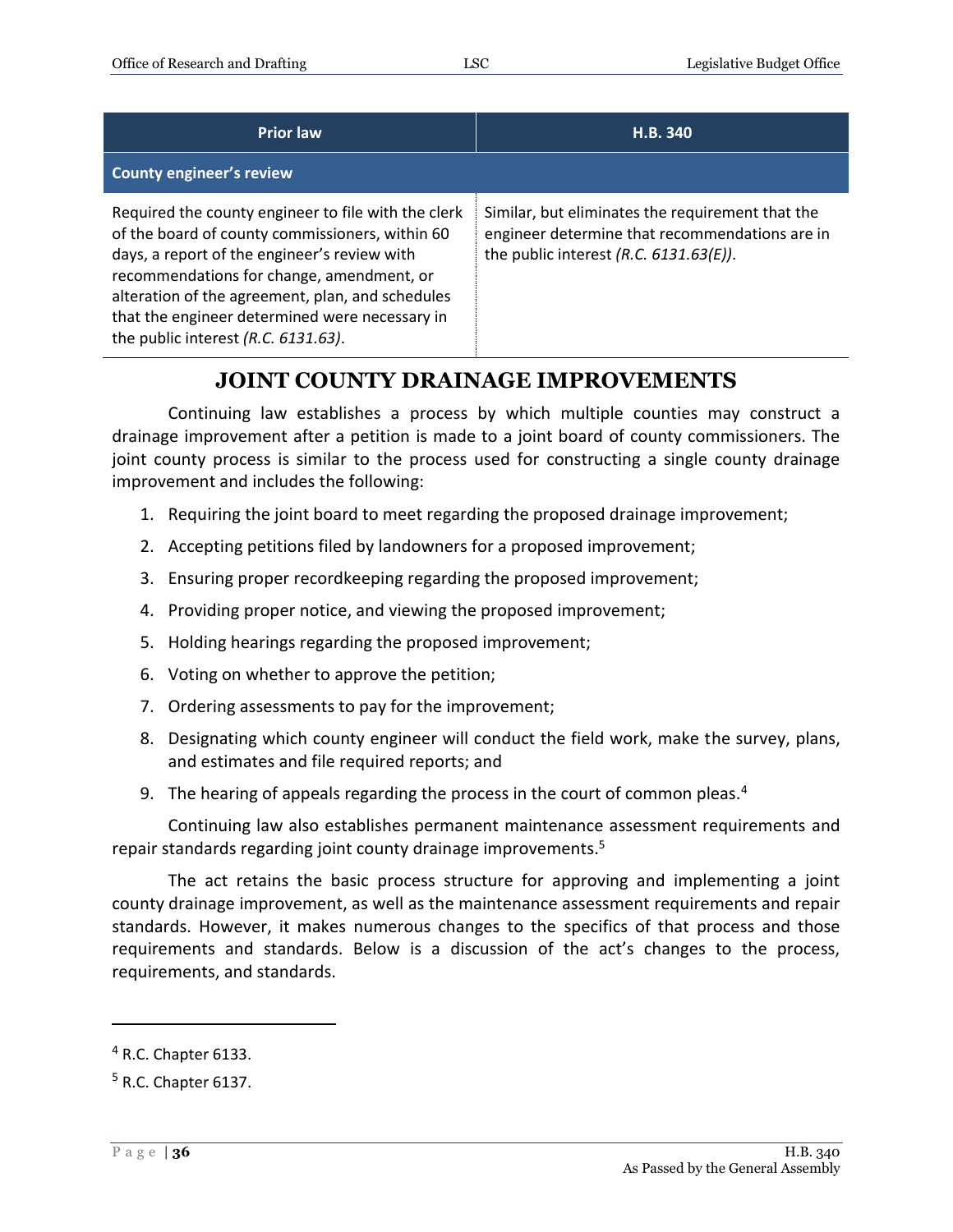## <span id="page-36-0"></span>**Procedures and requirements**

| <b>Prior law</b>                                                                                                                                                                                                                                              | H.B. 340                                                                                                                                                                                                                                                                                                                            |
|---------------------------------------------------------------------------------------------------------------------------------------------------------------------------------------------------------------------------------------------------------------|-------------------------------------------------------------------------------------------------------------------------------------------------------------------------------------------------------------------------------------------------------------------------------------------------------------------------------------|
| <b>Lead county</b>                                                                                                                                                                                                                                            |                                                                                                                                                                                                                                                                                                                                     |
| Did not specifically define a "lead county," but<br>instead generally referred throughout the Joint<br>County Ditch Law to the "county in which the<br>petition is filed" (R.C. Chapter 6133).                                                                | Defines a "lead county" to mean the county in<br>which the majority of a joint county drainage<br>improvement would be located, as specified in an<br>original petition (R.C. 6133.01(B)).                                                                                                                                          |
| <b>Meeting requirement</b>                                                                                                                                                                                                                                    |                                                                                                                                                                                                                                                                                                                                     |
| Required the board of county commissioners from<br>each of the counties affected by a joint county<br>improvement to meet in the county in which the<br>petition for the project was filed (R.C. 6133.04).                                                    | Eliminates the requirement that the boards meet<br>in the county in which the petition for the project<br>was filed (R.C. 6133.04(A)).                                                                                                                                                                                              |
| <b>Certified copies of petition</b>                                                                                                                                                                                                                           |                                                                                                                                                                                                                                                                                                                                     |
| Required the clerk of the board of county<br>commissioners in the county in which the petition<br>was filed to act as clerk, and to file certified copies<br>of all proceedings with the clerks of the boards of<br>all the affected counties (R.C. 6133.04). | Instead, requires the clerk of the lead county to act<br>as clerk and administrator and requires the clerk to<br>provide copies, not certified, of all the proceedings<br>to the clerks of all affected counties<br>(R.C. 6133.04(B)).                                                                                              |
| <b>Hearing locations</b>                                                                                                                                                                                                                                      |                                                                                                                                                                                                                                                                                                                                     |
| Required all hearings to be held in the county in<br>which the petition for the improvement was filed<br>(R.C. 6133.04).                                                                                                                                      | Instead, requires all the hearings to be held in the<br>lead county unless a majority of the joint board<br>agrees to an alternative location (R.C. 6133.04(E)).                                                                                                                                                                    |
| <b>Administration of the joint board</b>                                                                                                                                                                                                                      |                                                                                                                                                                                                                                                                                                                                     |
| No provision.                                                                                                                                                                                                                                                 | Requires that when the joint board is formed, that<br>it be administered by the lead county's elected<br>officials, the lead county's county engineer, county<br>recorder, county auditor, county prosecutor,<br>common pleas judges, county treasurer, and clerk<br>of the board of the county commissioners<br>(R.C. 6133.04(F)). |
| <b>Fiscal agents</b>                                                                                                                                                                                                                                          |                                                                                                                                                                                                                                                                                                                                     |
| Required the county auditor and the county<br>treasurer of the county in which the petition was<br>filed to be the fiscal agents of all the counties<br>interested in the improvement (R.C. 6133.07).                                                         | Instead, requires the county auditor and county<br>treasurer of the lead county to be the fiscal agents<br>(R.C. 6133.07(A)(1)).                                                                                                                                                                                                    |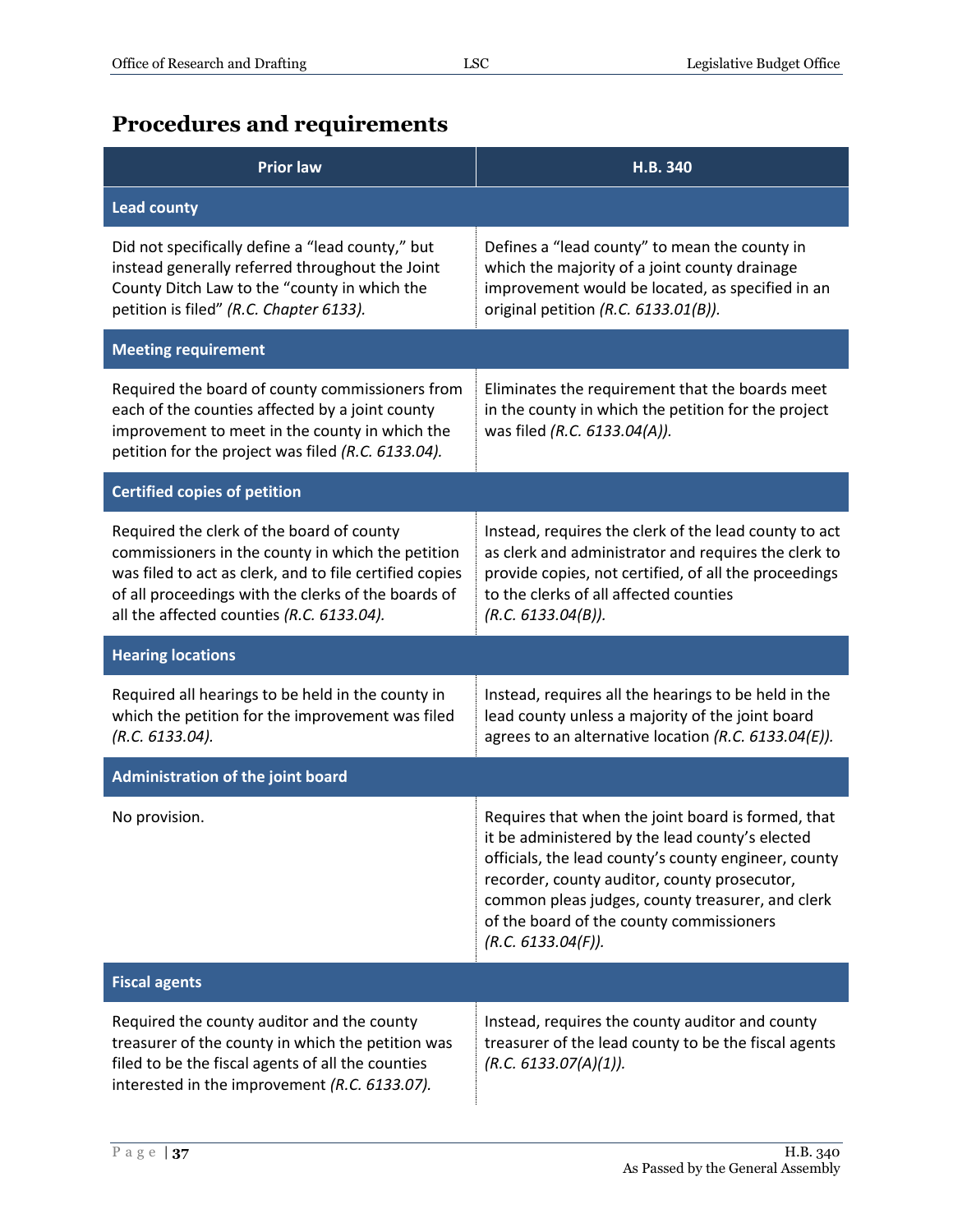| <b>Prior law</b>                                                                                                                                                                                                                                                                                                                                                                                                                                                                                                                                                                                                                                                    | H.B. 340                                                                                                                                                                                                                                                                                                                                                                                              |
|---------------------------------------------------------------------------------------------------------------------------------------------------------------------------------------------------------------------------------------------------------------------------------------------------------------------------------------------------------------------------------------------------------------------------------------------------------------------------------------------------------------------------------------------------------------------------------------------------------------------------------------------------------------------|-------------------------------------------------------------------------------------------------------------------------------------------------------------------------------------------------------------------------------------------------------------------------------------------------------------------------------------------------------------------------------------------------------|
| <b>Claims for compensation</b>                                                                                                                                                                                                                                                                                                                                                                                                                                                                                                                                                                                                                                      |                                                                                                                                                                                                                                                                                                                                                                                                       |
| Required all applications, remonstrances, claims<br>for compensation or damages, reports, schedules,<br>certificates, statements, contracts, bonds, and<br>other papers to be filed with the clerk with whom<br>the petition was filed (R.C. 6133.06).                                                                                                                                                                                                                                                                                                                                                                                                              | Instead, requires both of the following:<br>1. The clerk of the joint board to present bills for<br>payment to the fiscal agents in the same manner<br>as a request for payment would be made with<br>respect to a single county drainage improvement;<br>2. The fiscal agents to process and pay each bill for<br>the joint board of county commissioners<br>presented (R.C. 6133.07(A)(2) and (3)). |
| <b>Certification of costs and collection of assessments</b>                                                                                                                                                                                                                                                                                                                                                                                                                                                                                                                                                                                                         |                                                                                                                                                                                                                                                                                                                                                                                                       |
| Specified the following certification and collection<br>requirements regarding assessments:<br>1. The county auditor had to certify a schedule of<br>assessments to the other county auditors;<br>2. The county auditor and treasurer had to receive<br>and account for the funds in the same manner as<br>single county improvements; and<br>3. All warrants for the payment of costs and<br>location for construction of a joint county ditch<br>had to be drawn by the county auditor of the<br>county in which the petition was filed, on the<br>treasurer of that county, payable from the general<br>ditch improvement fund of that county.<br>(R.C 6133.07.) | Instead, specifies the lead county auditor and lead<br>county treasurer must perform the certification of<br>costs and collection requirements<br>(R.C. 6133.07(B) to (E)).                                                                                                                                                                                                                           |
| Certification of costs and collection of assessments - dismissal of petition                                                                                                                                                                                                                                                                                                                                                                                                                                                                                                                                                                                        |                                                                                                                                                                                                                                                                                                                                                                                                       |
| If a petition for a joint county improvement was<br>dismissed, required the costs and expenses of the<br>county engineer where a petition for an<br>improvement was filed to be paid by the counties<br>involved in the joint county improvement<br>(R.C. 6133.07).                                                                                                                                                                                                                                                                                                                                                                                                 | Similar, but requires the costs and expenses of the<br>lead county engineer to be paid by the counties<br>involved in the joint county improvement<br>(R.C. 6133.07(F)).                                                                                                                                                                                                                              |
| Selection of county engineer for joint drainage improvements                                                                                                                                                                                                                                                                                                                                                                                                                                                                                                                                                                                                        |                                                                                                                                                                                                                                                                                                                                                                                                       |
| Authorized the joint board of county<br>commissioners to designate the county engineer<br>where a petition for an improvement was filed to<br>do the field work, make the survey, plans, and<br>estimates, and file reports.                                                                                                                                                                                                                                                                                                                                                                                                                                        | Instead, designates the lead county engineer as<br>being responsible for these actions<br>(R.C. 6133.08(A)).                                                                                                                                                                                                                                                                                          |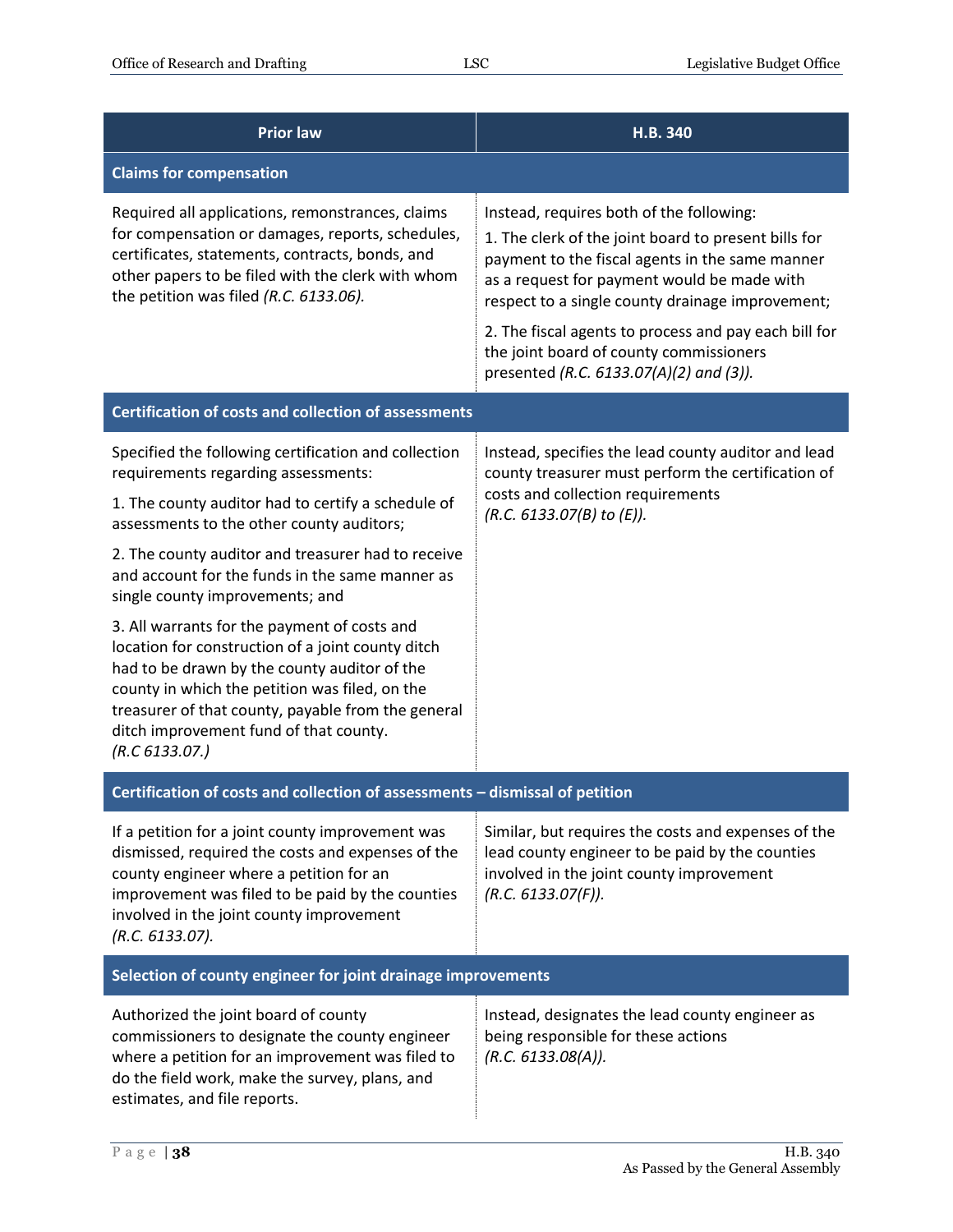| <b>Prior law</b>                                                                                                                                                                                                                                | H.B. 340                                                                                                                                                                                                                                                                                                                                                                                                                     |
|-------------------------------------------------------------------------------------------------------------------------------------------------------------------------------------------------------------------------------------------------|------------------------------------------------------------------------------------------------------------------------------------------------------------------------------------------------------------------------------------------------------------------------------------------------------------------------------------------------------------------------------------------------------------------------------|
| If one or more county engineers of counties<br>interested in making a joint ditch improvement did<br>not agree with the reports or estimates,<br>authorized the engineer or engineers to file<br>separate reports and schedules (R.C. 6133.08). | No provision.                                                                                                                                                                                                                                                                                                                                                                                                                |
| <b>Appeals</b>                                                                                                                                                                                                                                  |                                                                                                                                                                                                                                                                                                                                                                                                                              |
| Required all appeals except appeals for<br>compensation or damages to be heard by one<br>judge of the court of common pleas from each of<br>the interested counties, sitting en banc<br>(R.C. 6133.10).                                         | Similar, but does all of the following regarding<br>appeals:<br>1. Requires all appeals (except those for<br>compensation or damages) to be heard by a panel<br>of judges from each of the affected counties;<br>2. Authorizes the panel to request an additional<br>judge from a court of common pleas in the area of<br>the state where the joint drainage improvement is<br>located if the panel cannot reach a decision; |
|                                                                                                                                                                                                                                                 | 3. Requires the panel to follow court opinions and<br>precedent established by the appellate district in<br>which the petition for the joint drainage<br>improvement was filed (R.C. 6133.10(A)).                                                                                                                                                                                                                            |

#### **MAINTENANCE AND REPAIRS**

<span id="page-38-0"></span>Continuing law establishes procedures by which maintenance is conducted and assessments for maintenance are levied under the county ditch law. The act expands the scope of those procedures to apply to the law governing multi-county ditches and soil and water conservation districts. Below is a discussion of the act's changes.

#### <span id="page-38-1"></span>**Maintenance fund and assessments a**

| <b>Prior law</b>                                                                                                                                                                                                                                                                                                                                                     | H.B. 340                                                                                                                                                                                                                                                                                                                                                  |
|----------------------------------------------------------------------------------------------------------------------------------------------------------------------------------------------------------------------------------------------------------------------------------------------------------------------------------------------------------------------|-----------------------------------------------------------------------------------------------------------------------------------------------------------------------------------------------------------------------------------------------------------------------------------------------------------------------------------------------------------|
| <b>Maintenance fund</b>                                                                                                                                                                                                                                                                                                                                              |                                                                                                                                                                                                                                                                                                                                                           |
| Required the board of county commissioners of<br>each county to establish a separate fund for the<br>repair of:<br>1. Each improvement constructed under the law<br>governing single county ditches; and<br>2. Each improvement constructed after August 23,<br>1957, under the laws governing joint county ditches<br>and interstate county ditches (R.C. 6137.02). | Instead, requires the board of county<br>commissioners of each county to establish a fund<br>for the repair of each improvement constructed<br>after August 23, 1957, under the law governing soil<br>and water conservation districts, single county<br>ditches, joint county ditches, or interstate county<br>ditches (R.C. 6137.02(A) and 6135.05(A)). |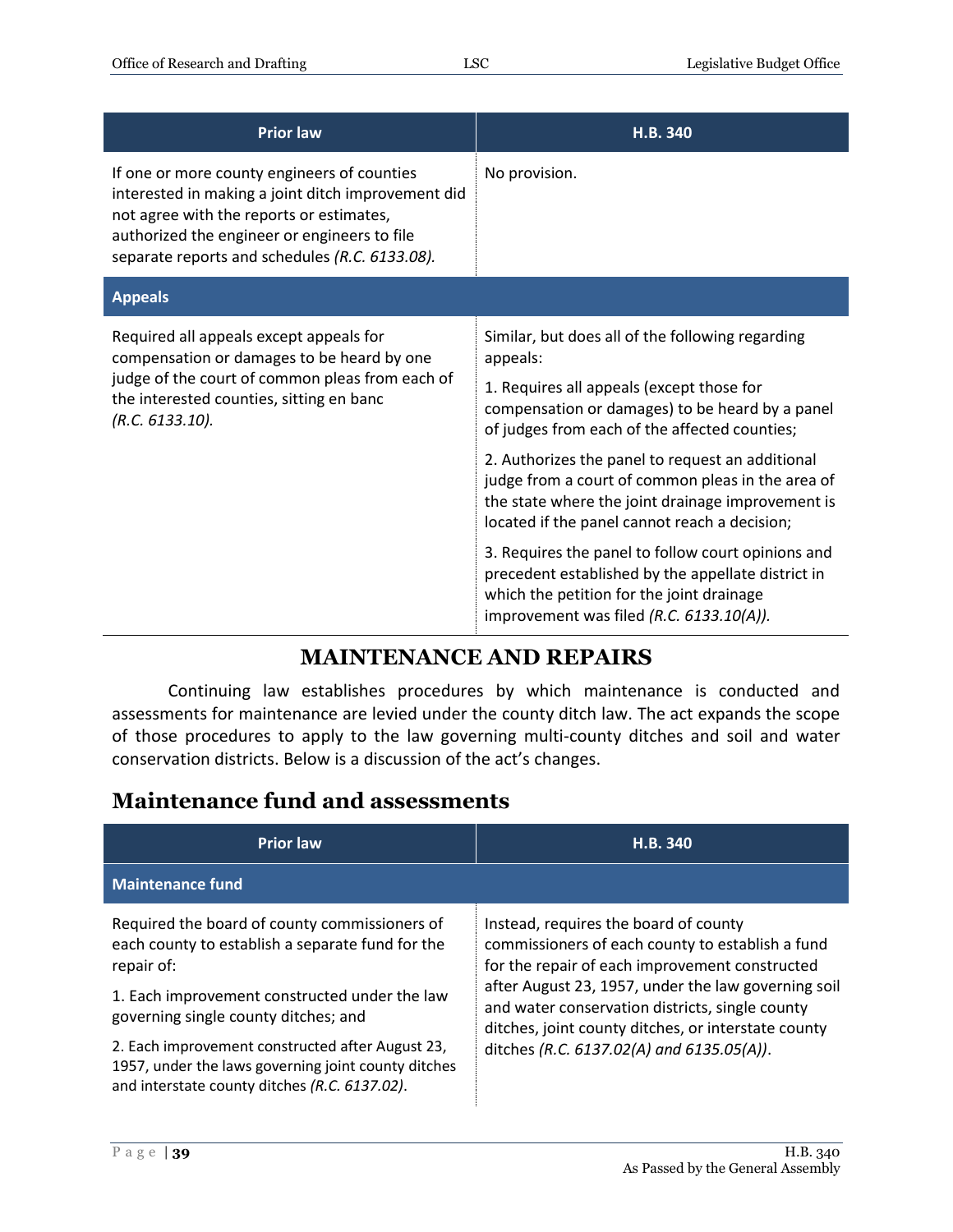| <b>Prior law</b>                                                                                                                                                                                                                                                                                                                                                      | H.B. 340                                                                                                                                                                                                                                                                                                                                                                                                                                                                            |  |
|-----------------------------------------------------------------------------------------------------------------------------------------------------------------------------------------------------------------------------------------------------------------------------------------------------------------------------------------------------------------------|-------------------------------------------------------------------------------------------------------------------------------------------------------------------------------------------------------------------------------------------------------------------------------------------------------------------------------------------------------------------------------------------------------------------------------------------------------------------------------------|--|
| <b>Maintenance fund assessments</b>                                                                                                                                                                                                                                                                                                                                   |                                                                                                                                                                                                                                                                                                                                                                                                                                                                                     |  |
| Required maintenance assessments levied on<br>benefited owners to be based on the estimated<br>benefits for construction of the drainage<br>improvement (R.C. 6137.03).                                                                                                                                                                                               | Instead, requires the assessments to be based on<br>the estimated benefits for all costs of the<br>improvement (R.C. 6137.03(A)(1)).                                                                                                                                                                                                                                                                                                                                                |  |
| Maintenance fund - unencumbered balance                                                                                                                                                                                                                                                                                                                               |                                                                                                                                                                                                                                                                                                                                                                                                                                                                                     |  |
| Prohibited a maintenance fund from having an<br>unencumbered balance of greater than 20% of all<br>construction costs of a drainage improvement<br>(R.C. 6137.03).                                                                                                                                                                                                    | Instead, prohibits a maintenance fund from having<br>an unencumbered balance of greater than 20% of<br>the permanent assessment base established for<br>maintenance under the bill (see "Permanent<br>assessment base for maintenance,"<br>below) (R.C. 6137.03(A)(2)).                                                                                                                                                                                                             |  |
| Permanent assessment base for maintenance                                                                                                                                                                                                                                                                                                                             |                                                                                                                                                                                                                                                                                                                                                                                                                                                                                     |  |
| Required the county auditor to maintain the<br>original schedule of benefits on owners (of public<br>or private property for the construction of an<br>improvement) as the "permanent base for<br>maintenance assessments," and established<br>general procedures for increasing or reducing the<br>assessment and notice and hearing requirements<br>(R.C. 6137.11). | Similar, but makes the following changes:<br>1. Refers to the term as the "permanent<br>assessment base";<br>2. Requires notice of hearings to be sent by first-<br>class mail rather than either by first-class or<br>certified mail;<br>3. Authorizes, rather than requires, the board of<br>county commissioners to review the permanent<br>assessment base every six years from the date of<br>first review of the permanent assessment base<br>$(R.C. 6137.11(C)(4)$ and (D)). |  |
| Owner application for reduction in maintenance assessment                                                                                                                                                                                                                                                                                                             |                                                                                                                                                                                                                                                                                                                                                                                                                                                                                     |  |
| Authorized an owner to apply for a reduction in<br>maintenance assessment due to repair and<br>maintenance work the owner proposes to do.                                                                                                                                                                                                                             | Same.                                                                                                                                                                                                                                                                                                                                                                                                                                                                               |  |
| Required the county engineer, when making<br>inspections of drainage improvements, to note the<br>extent to which any owner had carried out the<br>work (R.C. 6137.08).                                                                                                                                                                                               | Similar, but only requires the county engineer,<br>when making inspections of drainage<br>improvements, to so note with regard to an owner<br>who has actually applied for a reduction in<br>maintenance assessment. (R.C. 6137.08(B).)                                                                                                                                                                                                                                             |  |
| <b>Reduction in maintenance assessment</b>                                                                                                                                                                                                                                                                                                                            |                                                                                                                                                                                                                                                                                                                                                                                                                                                                                     |  |
| Required the clerk of the board of county                                                                                                                                                                                                                                                                                                                             | Instead, does both of the following:                                                                                                                                                                                                                                                                                                                                                                                                                                                |  |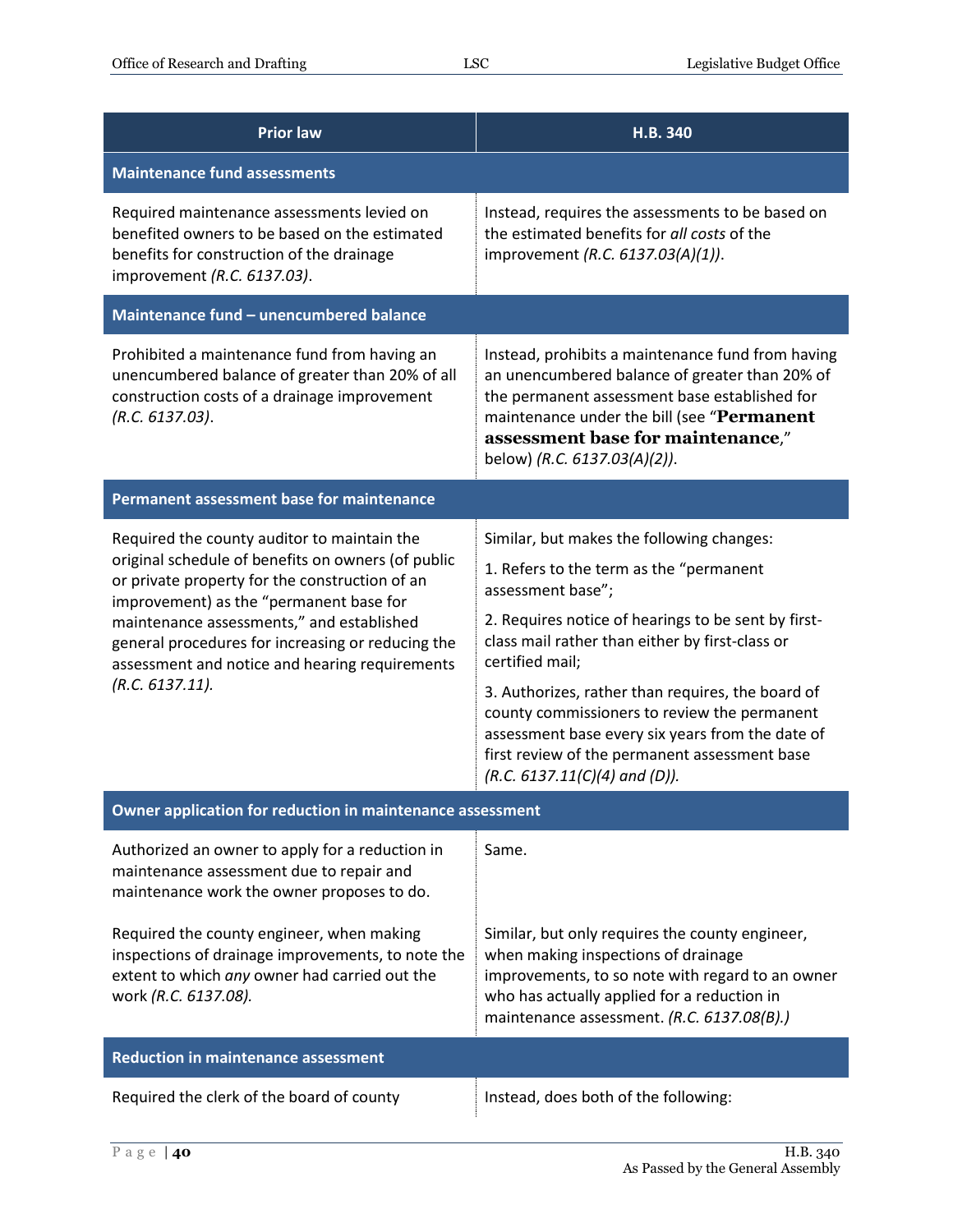| <b>Prior law</b>                                                                                                                                                                                             | <b>H.B. 340</b>                                                                                                                                                                                                |
|--------------------------------------------------------------------------------------------------------------------------------------------------------------------------------------------------------------|----------------------------------------------------------------------------------------------------------------------------------------------------------------------------------------------------------------|
| commissioners to file with the county auditor a list<br>of owners who were certified by the soil and water<br>conservation district for a 50% reduction in<br>maintenance assessment for the current year on | 1. Requires the clerk to file with the county auditor<br>a list of owners who have been granted any<br>reduction in maintenance assessment for the<br>current year; and                                        |
| or before July 1 of each year (R.C. 6137.09).                                                                                                                                                                | 2. Requires the clerk to file the list on or before<br>August 1 of each year (R.C. 6137.09(D)).                                                                                                                |
| <b>Maintenance assessment deposit</b>                                                                                                                                                                        |                                                                                                                                                                                                                |
| No provision.                                                                                                                                                                                                | Establishes the following requirements concerning<br>maintenance assessments:                                                                                                                                  |
|                                                                                                                                                                                                              | 1. With respect to a single county drainage<br>improvement, requires the county auditor to place<br>maintenance assessments into the maintenance<br>fund for the improvement;                                  |
|                                                                                                                                                                                                              | 2. With respect to a joint county drainage<br>improvement, does all of the following:                                                                                                                          |
|                                                                                                                                                                                                              | --Requires each county auditor that is not the lead<br>county auditor to place the maintenance<br>assessments into the maintenance fund for the<br>improvement;                                                |
|                                                                                                                                                                                                              | --Twice a year, requires each such auditor to<br>transfer that money to the county auditor of the<br>lead county, who must deposit the money into the<br>joint drainage improvement's maintenance fund;<br>and |
|                                                                                                                                                                                                              | --Requires the county auditor of the lead county to<br>place maintenance assessments received in the<br>lead county into the joint drainage improvement's<br>maintenance fund. (R.C. 6137.03(E)(1) and (2).)   |
| Responsibility for maintenance of joint county drainage improvements                                                                                                                                         |                                                                                                                                                                                                                |
| Required each county engineer to inspect and<br>maintain joint county drainage improvements<br>(R.C. 6137.06).                                                                                               | Instead, requires the lead county engineer to<br>repair and maintain all joint county drainage<br>improvements (R.C. 6137.06(A)).                                                                              |
| <b>County engineer reports</b>                                                                                                                                                                               |                                                                                                                                                                                                                |
| Required the county engineer to issue an inspection<br>report to the board of county commissioners on or<br>before June 1 of each year (R.C. 6137.06).                                                       | Instead, requires the report to be issued on or before<br>July 1 of each year (R.C. 6137.03(C)).                                                                                                               |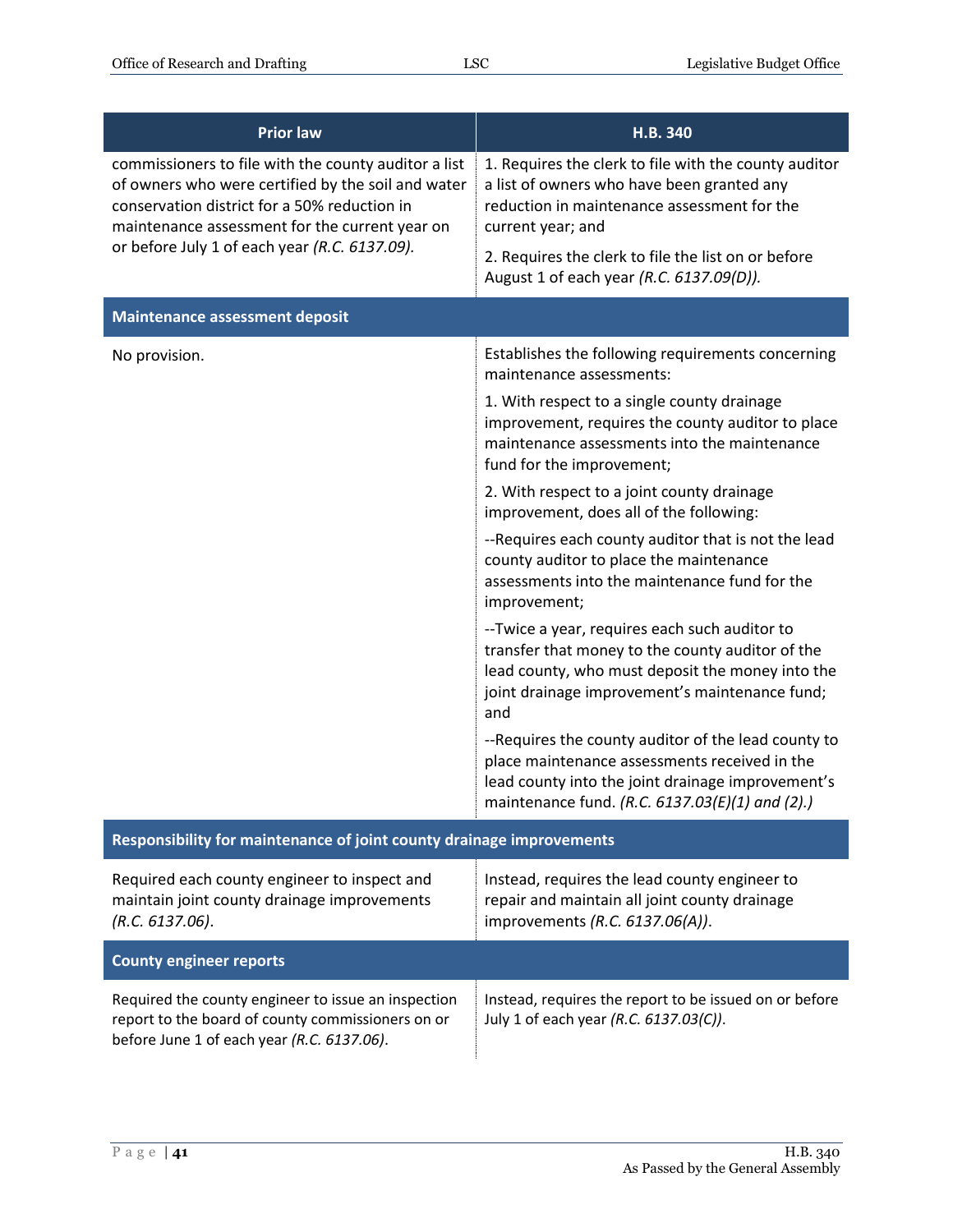| <b>Prior law</b>                                                                                                                                                                                                                         | H.B. 340                                                                                                                                                                                                                        |
|------------------------------------------------------------------------------------------------------------------------------------------------------------------------------------------------------------------------------------------|---------------------------------------------------------------------------------------------------------------------------------------------------------------------------------------------------------------------------------|
| Use of county engineer reports                                                                                                                                                                                                           |                                                                                                                                                                                                                                 |
| No provision.                                                                                                                                                                                                                            | Requires the board of county commissioners to do<br>both of the following:                                                                                                                                                      |
|                                                                                                                                                                                                                                          | 1. Use the county engineer's estimate on repair<br>and maintenance of drainage improvements when<br>determining the annual maintenance assessments,<br>which must be based on a percentage of the<br>permanent assessment base; |
|                                                                                                                                                                                                                                          | 2. On or before the second Monday of September<br>each year, direct the county auditor or auditors to<br>place the maintenance assessments on the tax<br>duplicate (R.C. 6137.03(D)).                                           |
| Notification of violations of Water Pollution Control Law                                                                                                                                                                                |                                                                                                                                                                                                                                 |
| Required a county engineer to notify the<br>appropriate county board of health of potential<br>violations of the Water Pollution Control Law<br>regarding any drainage channel (R.C. 6137.14).                                           | Instead, requires the county engineer to notify the<br>Director of Environmental Protection of those<br>potential violations (R.C. 6137.14).                                                                                    |
| County drainage maintenance fund - payment of estimates for repair                                                                                                                                                                       |                                                                                                                                                                                                                                 |
| Required the county engineer to approve all<br>estimates paid from the county drainage<br>maintenance fund for the repair and maintenance<br>of drainage improvements (R.C. 6137.06).                                                    | No provision.                                                                                                                                                                                                                   |
| Drainage maintenance district - same watershed                                                                                                                                                                                           |                                                                                                                                                                                                                                 |
| Regarding the combining of drainage<br>improvements into a drainage maintenance<br>district, specified that the improvements had to be<br>in the same watershed (R.C. 6137.04).                                                          | Eliminates the requirement that the improvements<br>be located in the same watershed<br>(R.C. 6137.04(A)(2)).                                                                                                                   |
| Drainage maintenance district - factors to consider                                                                                                                                                                                      |                                                                                                                                                                                                                                 |
| Regarding the combining of drainage<br>improvements into a drainage maintenance<br>district, required the board of county<br>commissioners and county engineer to consider<br>uniformity of topography and soil types<br>(R.C. 6137.04). | Similar, but requires the board and engineer to<br>also consider similarity of costs<br>(R.C. 6137.04(A)(2)).                                                                                                                   |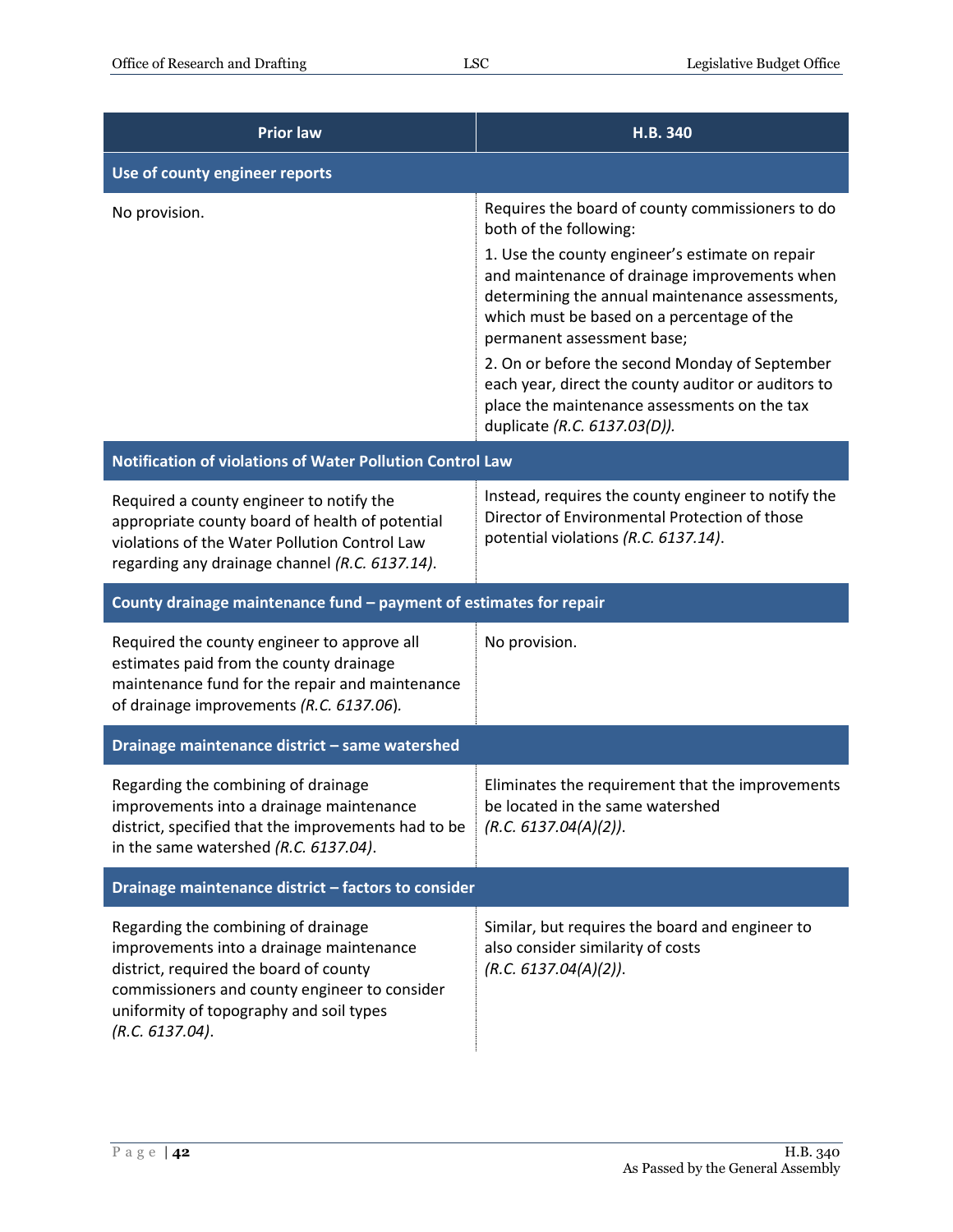| <b>Prior law</b>                                                                                                                                                                                                                                                                                                                                          | H.B. 340                                                                                                                                                                                                                                                                                                                                                           |  |
|-----------------------------------------------------------------------------------------------------------------------------------------------------------------------------------------------------------------------------------------------------------------------------------------------------------------------------------------------------------|--------------------------------------------------------------------------------------------------------------------------------------------------------------------------------------------------------------------------------------------------------------------------------------------------------------------------------------------------------------------|--|
| Procedures for drainage improvement repair or maintenance - identification                                                                                                                                                                                                                                                                                |                                                                                                                                                                                                                                                                                                                                                                    |  |
| Specified that any of the following could identify a<br>need for repair or maintenance of a drainage<br>improvement:                                                                                                                                                                                                                                      | Similar, but adds the lead county's county<br>engineer (R.C. 6137.05(B)).                                                                                                                                                                                                                                                                                          |  |
| 1. The board of county commissioners or joint<br>board of county commissioners;                                                                                                                                                                                                                                                                           |                                                                                                                                                                                                                                                                                                                                                                    |  |
| 2. County engineer; or                                                                                                                                                                                                                                                                                                                                    |                                                                                                                                                                                                                                                                                                                                                                    |  |
| 3. A land owner subject to the maintenance<br>assessment (R.C. 6137.05).                                                                                                                                                                                                                                                                                  |                                                                                                                                                                                                                                                                                                                                                                    |  |
| Procedures for drainage improvement repair or maintenance - inspection                                                                                                                                                                                                                                                                                    |                                                                                                                                                                                                                                                                                                                                                                    |  |
| Required the board of county commissioners or<br>joint board of county commissioners or the county<br>engineer to inspect the condition of the drainage<br>improvement (R.C. 6137.05).                                                                                                                                                                    | Instead, only requires the county engineer to<br>inspect (R.C. 6137.05(B)).                                                                                                                                                                                                                                                                                        |  |
| Procedures for drainage improvement repair or maintenance - estimate of costs                                                                                                                                                                                                                                                                             |                                                                                                                                                                                                                                                                                                                                                                    |  |
| Required the board of county commissioners or<br>joint board of county commissioners to make an<br>estimate of the necessary work and material for<br>the repair or maintenance activity (R.C. 6137.05).                                                                                                                                                  | Instead, only requires the county engineer to make<br>an estimate of the cost of the necessary work<br>(R.C. 6137.05(C)(1)).                                                                                                                                                                                                                                       |  |
| Procedures for drainage improvement repair or maintenance - performance of work                                                                                                                                                                                                                                                                           |                                                                                                                                                                                                                                                                                                                                                                    |  |
| Required the board of county commissioners or<br>joint board of county commissioners to determine<br>whether the work should be done by force<br>account, contract through competitive bidding, or<br>both, to certify costs to the county auditor, and<br>proceed with competitive bidding under<br>procedures specific to the ditch law (R.C. 6137.05). | Similar, but only requires the county engineer to<br>determine whether the work should be done by<br>force account, contract through competitive<br>bidding, or both and streamlines the competitive<br>bidding procedures by referring to the general<br>county competitive bidding law<br>(R.C. 6137.05(C)(2)).                                                  |  |
| No provision.                                                                                                                                                                                                                                                                                                                                             | Defines "force account" as the county engineer<br>will act as contractor, using labor employed by the<br>engineer using material and equipment either<br>owned by the county or leased or purchased in<br>compliance with competitive bidding laws and<br>excludes subcontracting any part of the work<br>unless done pursuant to those laws<br>(R.C. 6137.01(B)). |  |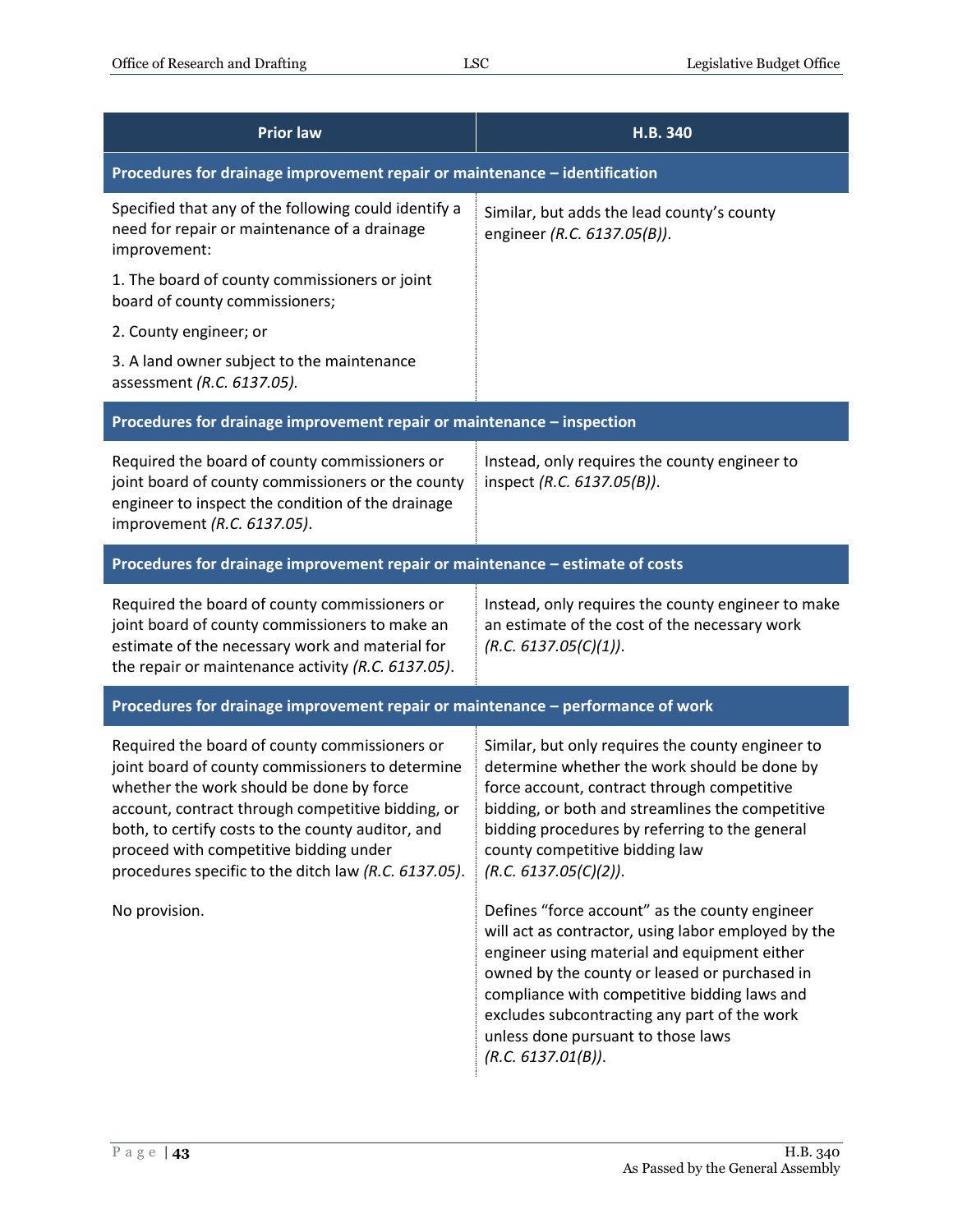| <b>Prior law</b>                                                                                                                                                                                                                                                                                                          | H.B. 340                                                                                                                                                                                                                                                                                                                                                                                     |  |
|---------------------------------------------------------------------------------------------------------------------------------------------------------------------------------------------------------------------------------------------------------------------------------------------------------------------------|----------------------------------------------------------------------------------------------------------------------------------------------------------------------------------------------------------------------------------------------------------------------------------------------------------------------------------------------------------------------------------------------|--|
| Procedures for drainage improvement repair or maintenance - contract with soil and water<br>conservation district                                                                                                                                                                                                         |                                                                                                                                                                                                                                                                                                                                                                                              |  |
| No provision.                                                                                                                                                                                                                                                                                                             | Authorizes the board of county commissioners or<br>joint board of county commissioners and the<br>county engineer to contract with a soil and water<br>conservation district for the repair and permanent<br>maintenance of any drainage improvement for<br>which the county engineer is responsible, whether<br>as the county engineer or as the lead county<br>engineer (R.C. 6137.05(D)). |  |
| Repairs, repair assessments, and inadequate drainage repair funds                                                                                                                                                                                                                                                         |                                                                                                                                                                                                                                                                                                                                                                                              |  |
| Regarding repairs to a drainage improvement, did<br>all of the following:                                                                                                                                                                                                                                                 | Generally, retains the law regarding repairs to a<br>drainage improvement, but:                                                                                                                                                                                                                                                                                                              |  |
| 1. Authorized a board of county commissioners to<br>allow a county engineer to make repairs at a cost<br>not to exceed \$4,000;                                                                                                                                                                                           | 1. Increases the amount a board of county<br>commissioners may authorize a county engineer to<br>spend to make repairs to a cost not to exceed                                                                                                                                                                                                                                               |  |
| 2. Limited the number of semiannual installments<br>that could be made to owners to pay for repairs to<br>four;                                                                                                                                                                                                           | \$24,000;<br>2. Increases the limit on the number of semiannual<br>installments to ten;                                                                                                                                                                                                                                                                                                      |  |
| 3. Authorized a board to make payment for a<br>drainage improvement repair from the county<br>general fund when the drainage repair fund was<br>inadequate and required the board to repay the<br>county general fund as soon as adequate funds<br>became available in the drainage maintenance<br>fund. (R.C. 6137.051.) | 3. Eliminates the authorization to pay for repairs<br>from the county general fund when the drainage<br>repair fund for the improvement is inadequate.<br>$(R.C. 6137.051(C)$ and $(E).)$                                                                                                                                                                                                    |  |

### <span id="page-43-0"></span>**Drainage equipment and miscellaneous**

| <b>Prior law</b>                                                                                                                                                                                          | <b>H.B 340</b>                                                                                                                                                                                                                                       |
|-----------------------------------------------------------------------------------------------------------------------------------------------------------------------------------------------------------|------------------------------------------------------------------------------------------------------------------------------------------------------------------------------------------------------------------------------------------------------|
| <b>Rotary fund</b>                                                                                                                                                                                        |                                                                                                                                                                                                                                                      |
| Required the county auditor to establish and<br>maintain a rotary fund for the purchase of<br>equipment, materials, and labor related to the<br>general maintenance of watercourses<br>$(R.C. 6137.06)$ . | Instead, authorizes, rather than requires, the<br>county auditor to establish and maintain a rotary<br>fund for the purchase of equipment, materials,<br>and labor related to the general maintenance of<br>drainage improvements (R.C. 6137.06(E)). |